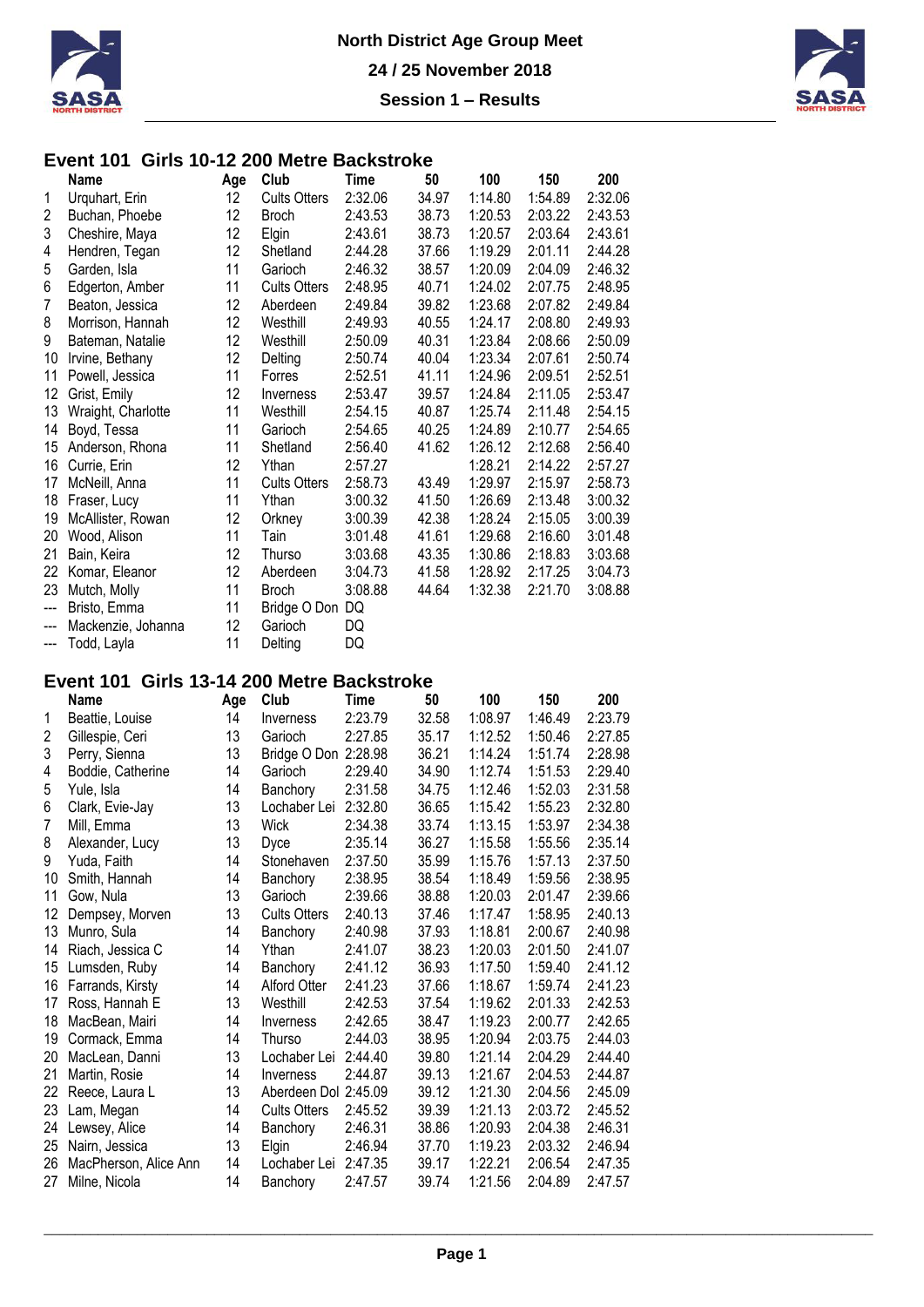



| 28               | Allan, Laura                             | 14  | Garioch              | 2:47.94     | 38.77 | 1:20.54 | 2:04.19 | 2:47.94 |
|------------------|------------------------------------------|-----|----------------------|-------------|-------|---------|---------|---------|
| 29               | Broughton, Holly                         | 13  | Banchory             | 2:47.98     | 38.70 | 1:21.73 | 2:05.50 | 2:47.98 |
| 30               | Calder, Lisa-Marie                       | 13  | <b>Broch</b>         | 2:48.94     | 39.81 | 1:23.00 | 2:07.03 | 2:48.94 |
| 31               | Glennie, Isla                            | 13  | <b>Alford Otter</b>  | 2:49.05     | 38.19 | 2:05.51 | 2:49.05 |         |
|                  | 32 Bristo, Amy                           | 13  | Bridge O Don 2:49.29 |             | 38.66 | 1:20.87 | 2:05.46 | 2:49.29 |
|                  | 33 Watt, Madeleine                       | 13  | Stonehaven           | 2:49.60     | 40.44 | 1:23.65 | 2:07.33 | 2:49.60 |
| 34               | Gallacher, Alana                         | 13  | Forres               | 2:49.64     | 39.47 | 1:21.67 | 2:06.23 | 2:49.64 |
| 35               | Morris, Laurie                           | 14  | Lerwick              | 2:50.11     | 39.84 | 1:23.53 | 2:07.74 | 2:50.11 |
| 36               | Christie, Cara                           | 13  | Elgin                | 2:56.43     | 40.19 | 1:24.91 | 2:10.86 | 2:56.43 |
| ---              | Johnston, Lilly                          | 13  | Elgin                | DQ          |       |         |         |         |
|                  | Event 102 Boys 10-12 200 Metre Freestyle |     |                      |             |       |         |         |         |
|                  | <b>Name</b>                              | Age | Club                 | <b>Time</b> | 50    | 100     | 150     | 200     |
| 1                | Gibson, Jake                             | 12  | <b>Broch</b>         | 2:10.98     | 30.18 | 1:04.00 | 1:38.61 | 2:10.98 |
| $\overline{2}$   | Brown, Lucas                             | 12  | Elgin                | 2:14.77     | 31.53 | 1:06.14 | 1:40.81 | 2:14.77 |
| 3                | McLaughlin, Ben                          | 12  | Garioch              | 2:16.79     | 31.73 | 1:07.22 | 1:42.70 | 2:16.79 |
| 4                | MacDonald, Calvin                        | 12  | Bucksburn            | 2:18.21     | 31.94 | 1:07.53 | 1:43.87 | 2:18.21 |
| 5                | Broadley, Ryan                           | 12  | <b>Broch</b>         | 2:21.53     | 32.60 | 1:09.06 | 1:45.79 | 2:21.53 |
| 6                | Rowe, Elliot                             | 12  | Banchory             | 2:22.57     | 33.99 | 1:10.91 | 1:47.35 | 2:22.57 |
| $\boldsymbol{7}$ | Lennox, Kieran                           | 12  | Bucksburn            | 2:22.62     | 33.09 | 1:10.92 | 1:48.72 | 2:22.62 |
| 8                | Burr, Layton                             | 12  | Garioch              | 2:24.95     | 33.58 | 1:10.96 | 1:48.95 | 2:24.95 |
| 9                | Mitchell, Kyle                           | 12  | Garioch              | 2:25.23     | 33.58 | 1:10.86 | 1:49.00 | 2:25.23 |
| 10               | Bullough, Magnus                         | 12  | Delting              | 2:25.26     | 34.53 | 1:12.30 | 1:50.31 | 2:25.26 |
| 11               | Tetlow, Fraser                           | 12  | Garioch              | 2:25.62     | 33.27 | 1:11.18 | 1:49.28 | 2:25.62 |
| 12 <sup>°</sup>  | Skinner, Malachi                         | 10  | <b>Broch</b>         | 2:30.41     | 35.47 | 1:15.50 | 1:54.44 | 2:30.41 |
| 13               | McLean, Ashton                           | 11  | <b>Broch</b>         | 2:31.08     | 33.71 | 1:12.72 | 1:53.57 | 2:31.08 |
| 14               | Hall, Greg                               | 11  | Bridge O Don 2:33.17 |             | 35.72 | 1:16.26 | 1:56.26 | 2:33.17 |
| 15               | Hall, Daniel                             | 11  | Bridge O Don 2:34.12 |             | 36.57 | 1:16.17 | 1:56.38 | 2:34.12 |
| 16               | Considine, Sean                          | 12  | Banchory             | 2:35.51     | 35.77 | 1:16.23 | 1:57.37 | 2:35.51 |
| 17               | Fearn, Dean                              | 10  | Stonehaven           | 2:36.68     | 36.37 | 1:18.59 | 2:01.31 | 2:36.68 |
|                  | 18 Klimas, Owen                          | 12  | <b>Wick</b>          | 2:37.48     | 34.36 | 1:15.49 | 1:58.13 | 2:37.48 |
| 19               | Chirnside, Isaac                         | 12  | Garioch              | 2:37.90     | 36.04 | 1:16.37 | 1:58.38 | 2:37.90 |
| 20               | Aitchison, Kallum                        | 12  | <b>Buckie</b>        | 2:38.00     | 36.11 | 1:16.68 | 1:57.63 | 2:38.00 |
| 21               | Chirnside, Oscar                         | 10  | Garioch              | 2:39.38     | 36.81 | 1:17.62 | 1:59.89 | 2:39.38 |
|                  | 22 Urquhart, Bailey                      | 12  | Nairn                | 2:39.59     | 36.54 | 1:17.81 | 2:00.56 | 2:39.59 |
| 23               | Burton, Fraser                           | 12  | Orkney               | 2:40.35     | 37.17 | 1:19.37 | 2:01.15 | 2:40.35 |
|                  | 24 Black, Kieran                         | 12  | Shetland             | 2:40.44     | 36.98 | 1:18.57 | 2:00.15 | 2:40.44 |
| 25               | McLaughlin, Fraser                       | 11  | Elgin                | 2:41.33     | 37.51 | 1:19.56 | 2:02.11 | 2:41.33 |
| 26               | Reid, Daniel                             | 11  | Orkney               | 2:43.51     | 37.00 | 1:20.08 | 2:03.27 | 2:43.51 |
| 27               | Sutherland, Joe                          | 11  | <b>Buckie</b>        | 2:44.39     | 36.59 | 1:19.69 | 2:03.60 | 2:44.39 |
| 28               | Thompson, Alex                           | 12  | <b>Buckie</b>        | 2:45.01     | 36.58 | 1:20.40 | 2:05.66 | 2:45.01 |

# **Event 102 Boys 13-14 200 Metre Freestyle**

|    | Name                | Age | Club                 | Time    | 50    | 100     | 150     | 200     |
|----|---------------------|-----|----------------------|---------|-------|---------|---------|---------|
| 1  | Travis, Cameron     | 14  | Aberdeen Per 1:58.44 |         | 27.07 | 58.06   | 1:28.86 | 1:58.44 |
| 2  | Liversedge, Corey   | 14  | Upper Deesid 2:06.40 |         | 29.27 | 1:01.46 | 1:34.71 | 2:06.40 |
| 3  | Brown, Matthew      | 14  | <b>Bucksburn</b>     | 2:07.16 | 28.86 | 1:00.81 | 1:34.10 | 2:07.16 |
| 4  | Taylor, Jon         | 14  | <b>Cults Otters</b>  | 2:08.43 | 29.10 | 1:01.67 | 1:35.22 | 2:08.43 |
| 5  | Taylor, Sam         | 14  | <b>Cults Otters</b>  | 2:11.10 | 29.89 | 1:02.75 | 1:36.97 | 2:11.10 |
| 6  | Coull. James C      | 14  | Westhill             | 2:11.30 | 29.23 | 1:02.03 | 1:36.39 | 2:11.30 |
| 7  | Sandison, Harry     | 14  | Shetland             | 2:11.71 | 29.94 | 1:04.52 | 1:38.51 | 2:11.71 |
| 8  | Sutherland, Lewis   | 13  | <b>Wick</b>          | 2:12.05 | 30.06 | 1:04.23 | 1:39.11 | 2:12.05 |
| 9  | Strachan, Ross      | 14  | Bridge O Don 2:12.59 |         | 31.01 | 1:04.69 | 1:40.14 | 2:12.59 |
| 10 | Siggins, Darragh    | 14  | <b>Cults Otters</b>  | 2:12.60 | 30.68 | 1:05.51 | 1:40.15 | 2:12.60 |
| 11 | Macmillan, Philip J | 14  | Westhill             | 2:13.21 | 30.76 | 1:04.81 | 1:39.40 | 2:13.21 |
| 12 | Pickering, Louis    | 14  | Thurso               | 2:13.59 | 29.49 | 1:02.64 | 1:37.61 | 2:13.59 |
| 13 | Wood, Jacob         | 13  | <b>Elgin</b>         | 2:14.27 | 30.83 | 1:05.04 | 1:39.78 | 2:14.27 |
| 14 | Sutherland, Ethan   | 14  | Westhill             | 2:14.62 | 30.43 | 1:05.54 | 1:40.82 | 2:14.62 |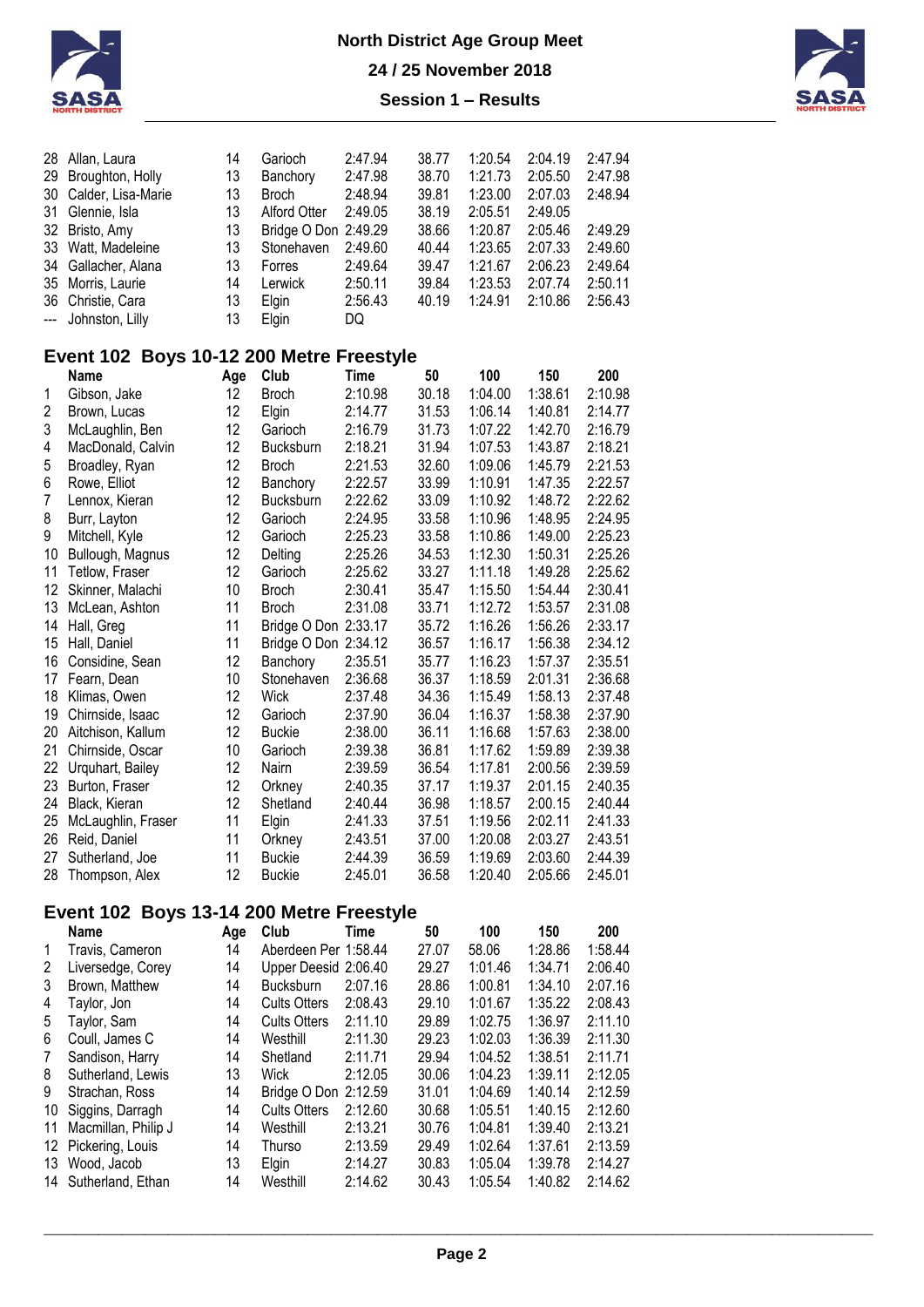



| 15  | Horrell, Tom          | 14 | Banchory             | 2:14.98 | 32.08 | 1:06.79 | 1:41.79 | 2:14.98 |
|-----|-----------------------|----|----------------------|---------|-------|---------|---------|---------|
| 16  | Brechenser, Kieran M  | 14 | Aberdeen Dol 2:15.24 |         | 30.06 | 1:03.29 | 1:38.18 | 2:15.24 |
| 17  | Kirkpatrick, Daniel   | 14 | Orkney               | 2:16.35 | 31.59 | 1:05.83 | 1:41.01 | 2:16.35 |
| 18  | Slessor, Conrad       | 13 | Bridge O Don 2:17.25 |         | 31.09 | 1:06.01 | 1:42.32 | 2:17.25 |
| 19  | Ward, Logan J         | 14 | Aberdeen Dol 2:17.28 |         | 30.54 | 1:04.68 | 1:40.80 | 2:17.28 |
| 20  | Charles, Luke         | 14 | Banchory             | 2:17.30 | 30.56 | 1:04.86 | 1:41.50 | 2:17.30 |
| 21  | Nicolson, Tom         | 13 | Deltina              | 2:18.12 | 33.16 | 1:08.92 | 1:44.94 | 2:18.12 |
| 22  | Donald, Ethan         | 14 | Westhill             | 2:18.60 | 31.64 | 1:06.90 | 1:43.69 | 2:18.60 |
| 23  | Clubb, Finlay M       | 13 | Aberdeen Dol 2:18.71 |         | 31.78 | 1:06.98 | 1:44.05 | 2:18.71 |
| 24  | Quinnell, Noah        | 14 | Delting              | 2:18.93 | 31.20 | 1:06.45 | 1:42.95 | 2:18.93 |
| 25  | Robinson, Rayan       | 13 | <b>Cults Otters</b>  | 2:19.01 | 31.67 | 1:07.74 | 1:44.39 | 2:19.01 |
| 26  | Komar, William        | 13 | Aberdeen             | 2:19.31 | 31.60 | 1:06.98 | 1:43.29 | 2:19.31 |
| 27  | Aitchison, Brandan    | 14 | <b>Buckie</b>        | 2:19.41 | 32.15 | 1:07.49 | 1:44.08 | 2:19.41 |
| 28  | May, Ewan             | 14 | Peterhead            | 2:20.58 | 31.15 | 1:06.72 | 1:44.27 | 2:20.58 |
| 29  | Carter, Joe           | 13 | Delting              | 2:22.23 | 33.49 | 1:10.54 | 1:47.54 | 2:22.23 |
| 30  | Simpson, Owen         | 13 | Dyce                 | 2:22.25 | 31.50 | 1:06.94 | 1:44.68 | 2:22.25 |
| 31  | Janavicius, Deimantas | 13 | <b>Broch</b>         | 2:22.45 | 31.37 | 1:08.24 | 1:45.99 | 2:22.45 |
| 32  | Christie, Thomas G    | 14 | Westhill             | 2:22.63 | 31.82 | 1:08.47 | 1:47.54 | 2:22.63 |
| 33  | Arthur, Cameron       | 13 | Ythan                | 2:22.78 | 31.16 | 1:06.60 | 1:44.72 | 2:22.78 |
| 34  | Hay, Lewis            | 13 | Ythan                | 2:23.42 | 32.73 | 1:08.74 | 1:46.75 | 2:23.42 |
| 35  | Stevens, Craig        | 14 | Forres               | 2:23.83 | 32.26 | 1:08.50 | 1:46.33 | 2:23.83 |
| 36  | Souter, Xander        | 14 | Lerwick              | 2:25.24 | 31.33 | 1:08.39 | 1:46.90 | 2:25.24 |
| 37  | Clark, Alex           | 13 | Garioch              | 2:25.44 | 33.84 | 1:11.60 | 1:49.50 | 2:25.44 |
| 38  | Thompson, Daniel      | 14 | Shetland             | 2:25.72 | 33.63 | 1:10.16 | 1:47.83 | 2:25.72 |
| 39  | Leonard, Matthew      | 14 | Banchory             | 2:25.92 | 33.69 | 1:12.60 | 1:50.84 | 2:25.92 |
| 40  | Thomson, Robbie       | 13 | Shetland             | 2:28.52 | 34.18 | 1:12.69 | 1:51.62 | 2:28.52 |
| 41  | Mackenzie, Jake       | 13 | <b>Cults Otters</b>  | 2:29.69 | 33.99 | 1:12.38 | 1:52.10 | 2:29.69 |
| 42  | Masson, James         | 13 | Shetland             | 2:29.86 | 32.53 | 1:10.26 | 1:50.71 | 2:29.86 |
| 43  | Sanger, Nathan        | 13 | Peterhead            | 2:30.06 | 33.03 | 1:11.29 | 1:51.24 | 2:30.06 |
| --- | Storer, William       | 13 | Banchory             | DQ      |       |         |         |         |

# **Event 103 Girls 10-12 50 Metre Breaststroke**

|                | Name               | Age             | Club                | Time  |
|----------------|--------------------|-----------------|---------------------|-------|
| 1              | Macdonald, Isla    | 12 <sup>°</sup> | Inverness           | 36.42 |
| 2              | Goodbrand, Alyssa  | 12              | Ythan               | 39.46 |
| 3              | Buchan, Phoebe     | 12              | <b>Broch</b>        | 40.01 |
| 4              | Gault, Eilidh      | 12 <sup>°</sup> | Ythan               | 40.06 |
| 5              | McAllister, Rowan  | 12              | Orkney              | 41.44 |
| 6              | Chalmers, Ella     | 12 <sup>°</sup> | Ythan               | 41.82 |
| $\overline{7}$ | Mayes, Ruby        | 12 <sup>°</sup> | Shetland            | 41.86 |
| 8              | Morrison, Hannah   | 12 <sup>°</sup> | Westhill            | 41.97 |
| 9              | Urquhart, Erin     | 12              | <b>Cults Otters</b> | 42.57 |
| 10             | Payton, Leah       | 11              | Ythan               | 42.61 |
| 11             | Morgan, Elizabeth  | 12              | Lochaber Lei        | 42.76 |
| 12             | Smith, Caitlin B   | 12              | Orkney              | 42.79 |
| 13             | Greig, Megan       | 12              | Bonn Accord         | 42.93 |
| 14             | Hamer, Emily       | 11              | Nairn               | 43.04 |
| 15             | Garden, Isla       | 11              | Garioch             | 43.16 |
| 16             | Irvine, Bethany    | 12              | Delting             | 43.71 |
|                | *17 Hendren, Tegan | 12 <sup>°</sup> | Shetland            | 43.93 |
|                | *17 Watson, Leah   | 12 <sup>°</sup> | Bridge O Don        | 43.93 |
| 19             | Coutts, Amy        | 12              | Westhill            | 44.43 |
| 20             | Long, Ailsa        | 12              | Banchory            | 45.18 |
| 21             | Fraser, Eden       | 11              | Dyce                | 46.08 |
| 22             | Ross, Eve          | 11              | Nairn               | 46.64 |
| 23             | Christie, Michaela | 12              | South Main          | 46.66 |
| 24             | Mutch, Molly       | 11              | <b>Broch</b>        | 49.02 |
| 25             | Jack, Lauretta     | 12 <sup>°</sup> | <b>Broch</b>        | 50.77 |
| $\overline{a}$ | Mackenzie, Johanna | 12              | Garioch             | DQ    |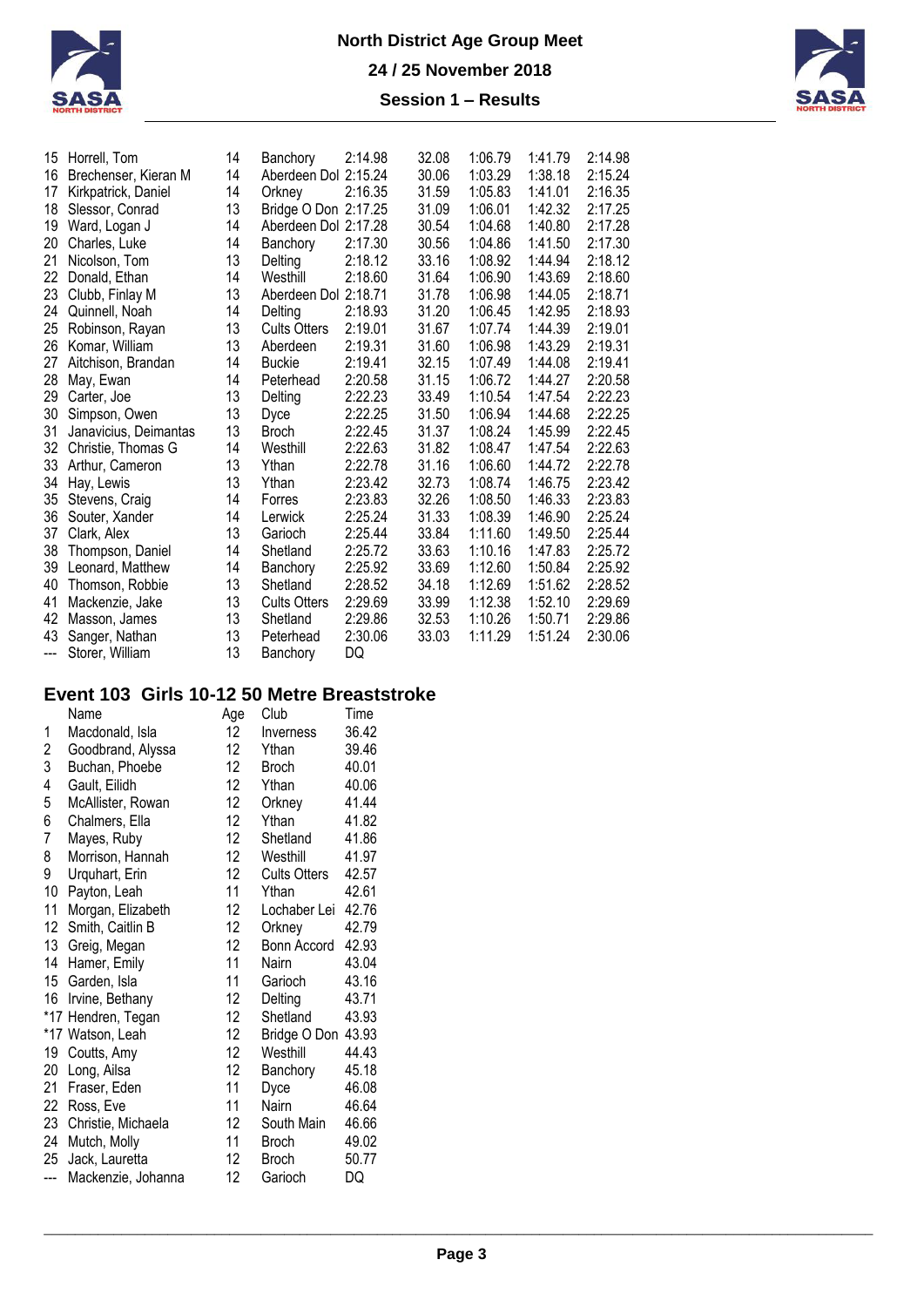



### **Event 103 Girls 13-14 50 Metre Breaststroke**

|                  | Name                   | Age | Club                | Time  |
|------------------|------------------------|-----|---------------------|-------|
| 1                | Bain, Sophie           | 13  | Bucksburn           | 35.16 |
| 2                | Coia-Gamble, Kaitlin   | 13  | <b>Inverness</b>    | 35.80 |
| 3                | Masson, Freya          | 13  | Shetland            | 35.87 |
| 4                | Smith, Sophie          | 13  | Swim W Isles 35.96  |       |
| 5                | Schulz, Jessica        | 14  | Nairn               | 36.77 |
| 6                | Hall, Kailyn           | 14  | Bridge O Don 36.81  |       |
| 7                | Macdougall, Ellie Kate | 14  | Inverness           | 37.06 |
| 8                | Gow, Nula              | 13  | Garioch             | 37.07 |
| 9                | Yule, Isla             | 14  | Banchory            | 37.23 |
| 10               | Simpson, Emma          | 14  | <b>Broch</b>        | 37.24 |
| 11               | MacDonald, Laurin      | 14  | Lochaber Lei        | 37.39 |
| 12               | Cosens, Elise          | 13  | Tain                | 37.41 |
| 13 <sup>13</sup> | Maclennan, Mairi       | 14  | Swim W Isles 37.69  |       |
| 14               | Rosie, Caitlin         | 14  | Stonehaven          | 38.11 |
|                  | *15 Boddie, Catherine  | 14  | Garioch             | 38.37 |
|                  | *15 Riach, Jessica     | 14  | Elgin               | 38.37 |
| 17 <sup>17</sup> | Masson, Kenzie         | 13  | Garioch             | 38.90 |
|                  | *18 Bristo, Amy        | 13  | Bridge O Don 38.91  |       |
|                  | *18 Simpson, Holly     | 14  | Bridge O Don 38.91  |       |
| 20               | Beattie, Louise        | 14  | Inverness           | 39.07 |
| 21               | Reece, Laura L         | 13  | Aberdeen Dol 39.14  |       |
| 22               | Perry, Sienna          | 13  | Bridge O Don 39.25  |       |
| 23               | Kirkness, Mia          | 13  | Shetland            | 39.27 |
| 24               | Calder, Sophie         | 13  | Alford Otter        | 39.28 |
| 25 <sub>2</sub>  | Gillespie, Ceri        | 13  | Garioch             | 39.35 |
| 26               | Sheldon, Megan         | 13  | Inverness           | 39.39 |
| 27               | Williamson, Amy        | 14  | <b>Wick</b>         | 39.44 |
| 28               | Morris, Laurie         | 14  | Lerwick             | 39.52 |
| 29               | Wood, Claire           | 13  | Tain                | 39.53 |
| 30               | Lumsden, Ruby          | 14  | Banchory            | 39.64 |
| 31               | Cox, Cerys K           | 14  | Westhill            | 39.67 |
| 32               | Yuda, Faith            | 14  | Stonehaven          | 39.84 |
| 33               | Cassidy, Kate          | 13  | Dyce                | 40.03 |
| 34               | Lewsey, Alice          | 14  | Banchory            | 40.15 |
| 35               | Bruce, Natalie         | 13  | <b>Broch</b>        | 40.68 |
| 36               | Smith, Hannah          | 14  | Banchory            | 40.79 |
| 37               | MacBean, Mairi         | 14  | Inverness           | 40.91 |
| 38               | Coull, Isla            | 13  | <b>Buckie</b>       | 41.47 |
| 39               | Fiddes, Molly J        | 14  | Aberdeen Dol 41.75  |       |
| 40               | Watt, Madeleine        | 13  | Stonehaven          | 41.83 |
| 41               | Lam, Megan             | 14  | <b>Cults Otters</b> | 41.88 |
| 42               | Broughton, Holly       | 13  | Banchory            | 42.00 |
| 43               | Dempsey, Morven        | 13  | <b>Cults Otters</b> | 42.21 |
| 44               | Ross, Hannah E         | 13  | Westhill            | 42.34 |
| 45               | Glennie, Isla          | 13  | <b>Alford Otter</b> | 42.56 |
| 46               | Reynard, Maya L        | 14  | Aberdeen Dol 42.92  |       |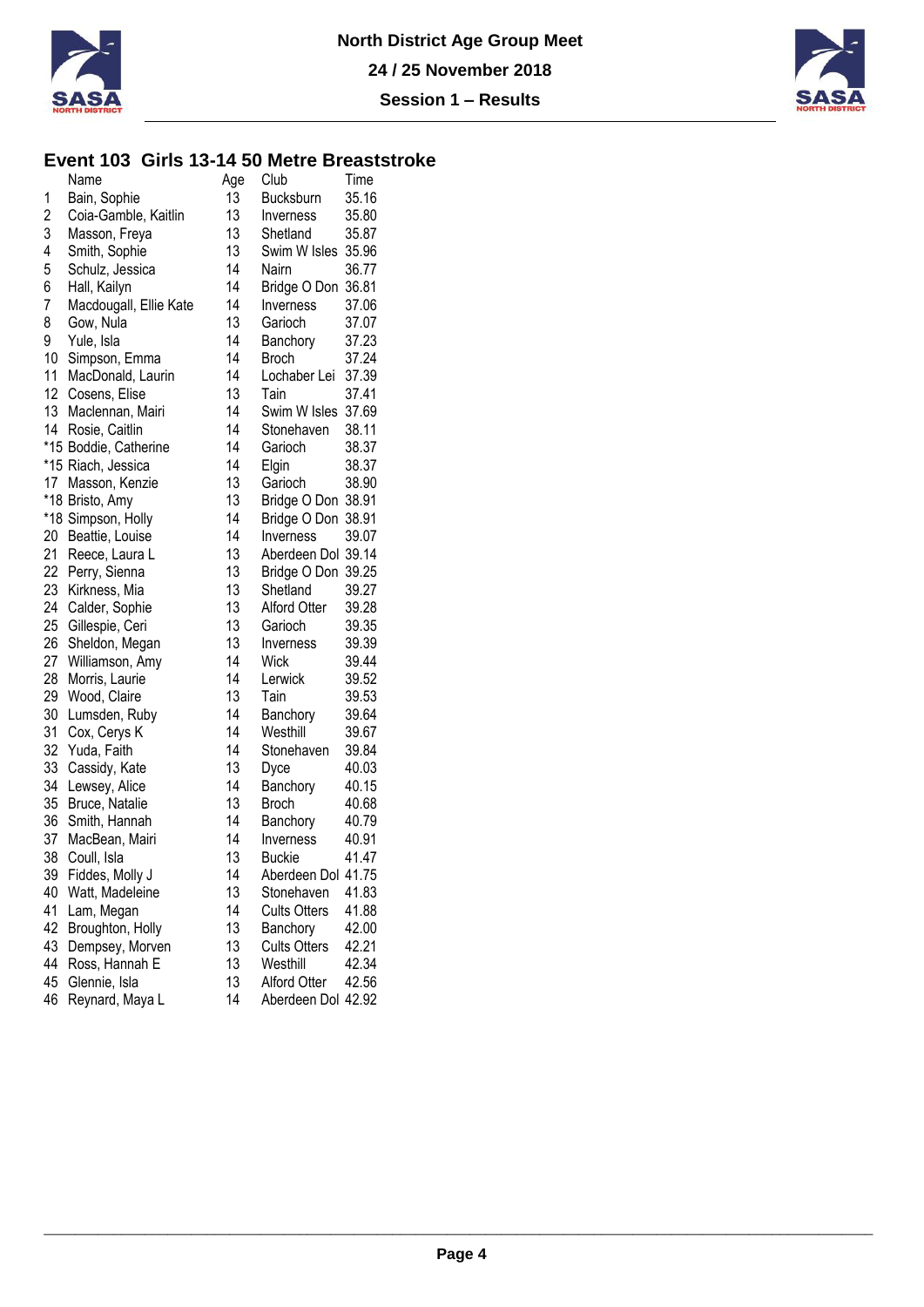



### **Event 104 Boys 10-12 50 Metre Butterfly**

|                  | Name                 | Age             | Club                | Time  |
|------------------|----------------------|-----------------|---------------------|-------|
| 1                | Gibson, Jake         | 12 <sup>°</sup> | <b>Broch</b>        | 30.37 |
| $\boldsymbol{2}$ | Lennox, Kieran       | 12 <sup>°</sup> | Bucksburn           | 30.93 |
| 3                | MacDonald, Calvin    | 12 <sub>1</sub> | Bucksburn           | 31.77 |
| 4                | Bullough, Magnus     | 12              | Delting             | 31.78 |
| 5                | McLaughlin, Ben      | 12 <sup>°</sup> | Garioch             | 33.37 |
| 6                | Broadley, Ryan       | 12              | <b>Broch</b>        | 33.58 |
| 7                | Liversedge, Torin    | 11              | <b>Upper Deesid</b> | 33.90 |
| 8                | Fearn, Dean          | 10              | Stonehaven          | 34.34 |
| 9                | Rowe, Elliot         | 12              | Banchory            | 34.35 |
| 10               | Mitchell, Kyle       | 12              | Garioch             | 34.65 |
| 11               | Tetlow, Fraser       | 12 <sup>°</sup> | Garioch             | 35.12 |
| 12               | Travis, Aaron        | 12 <sup>°</sup> | Aberdeen Dol 35.20  |       |
| 13               | Ward, Irvine J       | 11              | Aberdeen Dol 35.84  |       |
| 14               | Considine, Sean      | 12              | Banchory            | 35.85 |
| 15               | Austin, Lewis        | 11              | Tain                | 35.97 |
| 16               | Chirnside, Isaac     | 12              | Garioch             | 36.28 |
| 17               | Burr, Layton         | 12              | Garioch             | 36.34 |
| 18               | Chapple, Reuben      | 12              | Banchory            | 36.66 |
| 19               | Rattray, Ryan        | 12              | Bridge O Don        | 37.01 |
| 20               | Reid, Daniel         | 11              | Orkney              | 37.87 |
| 21               | McCombie, Dylan      | 11              | Banchory            | 38.06 |
| 22               | Riddoch-Smith, Dylan | 10              | Forres              | 38.17 |
| 23               | Lorimer, Jack        | 12              | Ythan               | 38.54 |
| 24               | Armitage, Tom        | 11              | Thurso              | 39.27 |
| 25               | Sutherland, Joe      | 11              | <b>Buckie</b>       | 39.39 |
| 26               | Brown, Martyn        | 11              | Bucksburn           | 40.30 |
|                  | Yuda, Noah           | 11              | Stonehaven          | DQ    |
| ---              | Klimas, Owen         | 12              | Wick                | DQ    |

# **Event 104 Boys 13-14 50 Metre Butterfly**

|    | J<br>Name             | Age | Club                | Time  |
|----|-----------------------|-----|---------------------|-------|
| 1  | Travis, Cameron       | 14  | Aberdeen Per 26.93  |       |
| 2  | Storer, William       | 13  | Banchory            | 28.50 |
| 3  | Siggins, Darragh      | 14  | <b>Cults Otters</b> | 29.18 |
| 4  | Brechenser, Kieran M  | 14  | Aberdeen Dol 30.54  |       |
| 5  | May, Ewan             | 14  | Peterhead           | 30.72 |
| 6  | Ward, Logan J         | 14  | Aberdeen Dol 30.73  |       |
| 7  | Robertson, Tom A      | 13  | Aberdeen Dol 30.85  |       |
| 8  | Horrell, Tom          | 14  | Banchory            | 31.31 |
| 9  | Alexander, Ross       | 14  | Banchory            | 31.48 |
| 10 | Slessor, Conrad       | 13  | Bridge O Don 31.53  |       |
| 11 | Macmillan, Philip J   | 14  | Westhill            | 31.61 |
| 12 | Christie, Thomas G    | 14  | Westhill            | 31.64 |
| 13 | Quinnell, Noah        | 14  | Delting             | 31.74 |
| 14 | Strachan, Ross        | 14  | Bridge O Don 31.82  |       |
| 15 | Thompson, Daniel      | 14  | Shetland            | 31.96 |
| 16 | Simpson, Owen         | 13  | Dyce                | 32.01 |
| 17 | Nicolson, Tom         | 13  | Delting             | 32.05 |
| 18 | Sutherland, Lewis     | 13  | <b>Wick</b>         | 32.23 |
| 19 | Cairney, Calum        | 13  | Ythan               | 32.24 |
| 20 | Charles, Luke         | 14  | Banchory            | 32.35 |
| 21 | Sandison, Harry       | 14  | Shetland            | 32.65 |
| 22 | Arthur, Cameron       | 13  | Ythan               | 32.71 |
| 23 | Brodie, Andrew I      | 13  | Aberdeen Dol 32.74  |       |
| 24 | Janavicius, Deimantas | 13  | <b>Broch</b>        | 33.67 |
| 25 | Aitchison, Brandan    | 14  | Buckie              | 33.74 |
| 26 | Walker, Clark D       | 14  | Aberdeen Dol 33.76  |       |
|    |                       |     |                     |       |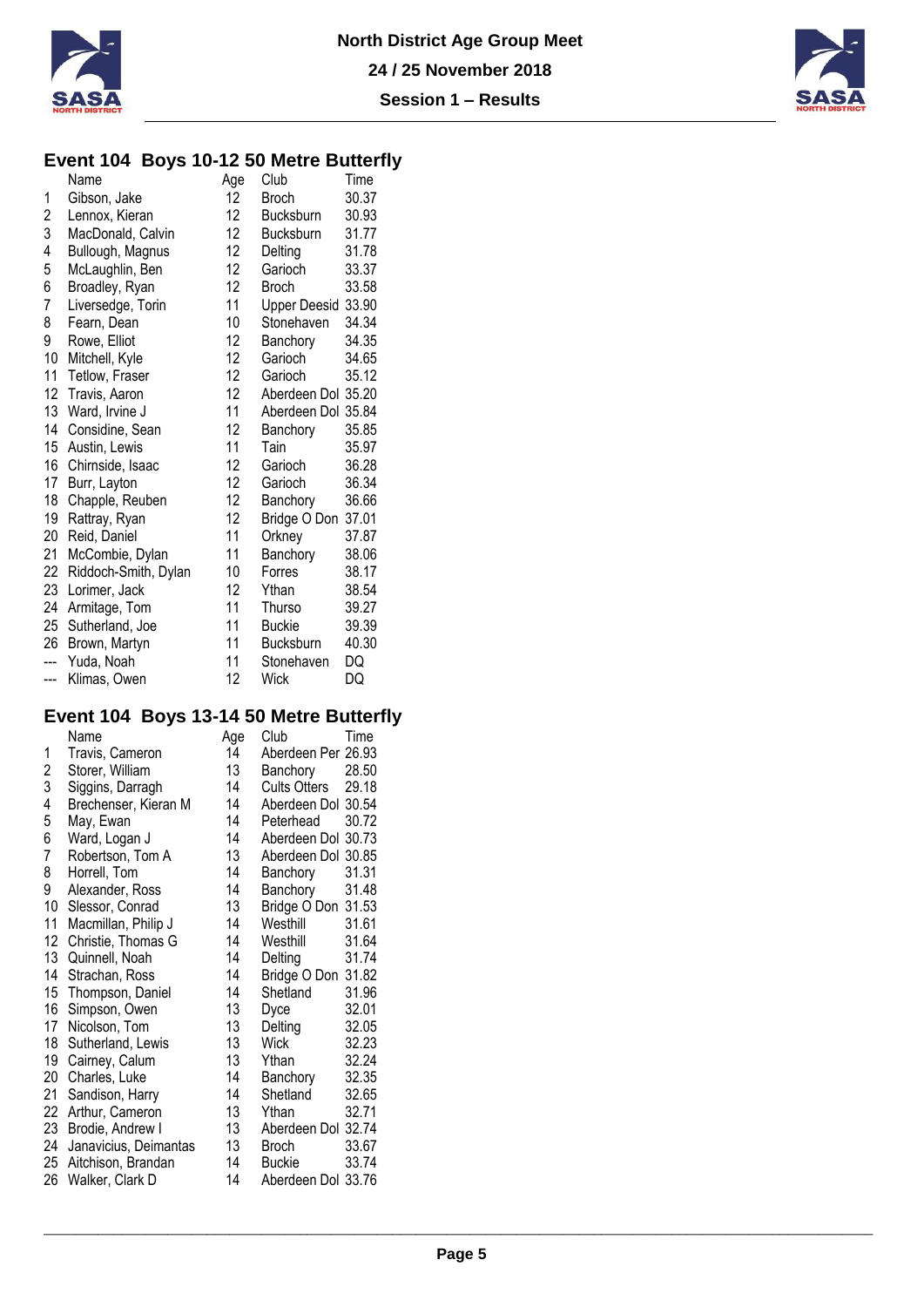



| 27 Henry, Chester    | 13 | <b>Wick</b>         | 33.86 |
|----------------------|----|---------------------|-------|
| 28 Tunoglu, Kutay    | 14 | <b>Cults Otters</b> | 33.89 |
| 29 Bradley, Kieran D | 14 | Orkney              | 34.34 |
| 30 Carter, Joe       | 13 | Delting             | 34.46 |
| 31 Masson, James     | 13 | Shetland            | 34.57 |
| 32 Elrick, Lewis     | 13 | Westhill            | 34.66 |
| 33 Johnson, Cailean  | 13 | Lerwick             | 35.00 |
| 34 Hatrick, Sam      | 14 | Shetland            | 35.11 |
| 35 Sanger, Nathan    | 13 | Peterhead           | 35.65 |
|                      |    |                     |       |

## **Event 105 Girls 10-12 100 Metre Butterfly**

|       | Name               | Age | Club                 | Time    |       |         |
|-------|--------------------|-----|----------------------|---------|-------|---------|
| 1     | Campbell, Katy A   | 12  | Aberdeen Dol 1:10.48 |         | 32.75 | 1:10.48 |
| 2     | Cheshire, Maya     | 12  | Elgin                | 1:16.95 | 35.73 | 1:16.95 |
| 3     | Macdonald, Isla    | 12  | Inverness            | 1:17.05 | 35.57 | 1:17.05 |
| 4     | Mackenzie, Johanna | 12  | Garioch              | 1:18.73 | 35.15 | 1:18.73 |
| 5     | Hill, Sarah E      | 12  | Aberdeen Dol 1:18.88 |         | 36.10 | 1:18.88 |
| 6     | Gault, Eilidh      | 12  | Ythan                | 1:20.47 | 37.01 | 1:20.47 |
| 7     | Goodbrand, Alyssa  | 12  | Ythan                | 1:22.38 | 37.34 | 1:22.38 |
| 8     | Smith, Caitlin B   | 12  | Orkney               | 1:22.40 | 38.90 | 1:22.40 |
| 9     | Bateman, Natalie   | 12  | Westhill             | 1:22.61 | 37.62 | 1:22.61 |
| 10    | Coull, Madison B   | 10  | <b>Buckie</b>        | 1:24.37 | 36.09 | 1:24.37 |
| 11    | Currie, Erin       | 12  | Ythan                | 1:27.25 | 40.09 | 1:27.25 |
| 12    | Brechin, Kirsty J  | 10  | Aberdeen Dol 1:27.78 |         | 38.75 | 1:27.78 |
| 13    | Fraser, Lucy       | 11  | Ythan                | 1:27.92 | 40.32 | 1:27.92 |
| 14    | Robertson, Erin R  | 12  | Orkney               | 1:28.52 | 37.55 | 1:28.52 |
| 15    | Todd, Layla        | 11  | Delting              | 1:28.88 | 41.03 | 1:28.88 |
| 16    | Anderson, Rhona    | 11  | Shetland             | 1:29.06 | 41.01 | 1:29.06 |
| 17    | Mill, Kate         | 11  | Wick                 | 1:30.87 | 39.43 | 1:30.87 |
| 18    | Wraight, Charlotte | 11  | Westhill             | 1:31.29 | 41.81 | 1:31.29 |
| 19    | Chalmers, Ella     | 12  | Ythan                | 1:31.33 | 41.70 | 1:31.33 |
| 20    | Fraser, Molly      | 12  | South Main           | 1:31.45 | 42.14 | 1:31.45 |
| 21    | Oliver, Kirsty     | 12  | Lochaber Lei         | 1:32.03 | 41.38 | 1:32.03 |
| 22    | Irvine, Bethany    | 12  | Delting              | 1:33.68 | 40.13 | 1:33.68 |
| 23    | Grist, Emily       | 12  | Inverness            | 1:34.20 | 41.18 | 1:34.20 |
| 24    | Coutts, Amy        | 12  | Westhill             | 1:36.13 | 42.41 | 1:36.13 |
| 25    | Christie, Michaela | 12  | South Main           | 1:39.06 | 45.51 | 1:39.06 |
| $---$ | Greig, Megan       | 12  | Bonn Accord          | DQ      |       |         |

### **Event 105 Girls 13-14 100 Metre Butterfly**

|    | Name                   | Age | Club                 | Time    |       |         |
|----|------------------------|-----|----------------------|---------|-------|---------|
| 1  | Slessor, Anya          | 14  | Aberdeen Per 1:04.76 |         | 29.79 | 1:04.76 |
| 2  | Yule, Isla             | 14  | Banchory             | 1:08.39 | 32.02 | 1:08.39 |
| 3  | Mill, Emma             | 13  | Wick                 | 1:08.63 | 31.89 | 1:08.63 |
| 4  | MacLean, Jenna         | 14  | Lochaber Lei         | 1:09.29 | 32.20 | 1:09.29 |
| 5  | Boddie, Catherine      | 14  | Garioch              | 1:11.06 | 32.80 | 1:11.06 |
| 6  | Rosie, Caitlin         | 14  | Stonehaven           | 1:11.11 | 32.56 | 1:11.11 |
| 7  | Simpson, Holly         | 14  | Bridge O Don 1:11.36 |         | 33.12 | 1:11.36 |
| 8  | Loughray, Hannah       | 13  | Lochaber Lei         | 1:13.56 | 34.67 | 1:13.56 |
| *9 | Brewis, Rebecca S      | 14  | Westhill             | 1:13.88 | 34.29 | 1:13.88 |
| *9 | Hall, Kailyn           | 14  | Bridge O Don 1:13.88 |         | 34.19 | 1:13.88 |
| 11 | Masson, Freya          | 13  | Shetland             | 1:14.68 | 34.93 | 1:14.68 |
| 12 | Cassidy, Kate          | 13  | Dyce                 | 1:14.93 | 34.58 | 1:14.93 |
| 13 | Riach, Jessica         | 14  | Elgin                | 1:14.95 | 34.86 | 1:14.95 |
| 14 | MacLean, Danni         | 13  | Lochaber Lei         | 1:15.49 | 38.16 | 1:15.49 |
| 15 | Bain, Sophie           | 13  | Bucksburn            | 1:15.92 | 33.92 | 1:15.92 |
| 16 | MacBean, Mairi         | 14  | Inverness            | 1:15.93 | 35.59 | 1:15.93 |
| 17 | Williamson, Amy        | 14  | Wick                 | 1:16.20 | 33.47 | 1:16.20 |
| 18 | Macdougall, Ellie Kate | 14  | Inverness            | 1:17.01 | 34.04 | 1:17.01 |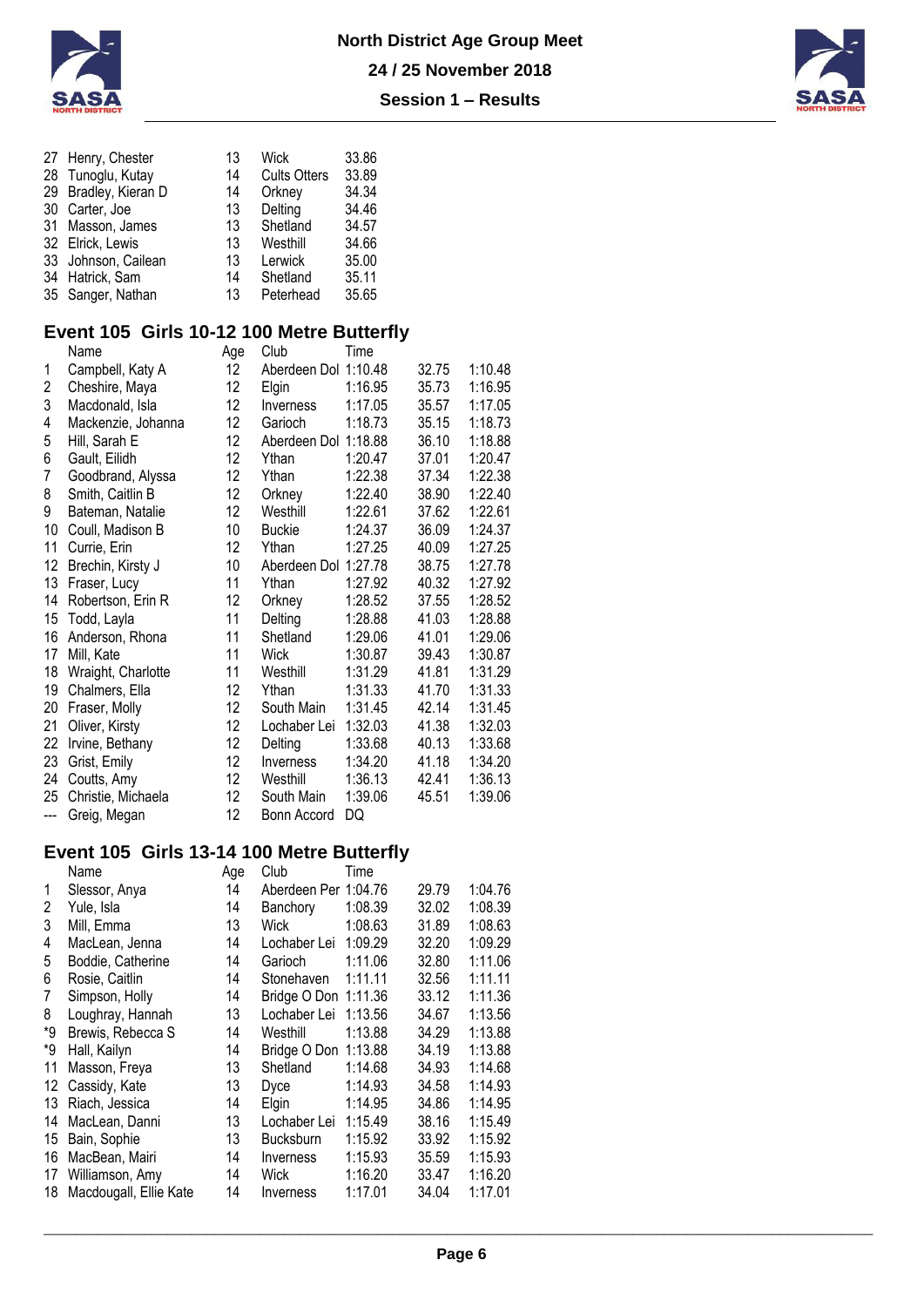

| 19                       | Allan, Laura          | 14 | Garioch              | 1:17.20 | 36.50 | 1:17.20 |
|--------------------------|-----------------------|----|----------------------|---------|-------|---------|
| 20                       | Maclennan, Mairi      | 14 | Swim W Isles         | 1:17.43 | 34.70 | 1:17.43 |
| 21                       | MacDonald, Laurin     | 14 | Lochaber Lei         | 1:17.51 | 36.96 | 1:17.51 |
| 22                       | Perry, Sienna         | 13 | Bridge O Don 1:17.74 |         | 36.90 | 1:17.74 |
| 23                       | Louw, Melana C        | 13 | Westhill             | 1:17.78 | 37.25 | 1:17.78 |
| 24                       | Smith, Hannah         | 14 | Banchory             | 1:17.96 | 36.31 | 1:17.96 |
| 25                       | Smith-Macaulay, Rosie | 14 | Nairn                | 1:18.10 | 36.25 | 1:18.10 |
| 26                       | Reynard, Maya L       | 14 | Aberdeen Dol 1:18.57 |         | 35.42 | 1:18.57 |
| 27                       | Gow, Nula             | 13 | Garioch              | 1:18.95 | 37.23 | 1:18.95 |
| 28                       | Taylor, Jennifer      | 14 | Aberdeen             | 1:18.98 | 34.78 | 1:18.98 |
| 29                       | Cox, Cerys K          | 14 | Westhill             | 1:19.75 | 37.24 | 1:19.75 |
| 30                       | Munro, Sula           | 14 | Banchory             | 1:19.92 | 37.43 | 1:19.92 |
| 31                       | Nairn, Jessica        | 13 | Elgin                | 1:21.00 | 36.67 | 1:21.00 |
| 32                       | MacLeod, Olivia       | 13 | Tain                 | 1:22.17 | 38.34 | 1:22.17 |
| 33                       | Leonard, Eve          | 14 | Elgin                | 1:22.31 | 36.77 | 1:22.31 |
| 34                       | Lewsey, Alice         | 14 | Banchory             | 1:22.49 | 38.47 | 1:22.49 |
| 35                       | Zanre-Wilson, Taylor  | 13 | Peterhead            | 1:24.58 | 38.01 | 1:24.58 |
| 36                       | Menzies, Isla         | 13 | Huntly               | 1:24.63 | 36.56 | 1:24.63 |
| 37                       | Darroch, Rianna       | 13 | Inverness            | 1:25.03 | 38.71 | 1:25.03 |
| 38                       | Fiddes, Molly J       | 14 | Aberdeen Dol         | 1:25.09 | 38.18 | 1:25.09 |
| 39                       | Wetherell, Maddie     | 14 | Forres               | 1:25.40 | 38.51 | 1:25.40 |
| 40                       | Morris, Laurie        | 14 | Lerwick              | 1:26.82 | 39.93 | 1:26.82 |
| 41                       | Kirkness, Mia         | 13 | Shetland             | 1:27.40 | 39.69 | 1:27.40 |
| ---                      | Gillespie, Ceri       | 13 | Garioch              | DQ      |       |         |
| $\overline{a}$           | Smith, Sophie         | 13 | Swim W Isles         | DQ      |       |         |
| $\hspace{0.05cm} \ldots$ | Dempsey, Morven       | 13 | <b>Cults Otters</b>  | DQ      |       |         |

# **Event 106 Boys 10-12 100 Metre Backstroke**

|    | Name                 | Age | Club                 | Time    |       |         |
|----|----------------------|-----|----------------------|---------|-------|---------|
| 1  | Brown, Lucas         | 12  | Elgin                | 1:07.68 | 32.58 | 1:07.68 |
| 2  | MacDonald, Calvin    | 12  | Bucksburn            | 1:09.52 | 33.63 | 1:09.52 |
| 3  | Gibson, Jake         | 12  | <b>Broch</b>         | 1:10.27 | 34.44 | 1:10.27 |
| 4  | Rowe, Elliot         | 12  | Banchory             | 1:11.33 | 35.01 | 1:11.33 |
| 5  | Broadley, Ryan       | 12  | <b>Broch</b>         | 1:15.59 | 36.56 | 1:15.59 |
| 6  | Burr, Layton         | 12  | Garioch              | 1:15.94 | 37.64 | 1:15.94 |
| 7  | Mitchell, Kyle       | 12  | Garioch              | 1:16.10 | 36.76 | 1:16.10 |
| 8  | Bullough, Magnus     | 12  | Delting              | 1:17.23 | 38.35 | 1:17.23 |
| 9  | Lennox, Kieran       | 12  | Bucksburn            | 1:17.32 | 37.66 | 1:17.32 |
| 10 | Liversedge, Torin    | 11  | <b>Upper Deesid</b>  | 1:17.96 | 37.08 | 1:17.96 |
| 11 | McLaughlin, Ben      | 12  | Garioch              | 1:18.37 | 38.93 | 1:18.37 |
| 12 | Tetlow, Fraser       | 12  | Garioch              | 1:18.72 | 38.82 | 1:18.72 |
| 13 | Considine, Sean      | 12  | Banchory             | 1:18.85 | 38.64 | 1:18.85 |
| 14 | Fearn, Dean          | 10  | Stonehaven           | 1:19.74 | 38.73 | 1:19.74 |
| 15 | Sutherland, Charlie  | 12  | Wick                 | 1:20.11 | 39.20 | 1:20.11 |
| 16 | Chirnside, Oscar     | 10  | Garioch              | 1:21.14 | 40.02 | 1:21.14 |
| 17 | Jackson, Logan       | 11  | <b>Cults Otters</b>  | 1:21.43 | 39.76 | 1:21.43 |
| 18 | Urquhart, Bailey     | 12  | Nairn                | 1:21.69 | 40.21 | 1:21.69 |
| 19 | Austin, Lewis        | 11  | Tain                 | 1:21.95 | 40.19 | 1:21.95 |
| 20 | Hall, Daniel         | 11  | Bridge O Don 1:22.34 |         | 41.34 | 1:22.34 |
| 21 | Thompson, Alex       | 12  | <b>Buckie</b>        | 1:22.39 | 40.21 | 1:22.39 |
| 22 | Lorimer, Jack        | 12  | Ythan                | 1:22.61 | 40.15 | 1:22.61 |
|    | *23 McLean, Ashton   | 11  | <b>Broch</b>         | 1:22.64 | 40.69 | 1:22.64 |
|    | *23 Skinner, Malachi | 10  | <b>Broch</b>         | 1:22.64 | 41.25 | 1:22.64 |
| 25 | McLaughlin, Fraser   | 11  | Elgin                | 1:22.95 | 39.87 | 1:22.95 |
| 26 | Black, Kieran        | 12  | Shetland             | 1:23.57 | 40.72 | 1:23.57 |
| 27 | Stronach, Seth       | 12  | Shetland             | 1:23.67 | 40.32 | 1:23.67 |
| 28 | McCombie, Dylan      | 11  | Banchory             | 1:24.07 |       |         |
| 29 | Armitage, Tom        | 11  | Thurso               | 1:25.24 | 41.74 | 1:25.24 |
| 30 | Scally, Logan        | 11  | Bridge O Don         | 1:25.35 | 41.78 | 1:25.35 |
| 31 | Hall, Greg           | 11  | Bridge O Don 1:25.75 |         | 42.22 | 1:25.75 |
|    |                      |     |                      |         |       |         |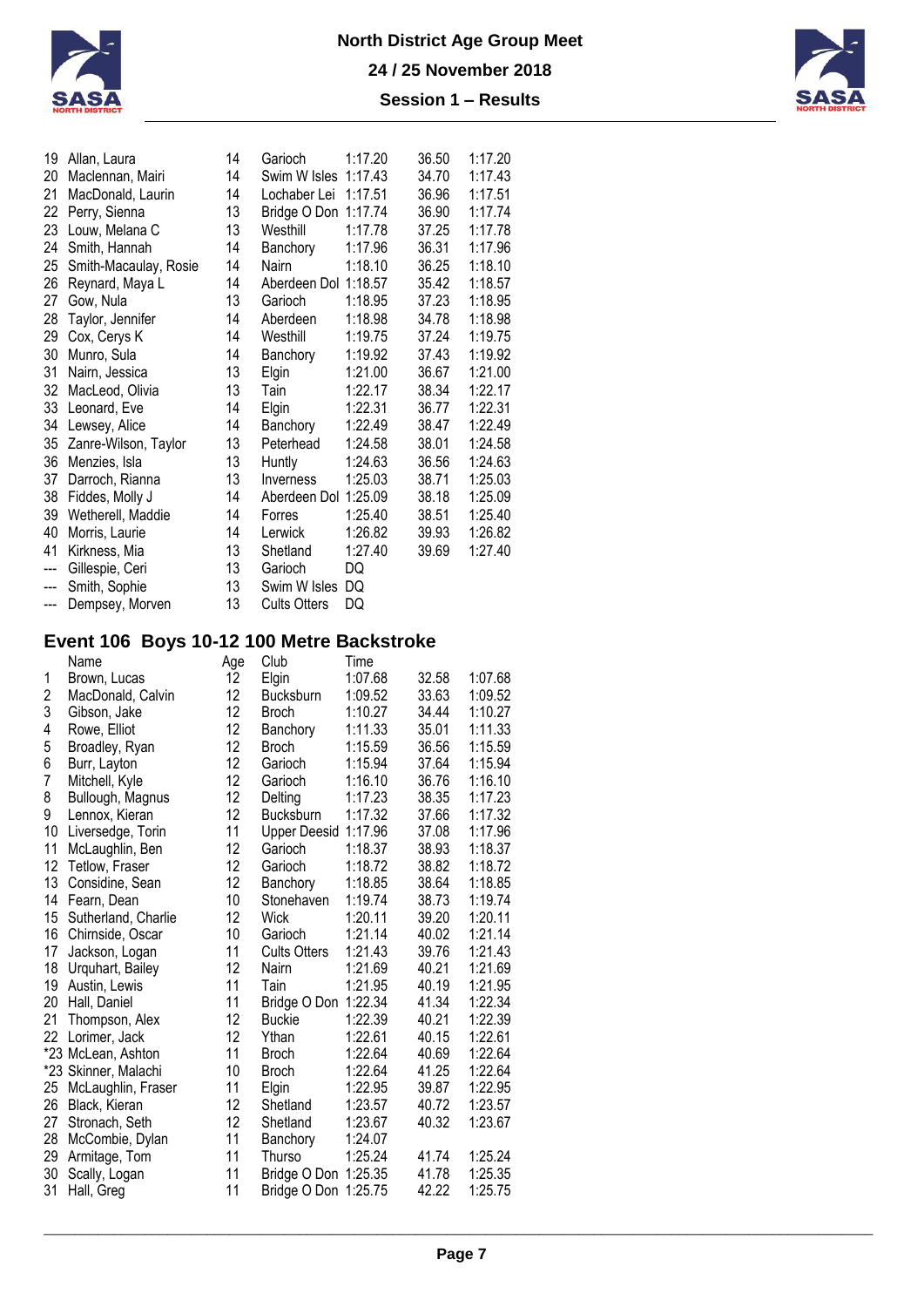



| 32 Yuda, Noah        | 11 | Stonehaven 1:25.80   |         | 41.21 | 1:25.80 |
|----------------------|----|----------------------|---------|-------|---------|
| 33 Aitchison, Kallum | 12 | Buckie               | 1:25.81 | 41.24 | 1:25.81 |
| 34 Travis, Aaron     | 12 | Aberdeen Dol 1:25.87 |         | 41.94 | 1:25.87 |
| 35 Rattray, Ryan     | 12 | Bridge O Don 1:26.64 |         | 41.49 | 1:26.64 |
| 36 Chirnside, Isaac  | 12 | Garioch              | 1:27.03 | 42.83 | 1:27.03 |
| 37 Sutherland, Joe   | 11 | Buckie               | 1:27.82 | 42.33 | 1:27.82 |
| 38 Hatrick, Jos      | 12 | Shetland             | 1:27.86 | 43.39 | 1:27.86 |
| --- Ward, Irvine J   | 11 | Aberdeen Dol DQ      |         |       |         |

### **Event 106 Boys 13-14 100 Metre Backstroke**

|                         | Name                  | Age | Club                 | Time    |       |         |
|-------------------------|-----------------------|-----|----------------------|---------|-------|---------|
| 1                       | Travis, Cameron       | 14  | Aberdeen Per 1:00.97 |         | 30.28 | 1:00.97 |
| $\overline{\mathbf{c}}$ | Coull, James C        | 14  | Westhill             | 1:05.84 | 31.94 | 1:05.84 |
| 3                       | Brown, Matthew        | 14  | <b>Bucksburn</b>     | 1:06.68 | 32.25 | 1:06.68 |
| 4                       | Storer, William       | 13  | Banchory             | 1:07.10 | 32.27 | 1:07.10 |
| 5                       | Liversedge, Corey     | 14  | Upper Deesid 1:07.87 |         | 33.56 | 1:07.87 |
| 6                       | May, Ewan             | 14  | Peterhead            | 1:07.97 |       |         |
| 7                       | Siggins, Darragh      | 14  | <b>Cults Otters</b>  | 1:08.87 | 33.85 | 1:08.87 |
| 8                       | Strachan, Ross        | 14  | Bridge O Don 1:08.97 |         | 33.77 | 1:08.97 |
| 9                       | Sandison, Harry       | 14  | Shetland             | 1:09.11 | 33.69 | 1:09.11 |
| 10                      | Taylor, Jon           | 14  | <b>Cults Otters</b>  | 1:10.33 | 34.16 | 1:10.33 |
| 11                      | Sutherland, Ethan     | 14  | Westhill             | 1:10.65 | 34.27 | 1:10.65 |
| 12                      | Wood, Jacob           | 13  | Elgin                | 1:10.68 | 34.68 | 1:10.68 |
| 13                      | Taylor, Sam           | 14  | <b>Cults Otters</b>  | 1:10.94 | 35.20 | 1:10.94 |
| 14                      | Donald, Ethan         | 14  | Westhill             | 1:11.31 | 33.97 | 1:11.31 |
| 15                      | Brodie, Andrew I      | 13  | Aberdeen Dol 1:11.89 |         | 34.51 | 1:11.89 |
| 16                      | Arthur, Cameron       | 13  | Ythan                | 1:12.62 | 35.74 | 1:12.62 |
| 17                      | Quinnell, Noah        | 14  | Delting              | 1:12.75 | 35.25 | 1:12.75 |
| 18                      | Carter, Joe           | 13  | Delting              | 1:12.97 | 36.35 | 1:12.97 |
| 19                      | Keenan, Alexander J   | 14  | Orkney               | 1:13.54 | 35.65 | 1:13.54 |
| 20                      | Horrell, Tom          | 14  | Banchory             | 1:13.68 | 36.62 | 1:13.68 |
| 21                      | Hay, Lewis            | 13  | Ythan                | 1:13.98 | 35.27 | 1:13.98 |
| 22                      | Bradley, Kieran D     | 14  | Orkney               | 1:14.13 | 36.21 | 1:14.13 |
| 23                      | Berryman, Angus H     | 14  | Westhill             | 1:14.17 | 36.68 | 1:14.17 |
| 24                      | Mackenzie, Jake       | 13  | <b>Cults Otters</b>  | 1:14.98 | 36.12 | 1:14.98 |
| 25                      | Stevens, Craig        | 14  | Forres               | 1:15.21 | 36.45 | 1:15.21 |
| 26                      | Cairney, Calum        | 13  | Ythan                | 1:15.23 | 36.25 | 1:15.23 |
| 27                      | Clubb, Finlay M       | 13  | Aberdeen Dol 1:15.50 |         | 36.83 | 1:15.50 |
| 28                      | Robinson, Rayan       | 13  | <b>Cults Otters</b>  | 1:15.76 | 36.36 | 1:15.76 |
| 29                      | Charles, Luke         | 14  | Banchory             | 1:16.05 | 36.56 | 1:16.05 |
| 30                      | Henry, Chester        | 13  | Wick                 | 1:16.12 | 37.30 | 1:16.12 |
| 31                      | Thompson, Daniel      | 14  | Shetland             | 1:16.22 | 36.63 | 1:16.22 |
| 32                      | Thomson, Robbie       | 13  | Shetland             | 1:16.30 | 37.32 | 1:16.30 |
| 33                      | Slessor, Conrad       | 13  | Bridge O Don 1:16.39 |         | 37.41 | 1:16.39 |
| 34                      | Janavicius, Deimantas | 13  | <b>Broch</b>         | 1:16.50 | 36.76 | 1:16.50 |
| 35                      | Simpson, Owen         | 13  | Dyce                 | 1:16.58 | 36.06 | 1:16.58 |
| 36                      | Alexander, Ross       | 14  | Banchory             | 1:16.69 | 37.00 | 1:16.69 |
| 37                      | Pickering, Louis      | 14  | Thurso               | 1:17.19 | 37.72 | 1:17.19 |
| 38                      | Komar, William        | 13  | Aberdeen             | 1:17.25 | 37.32 | 1:17.25 |
| 39                      | Robertson, Tom A      | 13  | Aberdeen Dol 1:17.61 |         | 38.24 | 1:17.61 |
| 40                      | Nicolson, Tom         | 13  | Delting              | 1:18.43 | 38.55 | 1:18.43 |
| 41                      | Smith, Callum         | 13  | Peterhead            | 1:22.31 | 40.24 | 1:22.31 |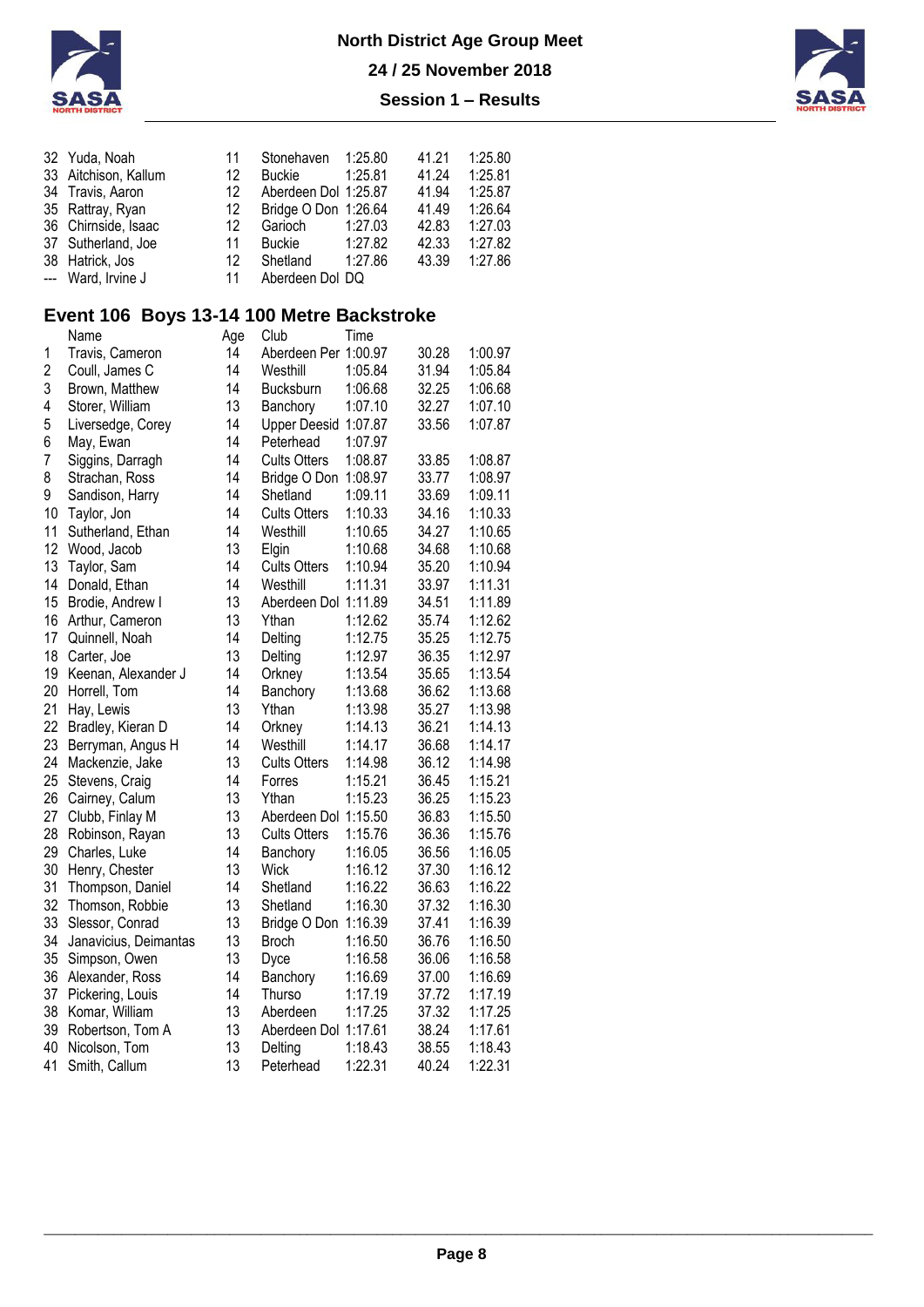



#### **Event 107 Girls 10-12 400 Metre IM**<br>Name Age Club Time Age Club

| 1   | Urquhart, Erin                            | 12  | <b>Cults Otters</b>  | 5:39.94 | 36.71 | 1:19.35 | 2:03.02 | 2:44.42 | 3:35.06 | 4:24.54 | 5:03.01 | 5:39.94 |
|-----|-------------------------------------------|-----|----------------------|---------|-------|---------|---------|---------|---------|---------|---------|---------|
| 2   | Mackenzie, Johanna                        | 12  | Garioch              | 5:45.80 | 38.24 | 1:24.81 | 2:09.17 | 2:52.24 | 3:41.50 | 4:30.67 | 5:08.37 | 5:45.80 |
| 3   | Campbell, Katy A                          | 12  | Aberdeen Dol 5:56.21 |         | 35.21 | 1:18.79 | 2:07.12 | 2:52.66 | 3:46.32 | 4:39.81 | 5:20.49 | 5:56.21 |
| 4   | Morrison, Hannah                          | 12  | Westhill             | 5:59.03 | 39.06 | 1:24.57 | 2:11.58 | 2:57.79 | 3:48.31 | 4:40.77 | 5:23.29 | 5:59.03 |
| 5   | Garden, Isla                              | 11  | Garioch              | 6:00.55 | 38.89 | 1:26.60 | 2:10.29 | 2:55.07 | 3:46.75 | 4:39.90 | 5:21.47 | 6:00.55 |
| 6   | Gault, Eilidh                             | 12  | Ythan                | 6:02.46 | 38.71 | 1:24.02 | 2:11.92 | 2:59.40 | 3:50.36 | 4:40.97 | 5:23.20 | 6:02.46 |
| 7   | Goodbrand, Alyssa                         | 12  | Ythan                | 6:05.30 | 38.14 | 1:25.29 | 2:11.11 | 2:56.28 | 3:47.57 | 4:39.55 | 5:22.58 | 6:05.30 |
| 8   | Buchan, Phoebe                            | 12  | <b>Broch</b>         | 6:10.00 | 41.08 | 1:30.40 | 2:17.61 | 3:04.28 | 3:57.12 | 4:49.86 | 5:31.63 | 6:10.00 |
| 9   | Powell, Jessica                           | 11  | Forres               | 6:12.56 | 40.47 | 1:31.64 | 2:18.15 | 3:03.97 | 3:56.93 | 4:50.19 | 5:31.59 | 6:12.56 |
|     |                                           | 12  |                      |         |       |         |         |         |         |         |         |         |
| 10  | Hendren, Tegan                            |     | Shetland             | 6:12.69 | 42.08 | 1:34.40 | 2:18.63 | 3:04.27 | 3:59.05 | 4:51.80 | 5:34.69 | 6:12.69 |
| 11  | Irvine, Bethany                           | 12  | Delting              | 6:14.65 | 40.74 | 1:32.48 | 2:17.73 | 3:02.01 | 3:56.79 | 4:50.43 | 5:33.50 | 6:14.65 |
| 12  | Edgerton, Amber                           | 11  | <b>Cults Otters</b>  | 6:17.75 | 43.42 | 1:34.18 | 2:19.50 | 3:04.05 | 4:00.94 | 4:56.28 | 5:37.86 | 6:17.75 |
| 13  | Currie, Erin                              | 12  | Ythan                | 6:22.36 | 41.74 | 1:32.16 | 2:20.83 | 3:06.26 | 4:02.25 | 4:58.34 | 5:42.18 | 6:22.36 |
| 14  | Todd, Layla                               | 11  | Delting              | 6:27.00 | 42.87 | 1:31.28 | 2:19.55 | 3:08.16 | 4:03.55 | 5:00.19 | 5:44.45 | 6:27.00 |
| 15  | McNeill, Anna                             | 11  | <b>Cults Otters</b>  | 6:27.26 | 45.08 | 1:34.71 | 2:22.98 | 3:11.76 | 4:08.35 | 5:04.16 | 5:47.10 | 6:27.26 |
| 16  | Boyd, Tessa                               | 11  | Garioch              | 6:28.14 | 42.87 | 1:39.22 | 2:24.29 | 3:09.85 | 4:08.15 | 5:04.99 | 5:47.97 | 6:28.14 |
| 17  | Coutts, Amy                               | 12  | Westhill             | 6:32.30 | 43.81 | 1:39.07 | 2:28.34 | 3:16.16 | 4:09.67 | 5:05.25 | 5:49.15 | 6:32.30 |
| 18  | Wraight, Charlotte                        | 11  | Westhill             | 6:32.36 | 44.69 | 1:36.40 | 2:23.24 | 3:10.46 | 4:08.21 | 5:05.92 | 5:50.14 | 6:32.36 |
| 19  | Bateman, Natalie                          | 12  | Westhill             | 6:32.66 | 40.74 | 1:28.64 | 2:15.95 | 3:03.12 | 4:04.36 | 5:04.68 | 5:50.88 | 6:32.66 |
| 20  | Bristo, Emma                              | 11  | Bridge O Don 6:35.90 |         | 42.69 | 1:37.19 | 2:26.52 | 3:15.07 | 4:11.86 | 5:09.58 | 5:55.07 | 6:35.90 |
| 21  | Grist, Emily                              | 12  | Inverness            | 6:38.03 | 45.34 | 1:40.63 | 2:30.18 | 3:17.59 | 4:15.65 | 5:13.25 | 5:57.30 | 6:38.03 |
|     |                                           |     |                      | 6:38.22 | 47.36 |         |         |         |         |         | 5:53.86 |         |
| 22  | Christie, Michaela                        | 12  | South Main           |         |       |         | 2:28.17 | 3:14.97 | 4:10.68 |         |         | 6:38.22 |
| 23  | Anderson, Rhona                           | 11  | Shetland             | 6:39.07 | 45.24 | 1:38.71 | 2:28.45 | 3:15.91 | 4:14.14 | 5:13.69 | 5:57.36 | 6:39.07 |
| --- | Beaton, Jessica                           | 12  | Aberdeen             | DQ      |       |         |         |         |         |         |         |         |
|     | --- Greig, Megan                          | 12  | Bonn Accord          | DQ      |       |         |         |         |         |         |         |         |
|     |                                           |     |                      |         |       |         |         |         |         |         |         |         |
|     | <b>Event 107 Girls 13-14 400 Metre IM</b> |     |                      |         |       |         |         |         |         |         |         |         |
|     | Name                                      | Age | Club                 | Time    |       |         |         |         |         |         |         |         |
| 1   | Hall, Kailyn                              | 14  | Bridge O Don 5:12.35 |         | 34.51 | 1:15.44 | 1:59.13 | 2:41.30 | 3:21.97 | 4:04.15 | 4:39.52 | 5:12.35 |
| 2   | Gillespie, Ceri                           | 13  | Garioch              | 5:13.79 | 34.37 | 1:13.70 | 1:53.09 | 2:31.63 | 3:17.20 | 4:04.00 | 4:40.34 | 5:13.79 |
| 3   | Boddie, Catherine                         | 14  | Garioch              | 5:18.90 | 33.92 | 1:13.84 | 1:54.94 | 2:34.33 | 3:20.68 | 4:07.19 | 4:43.72 | 5:18.90 |
| 4   | Cosens, Elise                             | 13  | Tain                 | 5:22.77 | 33.48 | 1:14.28 | 1:55.57 | 2:35.42 | 3:22.45 | 4:09.79 | 4:47.51 | 5:22.77 |
| 5   | Yule, Isla                                | 14  | Banchory             | 5:23.05 | 32.94 | 1:12.34 | 1:53.56 | 2:33.74 | 3:20.63 | 4:08.60 | 4:47.10 | 5:23.05 |
| 6   | Beattie, Louise                           | 14  | Inverness            | 5:24.41 | 34.63 | 1:14.41 | 1:55.39 | 2:36.52 | 3:24.92 | 4:12.94 | 4:49.23 | 5:24.41 |
| 7   | Gow, Nula                                 | 13  | Garioch              | 5:27.34 | 37.15 | 1:18.62 | 2:01.45 | 2:44.28 | 3:29.55 | 4:14.02 | 4:52.03 | 5:27.34 |
| 8   | Coia-Gamble, Kaitlin                      | 13  | Inverness            | 5:28.51 | 35.53 | 1:17.79 | 2:00.88 | 2:43.14 | 3:27.48 | 4:13.29 | 4:52.47 | 5:28.51 |
| 9   | Simpson, Holly                            | 14  | Bridge O Don 5:31.69 |         | 35.07 | 1:15.20 | 1:59.99 | 2:43.02 | 3:28.25 | 4:15.44 | 4:54.06 | 5:31.69 |
|     |                                           |     |                      | 5:33.01 |       |         |         |         |         |         | 4:56.19 |         |
| 10  | Schulz, Jessica                           | 14  | Nairn                |         | 36.52 | 1:19.50 | 2:04.46 | 2:48.69 | 3:32.44 | 4:17.24 |         | 5:33.01 |
| 11  | Clark, Evie-Jay                           | 13  | Lochaber Lei         | 5:36.35 | 35.28 | 1:20.57 | 2:02.86 | 2:44.13 | 3:32.85 | 4:21.23 | 4:59.27 | 5:36.35 |
|     | 12 MacLean, Jenna                         | 14  | Lochaber Lei 5:37.81 |         | 34.40 | 1:15.94 | 1:56.39 | 2:38.46 | 3:26.58 | 4:17.63 | 4:57.14 | 5:37.81 |
|     | 13 Masson, Freya                          | 13  | Shetland             | 5:39.19 | 36.74 | 1:19.85 | 2:05.62 | 2:48.98 | 3:32.41 | 4:17.38 | 5:00.31 | 5:39.19 |
|     | 14 Yuda, Faith                            | 14  | Stonehaven           | 5:45.58 | 35.24 | 1:18.10 | 2:02.95 | 2:46.05 | 3:36.45 | 4:27.32 | 5:07.30 | 5:45.58 |
| 15  | Smith, Hannah                             | 14  | Banchory             | 5:47.74 | 38.23 | 1:22.75 | 2:07.15 | 2:51.13 | 3:41.44 | 4:31.94 | 5:11.48 | 5:47.74 |
| 16  | Loughray, Hannah                          | 13  | Lochaber Lei 5:47.90 |         | 38.27 | 1:21.93 | 2:05.35 | 2:48.72 | 3:38.54 | 4:29.73 | 5:10.31 | 5:47.90 |
| 17  | Bruce, Natalie                            | 13  | <b>Broch</b>         | 5:49.96 | 36.84 | 1:22.93 | 2:08.92 | 2:51.20 | 3:41.88 | 4:33.44 | 5:13.03 | 5:49.96 |
|     | 18 Milne, Nicola                          | 14  | Banchory             | 5:50.37 | 39.10 | 1:23.75 | 2:08.03 | 2:52.70 | 3:43.68 | 4:33.46 | 5:12.96 | 5:50.37 |
|     | 19 Cassidy, Kate                          | 13  | Dyce                 | 5:50.83 | 37.15 | 1:19.20 | 2:01.99 | 2:44.99 | 3:38.41 | 4:30.51 | 5:10.54 | 5:50.83 |
|     | 20 Cox, Cerys K                           | 14  | Westhill             | 5:52.51 | 36.71 | 1:22.86 | 2:09.58 | 2:55.53 | 3:44.36 | 4:35.36 | 5:16.64 | 5:52.51 |
| 21  | Johnston, Lilly                           | 13  | Elgin                | 5:55.18 | 38.42 | 1:24.24 | 2:07.03 | 2:49.89 | 3:40.49 | 4:30.90 | 5:13.49 | 5:55.18 |
|     | 22 Lewsey, Alice                          | 14  | Banchory             | 5:55.94 | 39.48 | 1:26.66 | 2:12.53 | 2:58.68 | 3:49.49 | 4:40.18 | 5:19.21 | 5:55.94 |
|     |                                           | 14  |                      |         |       | 1:25.31 |         |         |         |         |         |         |
|     | 23 Munro, Sula                            |     | Banchory             | 5:56.25 | 38.97 |         | 2:10.10 | 2:53.04 | 3:45.35 | 4:37.17 | 5:18.01 | 5:56.25 |
|     | 24 Taylor, Jennifer                       | 14  | Aberdeen             | 5:58.04 | 37.72 | 1:27.36 | 2:12.40 | 2:55.15 | 3:46.59 | 4:37.16 | 5:18.52 | 5:58.04 |
|     | 25 Allan, Laura                           | 14  | Garioch              | 5:58.81 | 38.30 | 1:23.70 | 2:07.46 | 2:51.58 | 3:44.27 | 4:35.65 | 5:18.26 | 5:58.81 |
|     | 26 Lumsden, Ruby                          | 14  | Banchory             | 6:01.95 | 37.65 | 1:28.70 | 2:13.17 | 2:57.84 | 3:50.56 | 4:44.43 | 5:24.38 | 6:01.95 |
| 27  | Brewis, Rebecca S                         | 14  | Westhill             | 6:04.94 | 36.31 | 1:18.43 | 2:06.10 | 2:52.99 | 3:46.05 | 4:40.15 | 5:23.80 | 6:04.94 |
|     | 28 Lam, Megan                             | 14  | <b>Cults Otters</b>  | 6:06.71 | 39.64 | 1:27.88 | 2:14.79 | 3:00.10 | 3:50.39 | 4:42.39 | 5:25.07 | 6:06.71 |
|     | 29 Calder, Lisa-Marie                     | 13  | <b>Broch</b>         | 6:08.28 | 39.80 | 1:31.73 | 2:18.34 | 3:02.95 | 3:57.36 | 4:51.99 | 5:30.14 | 6:08.28 |
| 30  | Simpson, Emma                             | 14  | <b>Broch</b>         | 6:10.15 | 37.15 | 1:27.06 | 2:18.85 | 3:08.09 | 3:57.90 | 4:48.49 | 5:31.82 | 6:10.15 |
|     | 31 Broughton, Holly                       | 13  | Banchory             | 6:10.45 | 41.58 | 1:29.85 | 2:16.83 | 3:02.51 | 3:54.41 | 4:47.51 | 5:30.47 | 6:10.45 |
|     |                                           |     |                      |         |       |         |         |         |         |         |         |         |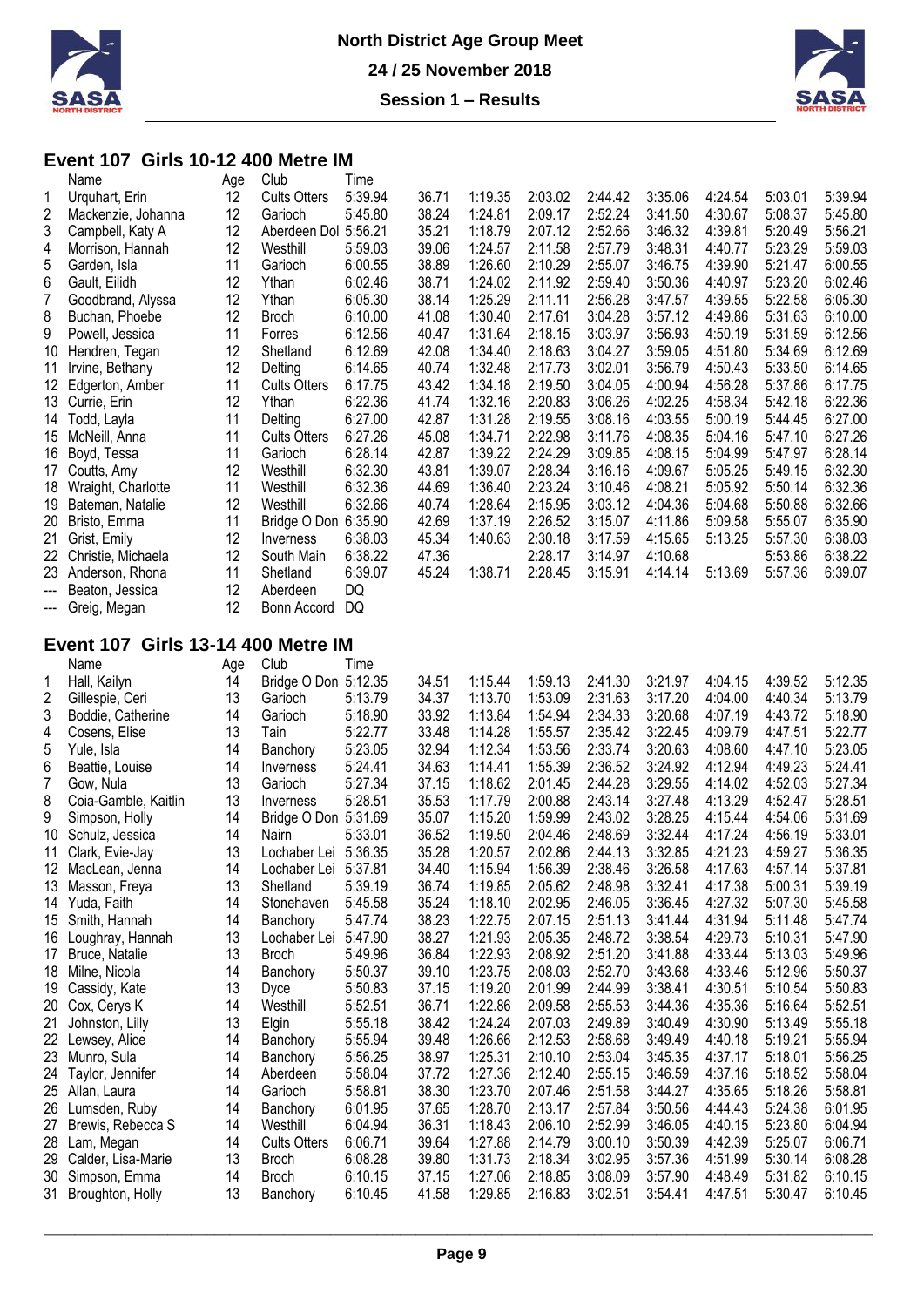



#### **Event 201 Boys 10-12 50 Metre Freestyle**

|     | Name                | Age               | Club               | Time  |     | <b>Name</b>          | Age | Club               | Time  |
|-----|---------------------|-------------------|--------------------|-------|-----|----------------------|-----|--------------------|-------|
|     | Gibson, Jake        | 12                | <b>Broch</b>       | 29.15 | 20  | Mitchell, Jack       | 12  | Bridge O Don 32.83 |       |
| 2   | MacDonald, Calvin   | 12                | <b>Bucksburn</b>   | 29.38 | 21  | Travis, Aaron        | 12  | Aberdeen Dol 32.96 |       |
| 3   | Bullough, Magnus    | 12                | Delting            | 29.95 | 22  | Skinner, Malachi     | 10  | <b>Broch</b>       | 33.02 |
| 4   | Rowe, Elliot        | 12                | Banchory           | 30.12 | 23. | Reid, Daniel         | 11  | Orkney             | 33.14 |
| 5   | McLaughlin, Ben     | 12                | Garioch            | 30.20 | 24  | Burton, Fraser       | 12  | Orkney             | 33.19 |
| 6   | Broadley, Ryan      | 12                | <b>Broch</b>       | 30.40 | 25  | Lorimer, Jack        | 12  | Ythan              | 33.22 |
|     | Lennox, Kieran      | 12                | <b>Bucksburn</b>   | 30.42 | 26  | Yuda, Noah           | 11  | Stonehaven         | 33.23 |
| 8   | Fearn, Dean         | 10                | Stonehaven         | 30.53 |     | *27 Smith, Archie C  | 11  | Aberdeen Dol 33.24 |       |
| 9   | Liversedge, Torin   | 11                | Upper Deesid 30.57 |       |     | *27 Urguhart, Bailey | 12  | Nairn              | 33.24 |
| 10  | Considine, Sean     | $12 \overline{ }$ | Banchory           | 30.97 | 29. | Thompson, Alex       | 12  | <b>Buckie</b>      | 33.3  |
| 11  | McLean, Ashton      | 11                | Broch              | 31.04 | 30  | Chirnside, Isaac     | 12  | Garioch            | 33.70 |
| 12  | Burr, Layton        | 12                | Garioch            | 31.38 | 31  | Rattray, Ryan        | 12  | Bridge O Don       | 33.84 |
| 13. | Tetlow, Fraser      | 12                | Garioch            | 31.52 | 32. | McLaughlin, Fraser   | 11  | Elgin              | 34.06 |
| 14  | Sutherland, Charlie | 12                | Wick               | 31.64 | 33. | Ward, Irvine J       | 11  | Aberdeen Dol 34.10 |       |
| 15  | McCombie, Dylan     | 11                | Banchory           | 31.79 | 34  | Scally, Logan        | 11  | Bridge O Don 34.16 |       |
| 16  | Hall, Greg          | 11                | Bridge O Don 32.21 |       | 35  | Hall, Daniel         | 11  | Bridge O Don 34.18 |       |
| 17  | Sutherland, Joe     | 11                | Buckie             | 32.26 | 36  | Hatrick, Jos         | 12  | Shetland           | 34.56 |
| 18  | Klimas, Owen        | 12                | Wick               | 32.51 | 37  | Chirnside, Oscar     | 10  | Garioch            | 34.7( |
| 19  | Mitchell, Kyle      | 12                | Garioch            | 32.76 | 38  | Aitchison, Kallum    | 12  | <b>Buckie</b>      | 35.07 |
|     |                     |                   |                    |       |     |                      |     |                    |       |

### **Event 201 Boys 13-14 50 Metre Freestyle**

|    | Name                 | Age | Club                | Time  |    | Name                  | Age | Club                    | Time  |
|----|----------------------|-----|---------------------|-------|----|-----------------------|-----|-------------------------|-------|
|    | Storer, William      | 13  | Banchory            | 26.11 | 22 | Arthur, Cameron       | 13  | Ythan                   | 29.07 |
| 2  | Travis, Cameron      | 14  | Aberdeen Per 26.27  |       | 23 | Franklin, Angus       | 14  | <i><b>Inverness</b></i> | 29.10 |
| 3  | May, Ewan            | 14  | Peterhead           | 26.52 | 24 | Simpson, Owen         | 13  | Dyce                    | 29.13 |
| 4  | Brown, Matthew       | 14  | <b>Bucksburn</b>    | 26.70 |    | 25 Stevens, Craig     | 14  | Forres                  | 29.20 |
| 5  | Liversedge, Corey    | 14  | Upper Deesid 27.00  |       |    | *26 Sutherland, Ethan | 14  | Westhill                | 29.22 |
| 6  | Sutherland, Lewis    | 13  | Wick                | 27.16 |    | *26 Slessor, Conrad   | 13  | Bridge O Don            | 29.22 |
| 7  | Siggins, Darragh     | 14  | <b>Cults Otters</b> | 27.30 | 28 | Aitchison, Brandan    | 14  | <b>Buckie</b>           | 29.3  |
| 8  | Macmillan, Philip J  | 14  | Westhill            | 27.68 | 29 | Henry, Chester        | 13  | Wick                    | 29.34 |
| 9  | Quinnell, Noah       | 14  | Delting             | 27.75 | 30 | Tunoglu, Kutay        | 14  | <b>Cults Otters</b>     | 29.4' |
| 10 | Sandison, Harry      | 14  | Shetland            | 27.84 | 31 | Keenan, Alexander J   | 14  | Orkney                  | 29.46 |
|    | *11 Horrell, Tom     | 14  | Banchory            | 27.88 | 32 | Janavicius, Deimantas | 13  | Broch                   | 29.48 |
|    | *11 Thompson, Daniel | 14  | Shetland            | 27.88 | 33 | Robertson, Tom A      | 13  | Aberdeen Dol            | 29.73 |
|    | 13 Coull, James C    | 14  | Westhill            | 27.89 | 34 | Nicolson, Tom         | 13  | Delting                 | 29.74 |
| 14 | Quantrill, Jamie     | 14  | Alford Otter        | 28.09 | 35 | Souter, Xander        | 14  | Lerwick                 | 29.94 |
|    | 15 Pickering, Louis  | 14  | Thurso              | 28.27 | 36 | Cairney, Calum        | 13  | Ythan                   | 30.08 |
| 16 | Donald, Ethan        | 14  | Westhill            | 28.30 | 37 | Masson, James         | 13  | Shetland                | 30.1' |
| 17 | Strachan, Ross       | 14  | Bridge O Don        | 28.43 | 38 | Komar, William        | 13  | Aberdeen                | 30.20 |
| 18 | Alexander, Ross      | 14  | Banchory            | 28.71 | 39 | Carter, Joe           | 13  | Delting                 | 30.25 |
| 19 | Ward, Logan J        | 14  | Aberdeen Dol 28.84  |       | 40 | Brodie, Andrew I      | 13  | Aberdeen Dol            | 30.55 |
| 20 | Leonard, Matthew     | 14  | Banchory            | 29.01 | 41 | Bryan, Samuel         | 13  | Inverness               | 31.04 |
|    | 21 Charles, Luke     | 14  | Banchory            | 29.06 | 42 | Hatrick, Sam          | 14  | Shetland                | 31.5' |

## **Event 202 Girls 10-12 50 Metre Backstroke**

|              | <b>Name</b>        | Aqe | Club                | Time  |     | Name                 | Age | Club                | Time  |
|--------------|--------------------|-----|---------------------|-------|-----|----------------------|-----|---------------------|-------|
| $\mathbf{1}$ | Urguhart, Erin     | 12  | <b>Cults Otters</b> | 33.15 |     | Anderson, Rhona      |     | Shetland            | 37.24 |
| 2            | Bateman, Natalie   | 12  | Westhill            | 34.67 | 12  | Goodbrand, Alyssa    | 12  | Ythan               | 37.32 |
| 3            | Hendren, Tegan     | 12  | Shetland            | 35.05 |     | 13 Robertson, Erin R | 12  | Orknev              | 37.38 |
| 4            | Macdonald, Isla    | 12  | Inverness           | 35.59 | 14  | Wraight, Charlotte   |     | Westhill            | 37.52 |
| 5            | Ross, Eleanor      | 12  | Tain                | 35.94 |     | 15 Buchan, Phoebe    | 12  | <b>Broch</b>        | 37.54 |
| 6            | Morrison, Hannah   | 12  | Westhill            | 36.84 | 16. | Bristo, Emma         |     | Bridge O Don 37.82  |       |
| *7           | Wiseman, Malaena   | 12  | Lerwick             | 36.92 |     | Irvine, Bethany      | 12  | Delting             | 37.92 |
| *7           | Garden, Isla       |     | Garioch             | 36.92 | 18  | Mayes, Ruby          | 12  | Shetland            | 38.1  |
| 9            | Mackenzie, Johanna | 12  | Garioch             | 36.95 | 19  | McNeill, Anna        |     | <b>Cults Otters</b> | 38.28 |
|              | 10 Grist, Emily    | 12  | Inverness           | 37.04 | 20. | Edgerton, Amber      |     | <b>Cults Otters</b> | 38.50 |

|          | Name                            | Age      | Club                       | Time           |
|----------|---------------------------------|----------|----------------------------|----------------|
| 20       | Mitchell, Jack                  | 12       | Bridge O Don               | 32.83          |
| 21       | Travis, Aaron                   | 12       | Aberdeen Dol 32.96         |                |
| 22       | Skinner, Malachi                | 10       | <b>Broch</b>               | 33.02          |
| 23       | Reid, Daniel                    | 11       | Orkney                     | 33.14          |
| 24       | Burton, Fraser                  | 12       | Orkney                     | 33.19          |
|          | 25 Lorimer, Jack                | 12       | Ythan                      | 33.22          |
|          | 26 Yuda, Noah                   | 11       | Stonehaven                 | 33.23          |
|          | *27 Smith, Archie C             | 11       | Aberdeen Dol 33.24         |                |
|          | *27 Urquhart, Bailey            | 12       | Nairn                      | 33.24          |
| 29       | Thompson, Alex                  | 12       | <b>Buckie</b>              | 33.39          |
| 30       | Chirnside, Isaac                | 12       | Garioch                    | 33.70          |
| 31       | Rattray, Ryan                   | 12       | Bridge O Don               | 33.84          |
| 32       | McLaughlin, Fraser              | 11       | Elgin                      | 34.06          |
| 33       | Ward, Irvine J                  | 11       | Aberdeen Dol 34.10         |                |
| 34       | Scally, Logan                   | 11       | Bridge O Don               | 34.16          |
| 35       | Hall, Daniel                    | 11       | Bridge O Don 34.18         |                |
| 36       | Hatrick, Jos                    | 12       | Shetland                   | 34.56          |
| 37       | Chirnside, Oscar                | 10       | Garioch                    | 34.70          |
| 38       | Aitchison, Kallum               | 12       | <b>Buckie</b>              | 35.07          |
|          |                                 |          |                            |                |
|          | <b>Name</b>                     | Age      | Club                       | <b>Time</b>    |
| 22       | Arthur, Cameron                 | 13       | Ythan                      | 29.07          |
|          | 23 Franklin, Angus              | 14       | Inverness                  | 29.10          |
| 24       | Simpson, Owen                   | 13       | Dyce                       | 29.13          |
| $25\,$   | Stevens, Craig                  | 14       | Forres                     | 29.20          |
|          | *26 Sutherland, Ethan           | 14       | Westhill                   | 29.22          |
|          | *26 Slessor, Conrad             | 13       | Bridge O Don               | 29.22          |
| 28       | Aitchison, Brandan              | 14       | <b>Buckie</b>              | 29.33          |
| 29       | Henry, Chester                  | 13       | Wick                       | 29.34          |
| 30       | Tunoglu, Kutay                  | 14       | <b>Cults Otters</b>        | 29.41          |
| 31       | Keenan, Alexander J             | 14       | Orkney                     | 29.46          |
| 32       | Janavicius, Deimantas           | 13       | <b>Broch</b>               | 29.48          |
| 33       | Robertson, Tom A                | 13       | Aberdeen Dol 29.73         |                |
| 34       | Nicolson, Tom                   | 13       | Delting                    | 29.74          |
| 35       | Souter, Xander                  | 14       | Lerwick                    | 29.94          |
| 36       | Cairney, Calum                  | 13       | Ythan                      | 30.08          |
| 37       |                                 | 13       | Shetland                   | 30.11          |
| 38       | Masson, James<br>Komar, William | 13       | Aberdeen                   | 30.20          |
| 39       |                                 | 13       |                            | 30.25          |
| 40       | Carter, Joe                     | 13       | Delting                    |                |
|          | Brodie, Andrew I                |          | Aberdeen Dol 30.55         |                |
| 41       | Bryan, Samuel                   | 13       | Inverness                  | 31.04          |
| 42       | Hatrick, Sam                    | 14       | Shetland                   | 31.51          |
|          | <b>Name</b>                     | Age      | Club                       | Time           |
| 11       | Anderson, Rhona                 | 11       | Shetland                   | 37.24          |
| 12       | Goodbrand, Alyssa               | 12       | Ythan                      | 37.32          |
| 13       | Robertson, Erin R               | 12       | Orkney                     | 37.38          |
| 14       | Wraight, Charlotte              | 11       | Westhill                   | 37.52          |
| 15       |                                 | 12       | <b>Broch</b>               |                |
|          | Buchan, Phoebe                  |          |                            | 37.54          |
| 16       | Bristo, Emma                    | 11       | Bridge O Don               | 37.82          |
| 17<br>18 | Irvine, Bethany<br>Mayoe Ruhy   | 12<br>12 | Delting<br><b>Shatland</b> | 37.92<br>38 17 |
|          |                                 |          |                            |                |



|   | Age | ∪lub               | i ime |
|---|-----|--------------------|-------|
|   | 13  | Ythan              | 29.07 |
|   | 14  | Inverness          | 29.10 |
|   | 13  | Dyce               | 29.13 |
|   | 14  | Forres             | 29.20 |
|   | 14  | Westhill           | 29.22 |
|   | 13  | Bridge O Don 29.22 |       |
|   | 14  | <b>Buckie</b>      | 29.33 |
|   | 13  | Wick               | 29.34 |
|   | 14  | Cults Otters       | 29.41 |
|   | 14  | Orkney             | 29.46 |
| ś | 13  | Broch              | 29.48 |
|   | 13  | Aberdeen Dol       | 29.73 |
|   | 13  | Delting            | 29.74 |
|   | 14  | Lerwick            | 29.94 |
|   | 13  | Ythan              | 30.08 |
|   | 13  | Shetland           | 30.11 |
|   | 13  | Aberdeen           | 30.20 |
|   | 13  | Delting            | 30.25 |
|   | 13  | Aberdeen Dol 30.55 |       |
|   | 13  | Inverness          | 31.04 |
|   | 14  | Shetland           | 31.51 |
|   |     |                    |       |
|   | Age | Club               | Time  |
|   | 11  | Shetland           | 37.24 |
|   | 12  | Vthan              | 27 22 |

| 4 | Macdonald, Isla      | 12 | Inverness | 35.59 | 14 Wraight, Charlotte |    | Westhill            | 37.52 |
|---|----------------------|----|-----------|-------|-----------------------|----|---------------------|-------|
|   | 5 Ross, Eleanor      |    | Tain      | 35.94 | 15 Buchan, Phoebe     | 12 | <b>Broch</b>        | 37.54 |
|   | 6 Morrison, Hannah   | 12 | Westhill  | 36.84 | 16 Bristo, Emma       | 11 | Bridge O Don 37.82  |       |
|   | *7 Wiseman, Malaena  | 12 | Lerwick   | 36.92 | 17 Irvine, Bethany    | 12 | Delting             | 37.92 |
|   | *7 Garden, Isla      | 11 | Garioch   | 36.92 | 18 Mayes, Ruby        | 12 | Shetland            | 38.17 |
|   | 9 Mackenzie, Johanna | 12 | Garioch   | 36.95 | 19 McNeill, Anna      | 11 | <b>Cults Otters</b> | 38.28 |
|   | 10 Grist, Emily      | 12 | Inverness | 37.04 | 20 Edgerton, Amber    | 11 | <b>Cults Otters</b> | 38.50 |
|   |                      |    |           |       |                       |    |                     |       |
|   |                      |    |           |       |                       |    |                     |       |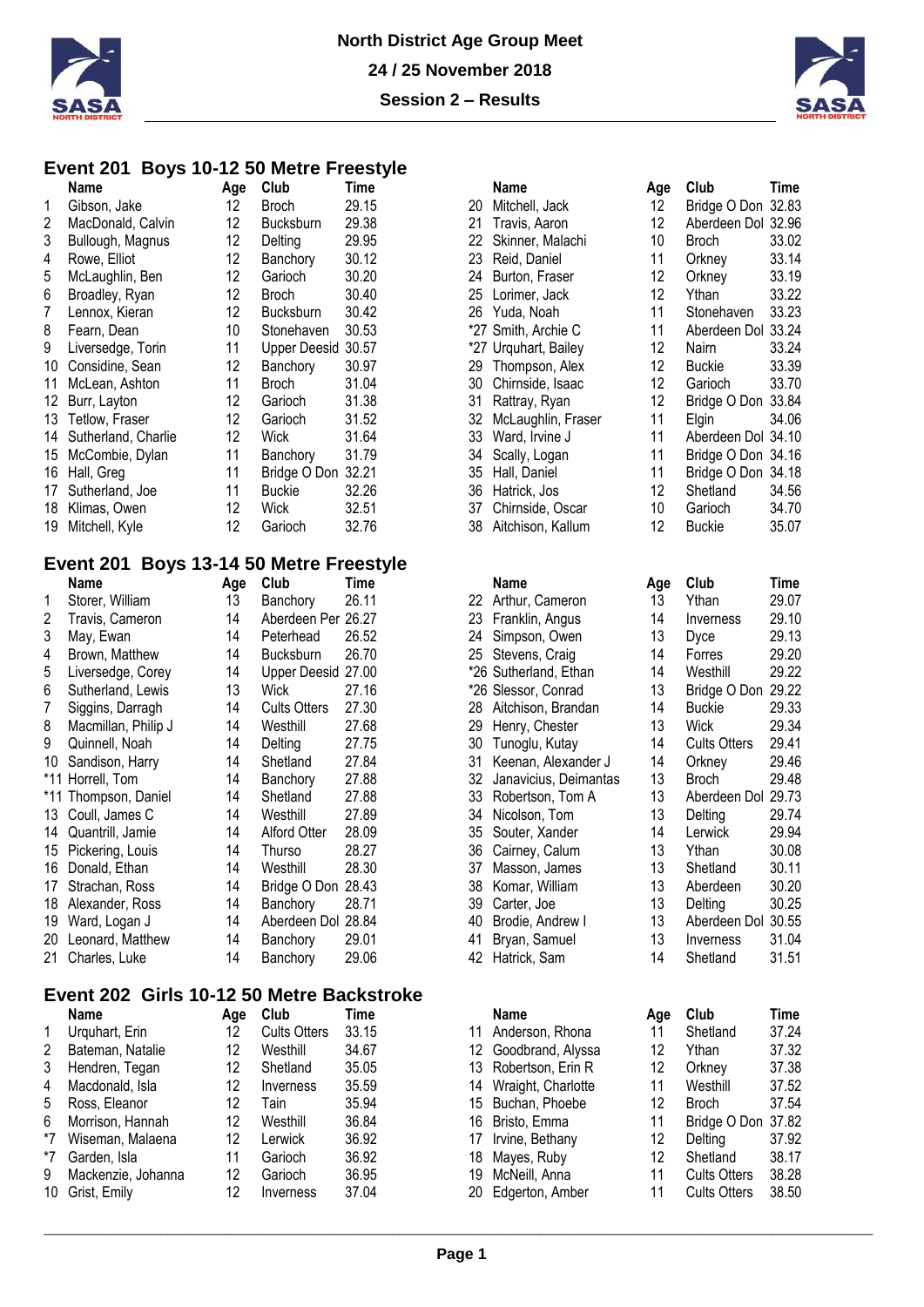



| 21 Todd, Layla       | 11  |         | 38.75   |
|----------------------|-----|---------|---------|
| 22 McAllister, Rowan | 12  | Orkney  | 38.83   |
| 23 Chalmers, Ella    | 12. | Ythan   | 38.97   |
| 24 Proctor, Lindsay  | 12  | Huntly  | 39.06   |
| 25 Boyd, Tessa       | 11  | Garioch | 39.17   |
|                      |     |         | Delting |

### **Event 202 Girls 13-14 50 Metre Backstroke**

|    | <b>Name</b>         | Age | Club                           | Time  |    | Name                  | Age | Club                | <b>Time</b> |
|----|---------------------|-----|--------------------------------|-------|----|-----------------------|-----|---------------------|-------------|
|    | Mill, Emma          | 13  | Wick                           | 31.49 | 18 | Bruce, Natalie        | 13  | <b>Broch</b>        | 35.73       |
| 2  | Beattie, Louise     | 14  | <i><u><b>Inverness</b></u></i> | 31.63 | 19 | Nairn, Jessica        | 13  | Elgin               | 35.79       |
| 3  | Yule, Isla          | 14  | Banchory                       | 32.27 | 20 | Dempsey, Morven       | 13  | <b>Cults Otters</b> | 35.98       |
| 4  | Rosie, Caitlin      | 14  | Stonehaven                     | 32.62 | 21 | Cassidy, Kate         | 13  | Dyce                | 36.12       |
| 5  | Yuda, Faith         | 14  | Stonehaven                     | 33.49 | 22 | Riach, Jessica C      | 14  | Ythan               | 36.15       |
| 6  | Boddie, Catherine   | 14  | Garioch                        | 33.86 | 23 | Martin, Rosie         | 14  | Inverness           | 36.1        |
| 7  | Clark, Evie-Jay     | 13  | Lochaber Lei                   | 34.02 | 24 | Smith-Macaulay, Rosie | 14  | Nairn               | 36.46       |
| 8  | Simpson, Bethany    | 14  | <b>Cults Otters</b>            | 34.06 | 25 | Calder, Lisa-Marie    | 13  | Broch               | 36.50       |
| 9  | Gillespie, Ceri     | 13  | Garioch                        | 34.11 | 26 | Simpson, Emma         | 14  | Broch               | 36.63       |
|    | 10 Farrands, Kirsty | 14  | Alford Otter                   | 34.73 | 27 | Lewsey, Alice         | 14  | Banchory            | 36.79       |
|    | 11 Perry, Sienna    | 13  | Bridge O Don 34.74             |       |    | *28 Gallacher, Alana  | 13  | Forres              | 37.52       |
|    | 12 Smith, Hannah    | 14  | Banchory                       | 34.91 |    | *28 Allan, Laura      | 14  | Garioch             | 37.52       |
|    | 13 Alexander, Lucy  | 13  | <b>Dyce</b>                    | 35.10 | 30 | Menzies, Isla         | 13  | Huntly              | 37.83       |
| 14 | Masson, Freya       | 13  | Shetland                       | 35.13 | 31 | Sheldon, Megan        | 13  | Inverness           | 38.00       |
|    | 15 Lumsden, Ruby    | 14  | Banchory                       | 35.34 | 32 | Smith, Sophie         | 13  | Swim W Isles        | 38.27       |
|    | 16 Reynard, Maya L  | 14  | Aberdeen Dol 35.36             |       | 33 | Zanre-Wilson, Taylor  | 13  | Peterhead           | 39.1        |
| 17 | Reece, Laura L      | 13  | Aberdeen Dol 35.63             |       |    | Maclennan, Mairi      | 14  | Swim W Isles DQ     |             |

#### **Event 203 Boys 10-12 400 Metre Freestyle**

|    | <b>Name</b>           | Age               | Club         | <b>Time</b> |
|----|-----------------------|-------------------|--------------|-------------|
| 1  | Gibson, Jake          | 12                | Broch        | 4:37.30     |
| 2  | Brown, Lucas          | 12                | Elgin        | 4:48.97     |
| 3  | McLaughlin, Ben       | 12                | Garioch      | 4:50.85     |
| 4  | MacDonald, Calvin     | $12 \overline{ }$ | Bucksburn    | 4:53.29     |
| 5  | Broadley, Ryan        | 12                | <b>Broch</b> | 4:56.70     |
| 6  | <b>Tetlow, Fraser</b> | $12 \overline{ }$ | Garioch      | 4:56.76     |
| 7  | Mitchell, Kyle        | 12                | Garioch      | 5:00.28     |
| 8  | Burr, Layton          | $12 \overline{ }$ | Garioch      | 5:03.44     |
| 9  | Rowe, Elliot          | $12 \overline{ }$ | Banchory     | 5:06.04     |
| 10 | Bullough, Magnus      | $12 \overline{ }$ | Delting      | 5:12.00     |
| 11 | Chirnside, Isaac      | $12 \overline{ }$ | Garioch      | 5:21.27     |
| 12 | McLean, Ashton        | 11                | <b>Broch</b> | 5:27.66     |
| 13 | Skinner, Malachi      | 10                | <b>Broch</b> | 5:27.88     |
| 14 | Chirnside, Oscar      | 10                | Garioch      | 5:32.19     |

# **Event 203 Boys 13-14 400 Metre Freestyle**

|                | Name                 | Age | Club                 | <b>Time</b> |
|----------------|----------------------|-----|----------------------|-------------|
| 1              | Travis, Cameron      | 14  | Aberdeen Per 4:08.28 |             |
| 2              | Taylor, Jon          | 14  | Cults Otters 4:30.36 |             |
| 3              | Brown, Matthew       | 14  | Bucksburn 4:33.02    |             |
| 4              | Taylor, Sam          | 14  | Cults Otters 4:35.71 |             |
| 5              | Liversedge, Corey    | 14  | Upper Deesid 4:36.86 |             |
| 6              | Strachan, Ross       | 14  | Bridge O Don 4:37.33 |             |
| $\overline{7}$ | Wood, Jacob          | 13  | Elgin                | 4:44.18     |
| 8              | Nicolson, Tom        | 13  | Delting              | 4:46.00     |
| 9              | Coull, James C       | 14  | Westhill             | 4:46.13     |
| 10             | Storer, William      | 13  | Banchory             | 4:46.23     |
| 11             | Brechenser, Kieran M | 14  | Aberdeen Dol 4:47.23 |             |
|                | 12 Horrell, Tom      | 14  | Banchory             | 4:47.60     |
|                | 13 Komar, William    | 13  | Aberdeen             | 4:49.70     |
|                |                      |     |                      |             |

| 26 Wood, Alison      | 11  | Tain               | 39.39 |
|----------------------|-----|--------------------|-------|
| 27 Currie, Erin      | 12. | Ythan              | 39.79 |
| 28 Brechin, Kirsty J | 10  | Aberdeen Dol 41.41 |       |
| 29 Mutch, Molly      | 11  | <b>Broch</b>       | 43.34 |
| 30 Jack, Lauretta    | 12. | <b>Broch</b>       | 44.39 |
|                      |     |                    |       |

|                  |                                                                                                                                                                                                            |                     | Time  |
|------------------|------------------------------------------------------------------------------------------------------------------------------------------------------------------------------------------------------------|---------------------|-------|
| Bruce, Natalie   | 13                                                                                                                                                                                                         | Broch               | 35.73 |
| Nairn, Jessica   | 13                                                                                                                                                                                                         | Elgin               | 35.79 |
|                  | 13                                                                                                                                                                                                         | <b>Cults Otters</b> | 35.98 |
| Cassidy, Kate    | 13                                                                                                                                                                                                         | Dyce                | 36.12 |
| Riach, Jessica C | 14                                                                                                                                                                                                         | Ythan               | 36.15 |
| Martin, Rosie    | 14                                                                                                                                                                                                         | Inverness           | 36.17 |
|                  | 14                                                                                                                                                                                                         | Nairn               | 36.46 |
|                  | 13                                                                                                                                                                                                         | <b>Broch</b>        | 36.50 |
| Simpson, Emma    | 14                                                                                                                                                                                                         | Broch               | 36.63 |
|                  | 14                                                                                                                                                                                                         | Banchory            | 36.79 |
|                  | 13                                                                                                                                                                                                         | Forres              | 37.52 |
|                  | 14                                                                                                                                                                                                         | Garioch             | 37.52 |
| Menzies, Isla    | 13                                                                                                                                                                                                         | Huntly              | 37.83 |
|                  | 13                                                                                                                                                                                                         | Inverness           | 38.00 |
|                  | 13                                                                                                                                                                                                         | Swim W Isles        | 38.27 |
|                  | 13                                                                                                                                                                                                         | Peterhead           | 39.17 |
| Maclennan, Mairi | 14                                                                                                                                                                                                         | Swim W Isles        | DQ    |
|                  | Name<br>Dempsey, Morven<br>24 Smith-Macaulay, Rosie<br>25 Calder, Lisa-Marie<br>Lewsey, Alice<br>*28 Gallacher, Alana<br>*28 Allan, Laura<br>Sheldon, Megan<br>32 Smith, Sophie<br>33 Zanre-Wilson, Taylor | Age                 | Club  |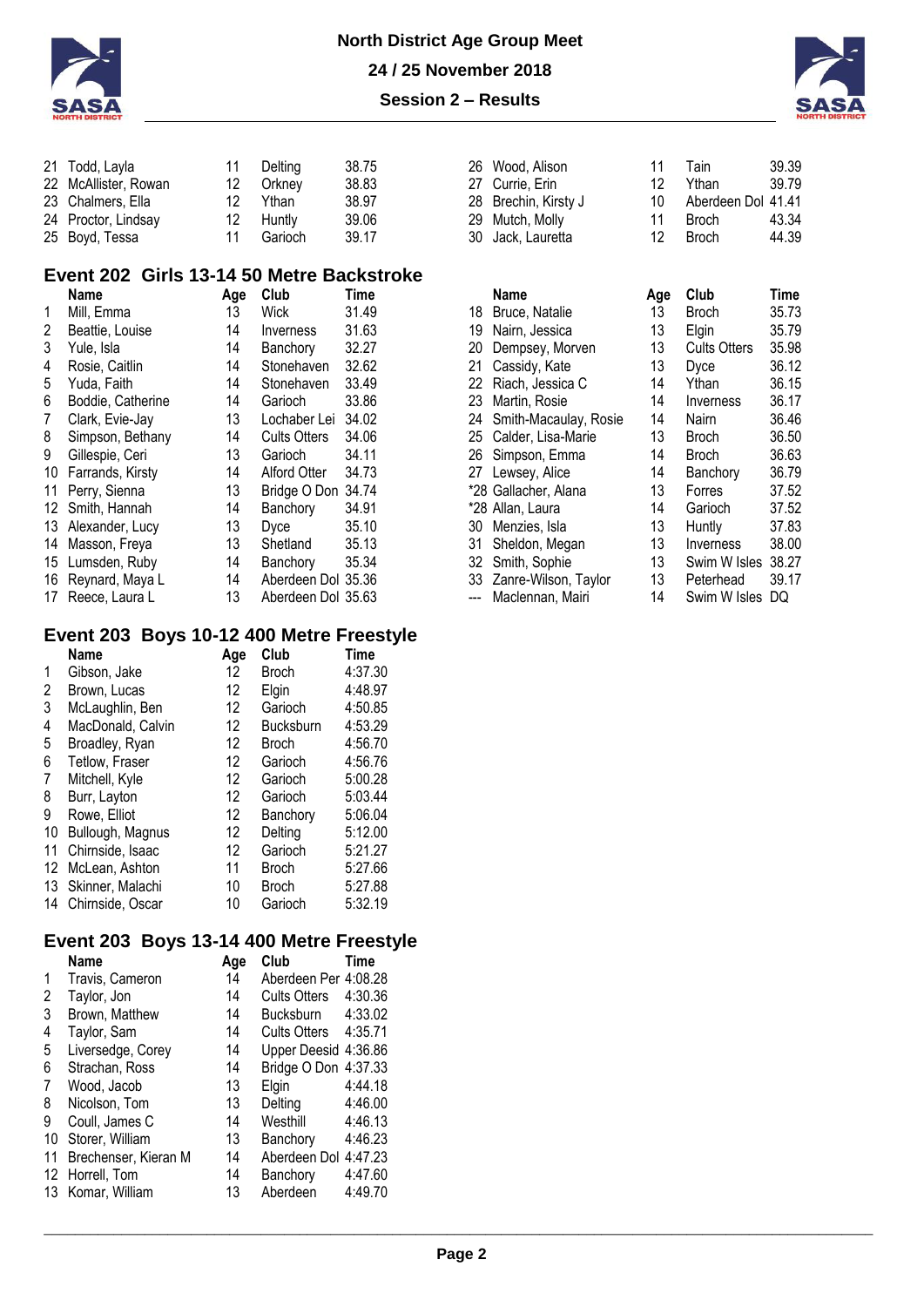



| 14 | Kirkpatrick, Daniel   | 14 | Orkney              | 4:50.61 |
|----|-----------------------|----|---------------------|---------|
| 15 | Robinson, Rayan       | 13 | <b>Cults Otters</b> | 4:52.05 |
| 16 | Berryman, Angus H     | 14 | Westhill            | 4:54.32 |
| 17 | Quantrill, Jamie      | 14 | Alford Otter        | 4:55.09 |
| 18 | Christie, Thomas G    | 14 | Westhill            | 4:56.17 |
| 19 | Janavicius, Deimantas | 13 | Broch               | 4:57.43 |
| 20 | Aitchison, Brandan    | 14 | Buckie              | 4:59.92 |
| 21 | Carter, Joe           | 13 | Delting             | 5:00.07 |
| 22 | Clark, Alex           | 13 | Garioch             | 5:01.08 |
| 23 | Simpson, Owen         | 13 | Dyce                | 5:03.83 |
| 24 | Thompson, Daniel      | 14 | Shetland            | 5:03.96 |
| 25 | Charles, Luke         | 14 | Banchory            | 5:04.29 |
| 26 | Arthur, Cameron       | 13 | Ythan               | 5:04.56 |
| 27 | Donald, Ethan         | 14 | Westhill            | 5:04.84 |
|    | *28 Alexander, Ross   | 14 | Banchory            | 5:06.62 |
|    | *28 Quinnell, Noah    | 14 | Delting             | 5:06.62 |
| 30 | Souter, Xander        | 14 | Lerwick             | 5:07.96 |
| 31 | Bradley, Kieran D     | 14 | Orkney              | 5:08.47 |
| 32 | Hay, Lewis            | 13 | Ythan               | 5:08.58 |
| 33 | Thomson, Robbie       | 13 | Shetland            | 5:15.95 |
| 34 | Campbell, Andrew      | 14 | Thurso              | 5:22.15 |
|    |                       |    |                     |         |

### **Event 204 Girls 10-12 200 Metre IM**

|     | <b>Name</b>        | Age              | Club                | Time    |
|-----|--------------------|------------------|---------------------|---------|
| 1   | Cheshire, Maya     | 12               | Elgin               | 2:42.50 |
| 2   | Urquhart, Erin     | 12 <sup>°</sup>  | <b>Cults Otters</b> | 2:43.94 |
| 3   | Mackenzie, Johanna | 12 <sup>°</sup>  | Garioch             | 2:44.99 |
| 4   | Garden, Isla       | 11               | Garioch             | 2:46.67 |
| 5   | Buchan, Phoebe     | 12 <sup>°</sup>  | Broch               | 2:48.47 |
| 6   | Gault, Eilidh      | 12               | Ythan               | 2:49.29 |
| 7   | Goodbrand, Alyssa  | 12 <sup>°</sup>  | Ythan               | 2:50.54 |
| 8   | Hendren, Tegan     | 12 <sup>°</sup>  | Shetland            | 2:52.69 |
| 9   | Irvine, Bethany    | 12 <sup>°</sup>  | Delting             | 2:57.10 |
| 10  | Wiseman, Malaena   | 12 <sup>°</sup>  | Lerwick             | 2:58.53 |
| 11  | Smith, Caitlin B   | 12               | Orkney              | 2:58.75 |
| 12  | Chalmers, Ella     | 12 <sup>°</sup>  | Ythan               | 2:59.18 |
| 13  | Greig, Megan       | 12 <sup>°</sup>  | Bonn Accord         | 2:59.41 |
| 14  | Beaton, Jessica    | 12               | Aberdeen            | 3:00.82 |
| 15  | Bateman, Natalie   | 12 <sup>12</sup> | Westhill            | 3:01.22 |
| 16  | Powell, Jessica    | 11               | Forres              | 3:01.76 |
| 17  | Anderson, Rhona    | 11               | Shetland            | 3:03.21 |
| 18  | Todd, Layla        | 11               | Delting             | 3:03.35 |
| 19  | McNeill, Anna      | 11               | <b>Cults Otters</b> | 3:03.54 |
| 20  | Proctor, Lindsay   | 12               | Huntly              | 3:05.41 |
| 21  | Edgerton, Amber    | 11               | <b>Cults Otters</b> | 3:05.97 |
| 22  | Grist, Emily       | 12               | Inverness           | 3:07.57 |
| 23  | Christie, Michaela | 12 <sup>°</sup>  | South Main          | 3:08.59 |
| --- | Payton, Leah       | 11               | Ythan               | DQ      |
| --- | Hill, Sarah E      | 12               | Aberdeen Dol DQ     |         |

## **Event 204 Girls 13-14 200 Metre IM**

|   | <b>Name</b>            | Age | Club                 | Time    |
|---|------------------------|-----|----------------------|---------|
|   | 1 Boddie, Catherine    | 14  | Garioch              | 2:30.75 |
|   | 2 Beattie, Louise      | 14  | Inverness            | 2:30.88 |
|   | 3 Coia-Gamble, Kaitlin | 13  | Inverness            | 2:30.99 |
| 4 | Hall, Kailyn           | 14  | Bridge O Don 2:31.67 |         |
| 5 | Yule, Isla             | 14  | Banchory             | 2:32.88 |
|   | 6 Perry, Sienna        | 13  | Bridge O Don 2:33.64 |         |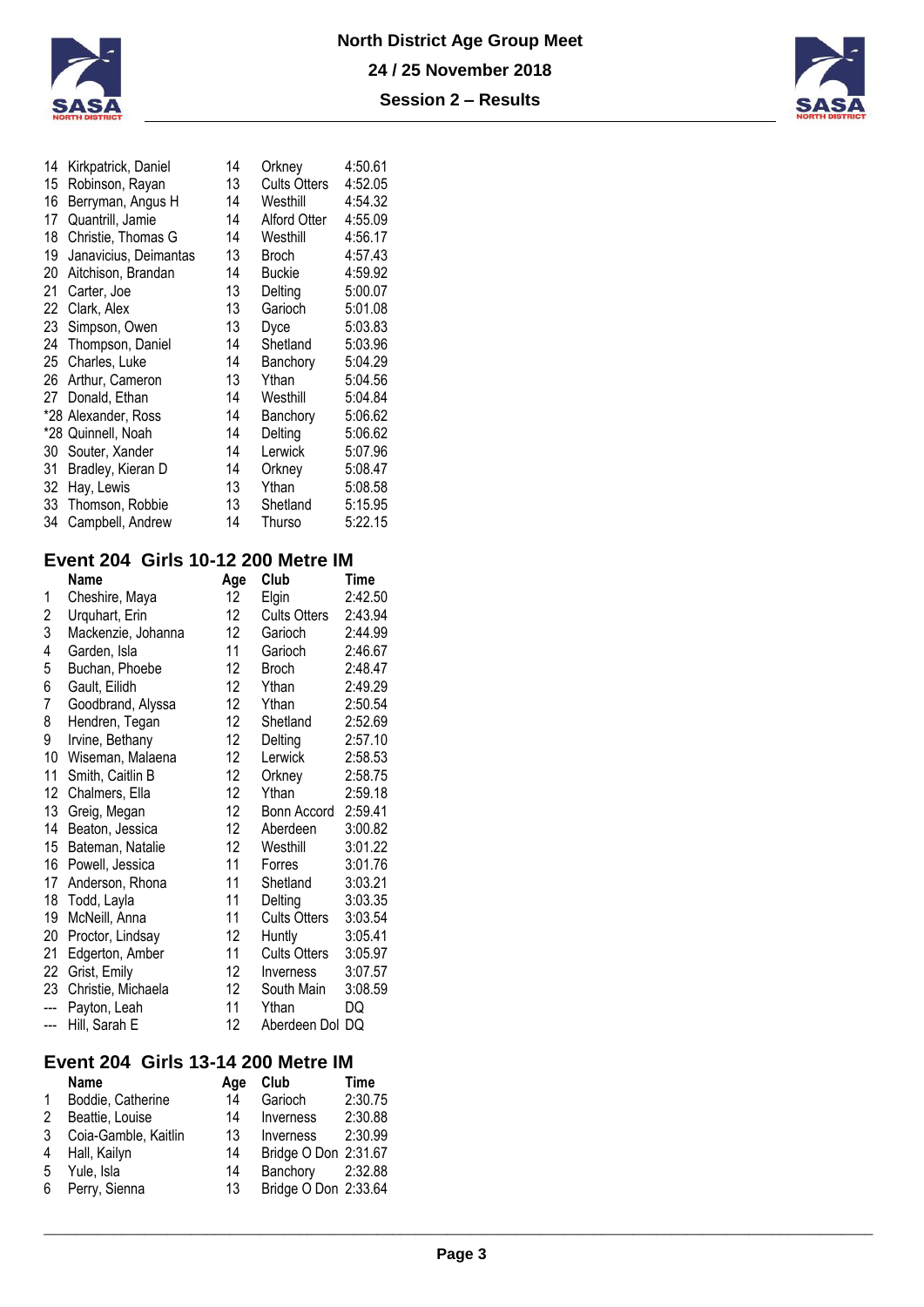



| 7   | Gillespie, Ceri       | 13 | Garioch              | 2:35.21 |
|-----|-----------------------|----|----------------------|---------|
| 8   | Gow, Nula             | 13 | Garioch              | 2:35.51 |
| 9   | Mill, Emma            | 13 | <b>Wick</b>          | 2:35.56 |
| 10  | Schulz, Jessica       | 14 | <b>Nairn</b>         | 2:36.80 |
| 11  | Masson, Freya         | 13 | Shetland             | 2:37.02 |
| 12  | Riach, Jessica        | 14 | Elgin                | 2:37.66 |
| 13  | Simpson, Holly        | 14 | Bridge O Don 2:37.81 |         |
| 14  | Clark, Evie-Jay       | 13 | Lochaber Lei         | 2:40.50 |
| 15  | Bristo, Amy           | 13 | Bridge O Don 2:40.94 |         |
| 16  | Maclennan, Mairi      | 14 | Swim W Isles 2:41.56 |         |
| 17  | Loughray, Hannah      | 13 | Lochaber Lei         | 2:42.95 |
| 18  | MacBean, Mairi        | 14 | <b>Inverness</b>     | 2:43.17 |
| 19  | MacDonald, Laurin     | 14 | Lochaber Lei         | 2:43.49 |
| 20  | Reece, Laura L        | 13 | Aberdeen Dol 2:43.88 |         |
| 21  | Ross, Hannah E        | 13 | Westhill             | 2:43.96 |
| 22  | Williamson, Amy       | 14 | <b>Wick</b>          | 2:44.49 |
| 23  | MacPherson, Alice Ann | 14 | Lochaber Lei         | 2:44.52 |
| 24  | Johnston, Lilly       | 13 | Elgin                | 2:44.75 |
| 25  | Smith, Hannah         | 14 | Banchory             | 2:44.95 |
| 26  | Alexander, Lucy       | 13 | Dyce                 | 2:45.14 |
| 27  | MacLean, Danni        | 13 | Lochaber Lei         | 2:45.37 |
| 28  | Bain, Sophie          | 13 | Bucksburn            | 2:45.75 |
| 29  | Dempsey, Morven       | 13 | <b>Cults Otters</b>  | 2:46.07 |
| 30  | Smith, Sophie         | 13 | Swim W Isles 2:46.28 |         |
| 31  | Milne, Nicola         | 14 | Banchory             | 2:46.89 |
| 32  | Cassidy, Kate         | 13 | Dyce                 | 2:47.51 |
| 33  | Taylor, Jennifer      | 14 | Aberdeen             | 2:48.21 |
| 34  | Munro, Sula           | 14 | Banchory             | 2:48.78 |
| 35  | Lewsey, Alice         | 14 | Banchory             | 2:48.82 |
| 36  | Morris, Laurie        | 14 | Lerwick              | 2:49.05 |
| 37  | Lam, Megan            | 14 | <b>Cults Otters</b>  | 2:49.25 |
| 38  | Jones, Freja          | 14 | Alford Otter         | 2:49.97 |
| 39  | Allan, Laura          | 14 | Garioch              | 2:50.80 |
| 40  | Bruce, Natalie        | 13 | <b>Broch</b>         | 2:52.12 |
| 41  | Broughton, Holly      | 13 | Banchory             | 2:52.68 |
| 42  | Brewis, Rebecca S     | 14 | Westhill             | 2:53.73 |
| 43  | Watt, Madeleine       | 13 | Stonehaven           | 2:53.95 |
| 44  | Zanre-Wilson, Taylor  | 13 | Peterhead            | 2:57.16 |
| --- | Rosie, Caitlin        | 14 | Stonehaven           | DQ      |
|     |                       |    |                      |         |

# **Event 205 Boys 10-12 100 Metre Breaststroke**

| <b>Name</b>           | Age               | Club                | Time    |
|-----------------------|-------------------|---------------------|---------|
| Bullough, Magnus      | 12 <sup>°</sup>   | Delting             | 1:22.80 |
| Broadley, Ryan        | 12                | <b>Broch</b>        | 1:25.37 |
| Brown, Lucas          | 12                | Elgin               | 1:25.73 |
| MacDonald, Calvin     | 12                | Bucksburn           | 1:26.00 |
| Sutherland, Charlie   | 12                | Wick                | 1:27.49 |
| <b>Tetlow, Fraser</b> | 12 <sup>°</sup>   | Garioch             | 1:29.21 |
| Aitchison, Kallum     | $12 \overline{ }$ | <b>Buckie</b>       | 1:29.37 |
| Burr, Layton          | 12                | Garioch             | 1:30.40 |
| Lennox, Kieran        | $12 \overline{ }$ | <b>Bucksburn</b>    | 1:30.70 |
| Liversedge, Torin     | 11                | <b>Upper Deesid</b> | 1:31.07 |
| Warner, Oliver        | 11                | Stonehaven          | 1:31.91 |
| McCombie, Dylan       | 11                | Banchory            | 1:32.81 |
| Hall, Daniel          | 11                | Bridge O Don        | 1:34.40 |
| Burton, Fraser        | 12                | Orkney              | 1:34.51 |
| Sutherland, Joe       | 11                | <b>Buckie</b>       | 1:34.85 |
| Austin, Lewis         | 11                | Tain                | 1:35.06 |
|                       |                   |                     |         |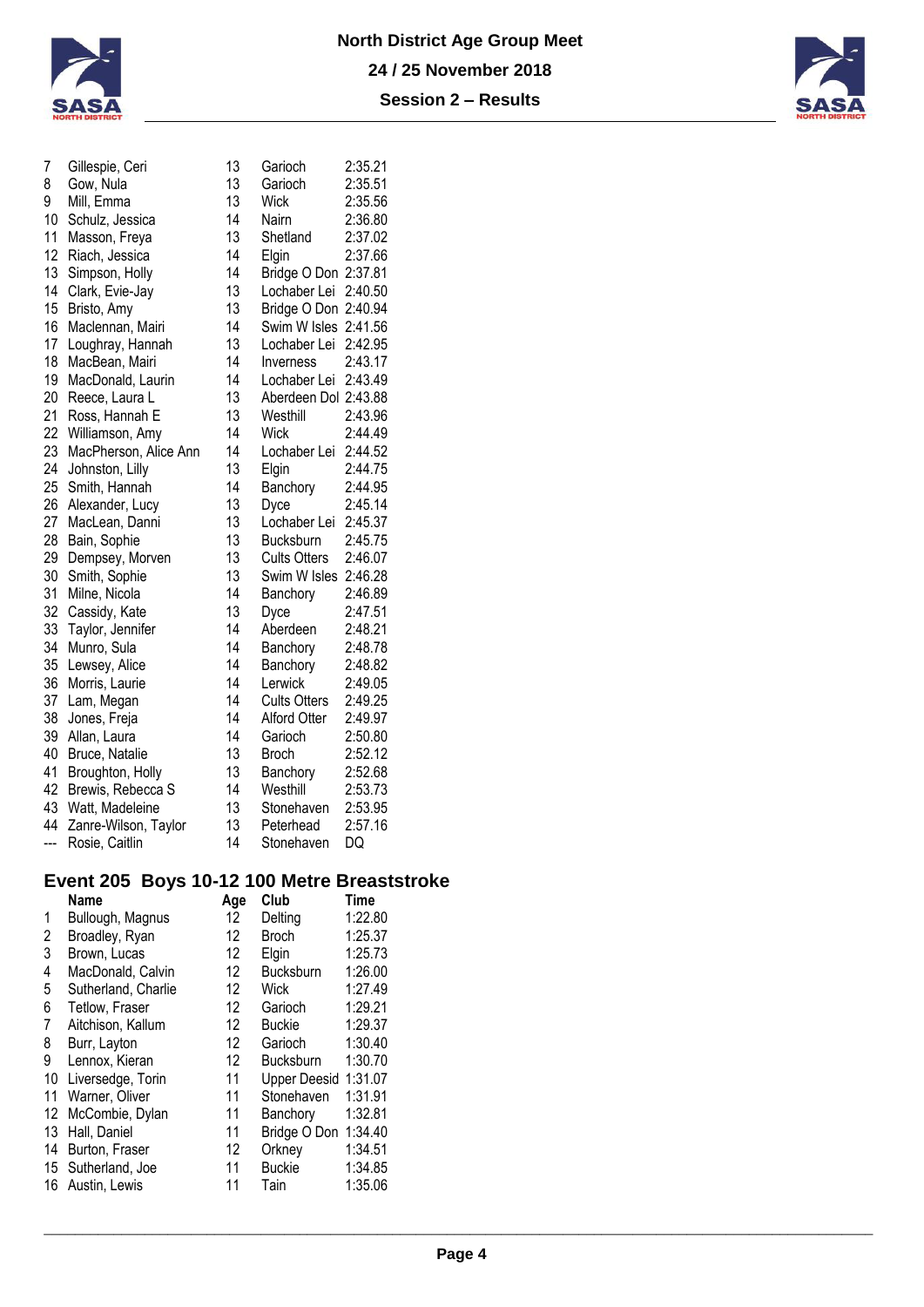



| 17             | Hall, Greg          | 11                | Bridge O Don 1:35.83 |         |
|----------------|---------------------|-------------------|----------------------|---------|
|                | 18 Mitchell, Kyle   | $12 \overline{ }$ | Garioch              | 1:37.10 |
|                | 19 Rattray, Ryan    | 12                | Bridge O Don 1:37.56 |         |
| 20             | Hardie, Charlie     | 12                | Westhill             | 1:37.64 |
| 21             | Chirnside, Isaac    | $12 \overline{ }$ | Garioch              | 1:37.96 |
|                | 22 Reid, Daniel     | 11                | Orkney               | 1:39.21 |
|                | 23 Hatrick, Jos     | 12                | Shetland             | 1:40.09 |
|                | 24 Black, Kieran    | $12 \overline{ }$ | Shetland             | 1:40.98 |
|                | 25 Urquhart, Bailey | 12                | Nairn                | 1:41.38 |
| 26             | Thompson, Alex      | 12                | Buckie               | 1:42.07 |
| 27             | Rae, Jack           | 11                | Ythan                | 1:46.08 |
| $\overline{a}$ | Smith, Archie C     | 11                | Aberdeen Dol DQ      |         |
| $\overline{a}$ | McLaughlin, Ben     | $12 \overline{ }$ | Garioch              | DQ      |
| $\frac{1}{2}$  | Lorimer, Jack       | 12                | Ythan                | DQ      |
|                |                     |                   |                      |         |

# **Event 205 Boys 13-14 100 Metre Breaststroke**

|                         | <b>Name</b>           | Age | Club                 | Time    |
|-------------------------|-----------------------|-----|----------------------|---------|
| 1                       | Christie, Thomas G    | 14  | Westhill             | 1:13.65 |
| $\overline{\mathbf{c}}$ | Charles, Luke         | 14  | Banchory             | 1:14.64 |
| 3                       | Sandison, Harry       | 14  | Shetland             | 1:15.15 |
| 4                       | Aitchison, Brandan    | 14  | <b>Buckie</b>        | 1:16.29 |
| 5                       | Brechenser, Kieran M  | 14  | Aberdeen Dol 1:16.89 |         |
| 6                       | Sutherland, Lewis     | 13  | <b>Wick</b>          | 1:18.46 |
| $\overline{7}$          | Leonard, Matthew      | 14  | Banchory             | 1:18.84 |
| 8                       | Sutherland, Ethan     | 14  | Westhill             | 1:19.52 |
| 9                       | Storer, William       | 13  | Banchory             | 1:19.75 |
| 10                      | Quinnell, Noah        | 14  | Delting              | 1:20.11 |
| 11                      | Ward, Logan J         | 14  | Aberdeen Dol         | 1:20.35 |
| 12                      | Quantrill, Jamie      | 14  | <b>Alford Otter</b>  | 1:20.85 |
| 13                      | Pickering, Louis      | 14  | Thurso               | 1:21.34 |
| 14                      | Tunoglu, Kutay        | 14  | <b>Cults Otters</b>  | 1:22.19 |
| 15                      | Arthur, Cameron       | 13  | Ythan                | 1:22.74 |
| 16                      | Wood, Jacob           | 13  | Elgin                | 1:24.16 |
| 17                      | Komar, William        | 13  | Aberdeen             | 1:24.21 |
| 18                      | Stevens, Craig        | 14  | Forres               | 1:24.43 |
| 19                      | Fulton, Charlie       | 14  | Orkney               | 1:24.62 |
| 20                      | Bryan, Samuel         | 13  | Inverness            | 1:24.72 |
| 21                      | Mackenzie, Jake       | 13  | <b>Cults Otters</b>  | 1:24.73 |
| 22                      | Cairney, Calum        | 13  | Ythan                | 1:25.28 |
| 23                      | Henry, Chester        | 13  | Wick                 | 1:25.34 |
| 24                      | Horrell, Tom          | 14  | Banchory             | 1:26.19 |
| 25                      | Simpson, Owen         | 13  | Dyce                 | 1:26.21 |
| 26                      | Campbell, Andrew      | 14  | Thurso               | 1:26.69 |
| 27                      | Nicolson, Tom         | 13  | Delting              | 1:26.86 |
| 28                      | Bradley, Kieran D     | 14  | Orkney               | 1:28.25 |
| 29                      | Keenan, Alexander J   | 14  | Orkney               | 1:28.43 |
| 30                      | Berryman, Angus H     | 14  | Westhill             | 1:28.55 |
| 31                      | Janavicius, Deimantas | 13  | <b>Broch</b>         | 1:28.65 |
| 32                      | Smith, Callum         | 13  | Peterhead            | 1:30.79 |
| ---                     | Slessor, Conrad       | 13  | Bridge O Don         | DQ      |
| ---                     | Clark, Alex           | 13  | Garioch              | DQ      |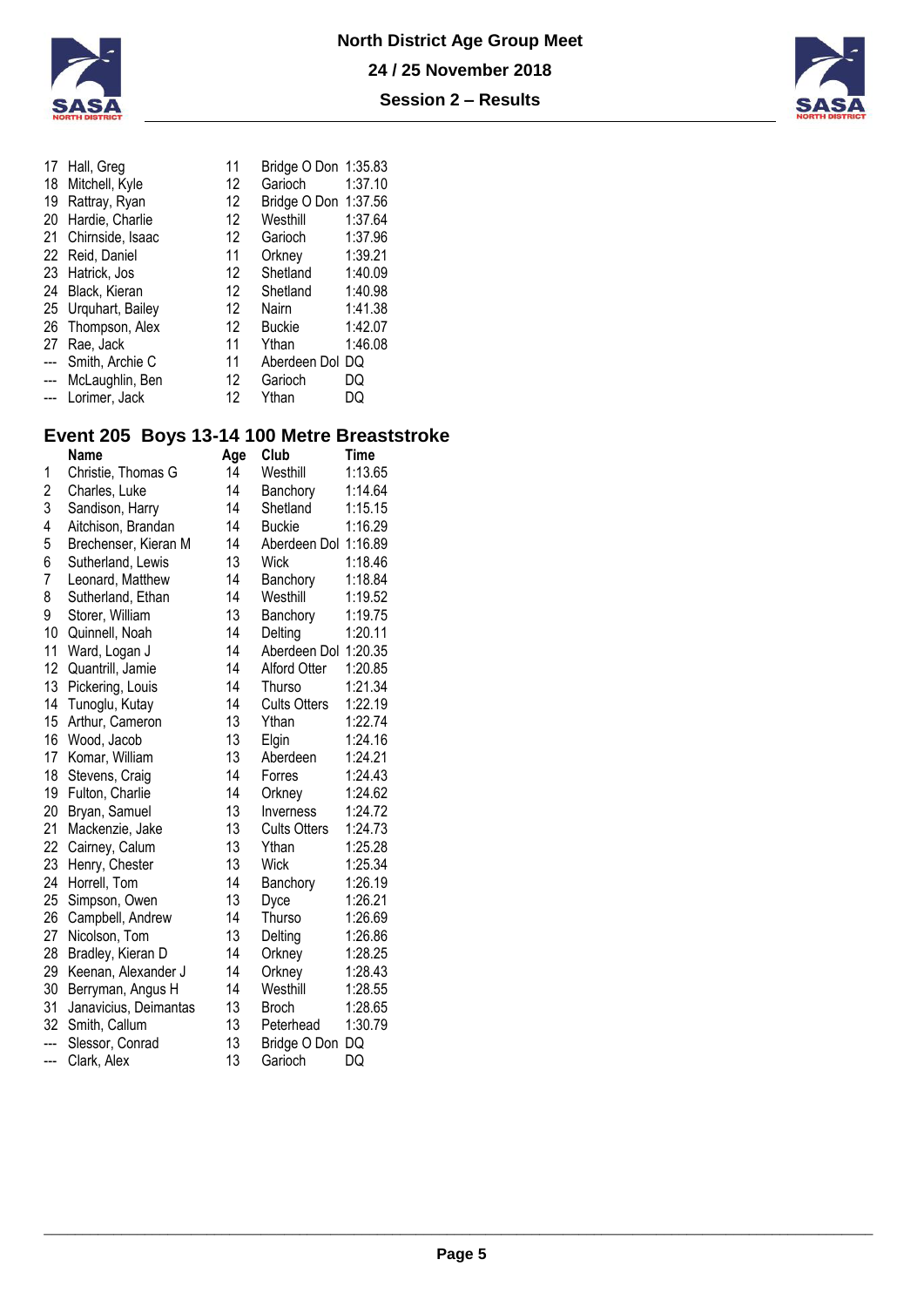



### **Event 206 Girls 10-12 200 Metre Breaststroke**

|                | Name               | Age | Club                 | Time    | 50    | 100     | 150     | 200     |
|----------------|--------------------|-----|----------------------|---------|-------|---------|---------|---------|
| 1              | Hill, Sarah E      | 12  | Aberdeen Dol 2:59.47 |         | 41.12 | 1:27.63 | 2:14.90 | 2:59.47 |
| 2              | Macdonald, Isla    | 12  | Inverness            | 3:01.57 | 39.91 | 1:26.97 | 2:15.72 | 3:01.57 |
| 3              | Goodbrand, Alyssa  | 12  | Ythan                | 3:05.89 | 42.32 | 1:31.69 | 2:18.61 | 3:05.89 |
| 4              | Ross, Eleanor      | 12  | Tain                 | 3:07.05 | 43.43 | 1:32.88 | 2:21.67 | 3:07.05 |
| 5              | Gault, Eilidh      | 12  | Ythan                | 3:07.60 | 43.61 | 1:31.95 | 2:21.15 | 3:07.60 |
| 6              | Morrison, Hannah   | 12  | Westhill             | 3:15.45 | 44.70 | 1:34.21 | 2:25.49 | 3:15.45 |
| 7              | Greig, Megan       | 12  | Bonn Accord          | 3:16.75 | 45.38 | 1:37.71 | 2:28.56 | 3:16.75 |
| 8              | Chalmers, Ella     | 12  | Ythan                | 3:17.37 | 44.42 | 1:35.57 | 2:27.96 | 3:17.37 |
| 9              | Buchan, Phoebe     | 12  | <b>Broch</b>         | 3:17.60 | 44.90 | 1:37.41 | 2:29.48 | 3:17.60 |
| 10             | McAllister, Rowan  | 12  | Orkney               | 3:18.14 | 44.98 | 1:36.70 | 2:28.94 | 3:18.14 |
| 11             | Payton, Leah       | 11  | Ythan                | 3:18.29 | 45.61 | 1:36.80 | 2:28.34 | 3:18.29 |
| 12             | Campbell, Katy A   | 12  | Aberdeen Dol 3:19.46 |         | 46.05 | 1:37.66 | 2:29.81 | 3:19.46 |
| 13             | Irvine, Bethany    | 12  | Delting              | 3:20.12 | 46.17 | 1:37.05 | 2:29.45 | 3:20.12 |
| 14             | Garden, Isla       | 11  | Garioch              | 3:20.35 | 45.35 | 1:36.59 | 2:28.82 | 3:20.35 |
| 15             | Beaton, Jessica    | 12  | Aberdeen             | 3:26.22 | 47.32 | 1:40.62 | 2:33.60 | 3:26.22 |
| 16             | Long, Ailsa        | 12  | Banchory             | 3:26.43 | 45.86 | 1:38.82 | 2:33.77 | 3:26.43 |
| 17             | Coutts, Amy        | 12  | Westhill             | 3:26.81 | 46.09 | 1:38.99 | 2:33.29 | 3:26.81 |
| 18             | Smith, Caitlin B   | 12  | Orkney               | 3:27.66 | 48.30 | 1:41.82 | 2:36.12 | 3:27.66 |
| 19             | Mayes, Ruby        | 12  | Shetland             | 3:31.30 | 47.12 | 1:41.45 | 2:38.01 | 3:31.30 |
| 20             | Todd, Layla        | 11  | Delting              | 3:34.14 | 49.29 | 1:43.55 | 2:39.17 | 3:34.14 |
| 21             | Christie, Michaela | 12  | South Main           | 3:38.77 | 51.16 | 1:45.77 | 2:42.65 | 3:38.77 |
| $\overline{a}$ | Mackenzie, Johanna | 12  | Garioch              | DQ      |       |         |         |         |

## **Event 206 Girls 13-14 200 Metre Breaststroke**

|                | Name                 | Age | Club                 | Time    | 50    | 100     | 150     | 200     |
|----------------|----------------------|-----|----------------------|---------|-------|---------|---------|---------|
| 1              | Hall, Kailyn         | 14  | Bridge O Don 2:45.01 |         | 38.64 | 1:21.59 | 2:03.37 | 2:45.01 |
| 2              | Gow, Nula            | 13  | Garioch              | 2:47.04 | 38.77 | 1:21.95 | 2:05.51 | 2:47.04 |
| 3              | Coia-Gamble, Kaitlin | 13  | Inverness            | 2:48.20 | 38.33 | 1:22.36 | 2:06.45 | 2:48.20 |
| 4              | Maclennan, Mairi     | 14  | Swim W Isles 2:52.29 |         | 39.55 | 1:23.30 | 2:07.05 | 2:52.29 |
| 5              | Smith, Sophie        | 13  | Swim W Isles 2:53.69 |         | 39.43 | 1:23.46 | 2:09.67 | 2:53.69 |
| 6              | Riach, Jessica       | 14  | Elgin                | 2:53.99 | 39.79 | 1:23.68 | 2:09.16 | 2:53.99 |
| $\overline{7}$ | Cosens, Elise        | 13  | Tain                 | 2:54.30 | 40.30 | 1:24.35 | 2:10.28 | 2:54.30 |
| 8              | Boddie, Catherine    | 14  | Garioch              | 2:54.52 | 39.72 | 1:24.74 | 2:09.90 | 2:54.52 |
| 9              | Bain, Sophie         | 13  | Bucksburn            | 2:54.67 | 38.79 | 1:23.77 | 2:08.82 | 2:54.67 |
| 10             | Masson, Freya        | 13  | Shetland             | 2:54.86 | 39.67 | 1:23.95 | 2:09.24 | 2:54.86 |
| 11             | Simpson, Holly       | 14  | Bridge O Don 2:58.66 |         | 40.87 | 1:26.97 | 2:13.45 | 2:58.66 |
| 12             | MacDonald, Laurin    | 14  | Lochaber Lei         | 2:59.94 | 42.65 | 1:29.29 | 2:16.06 | 2:59.94 |
| 13             | Yule, Isla           | 14  | Banchory             | 3:00.52 | 40.15 | 1:25.60 | 2:12.71 | 3:00.52 |
| 14             | Bristo, Amy          | 13  | Bridge O Don 3:00.56 |         | 40.12 | 1:25.63 | 2:13.03 | 3:00.56 |
| 15             | Gillespie, Ceri      | 13  | Garioch              | 3:03.93 | 40.76 | 1:27.04 | 2:15.92 | 3:03.93 |
| 16             | Kirkness, Mia        | 13  | Shetland             | 3:04.15 | 42.37 | 1:30.76 | 2:18.63 | 3:04.15 |
| 17             | Morris, Laurie       | 14  | Lerwick              | 3:06.64 | 42.11 | 1:30.18 | 2:19.51 | 3:06.64 |
| 18             | Johnston, Lilly      | 13  | Elgin                | 3:06.70 | 42.69 | 1:30.38 | 2:19.14 | 3:06.70 |
| 19             | Taylor, Jennifer     | 14  | Aberdeen             | 3:07.18 | 42.31 | 1:31.03 | 2:20.34 | 3:07.18 |
| 20             | Smith, Hannah        | 14  | Banchory             | 3:08.58 | 43.63 | 1:32.99 | 2:21.55 | 3:08.58 |
| 21             | Lumsden, Ruby        | 14  | Banchory             | 3:08.59 | 42.34 | 1:30.94 | 2:19.73 | 3:08.59 |
| 22             | Masson, Kenzie       | 13  | Garioch              | 3:09.92 | 40.95 | 1:29.48 | 2:20.07 | 3:09.92 |
| 23             | Broughton, Holly     | 13  | Banchory             | 3:10.36 | 42.90 | 1:31.83 | 2:21.30 | 3:10.36 |
| 24             | Cox, Cerys K         | 14  | Westhill             | 3:11.13 | 44.24 | 1:33.68 | 2:23.45 | 3:11.13 |
| 25             | Wood, Claire         | 13  | Tain                 | 3:12.62 | 42.94 | 1:32.26 | 2:22.87 | 3:12.62 |
| 26             | Wetherell, Maddie    | 14  | Forres               | 3:13.42 | 42.99 | 1:31.36 | 2:21.70 | 3:13.42 |
| 27             | Bruce, Natalie       | 13  | <b>Broch</b>         | 3:13.60 | 44.69 | 1:34.58 | 2:25.30 | 3:13.60 |
| 28             | Lewsey, Alice        | 14  | Banchory             | 3:13.64 | 44.35 | 1:34.38 | 2:24.98 | 3:13.64 |
| 29             | Watt, Madeleine      | 13  | Stonehaven           | 3:14.13 | 43.80 | 1:33.66 | 2:24.87 | 3:14.13 |
| 30             | Milne, Nicola        | 14  | Banchory             | 3:15.11 | 45.10 | 1:34.07 | 2:24.99 | 3:15.11 |
| 31             | Jones, Freja         | 14  | <b>Alford Otter</b>  | 3:15.98 | 45.07 | 1:35.34 | 2:25.83 | 3:15.98 |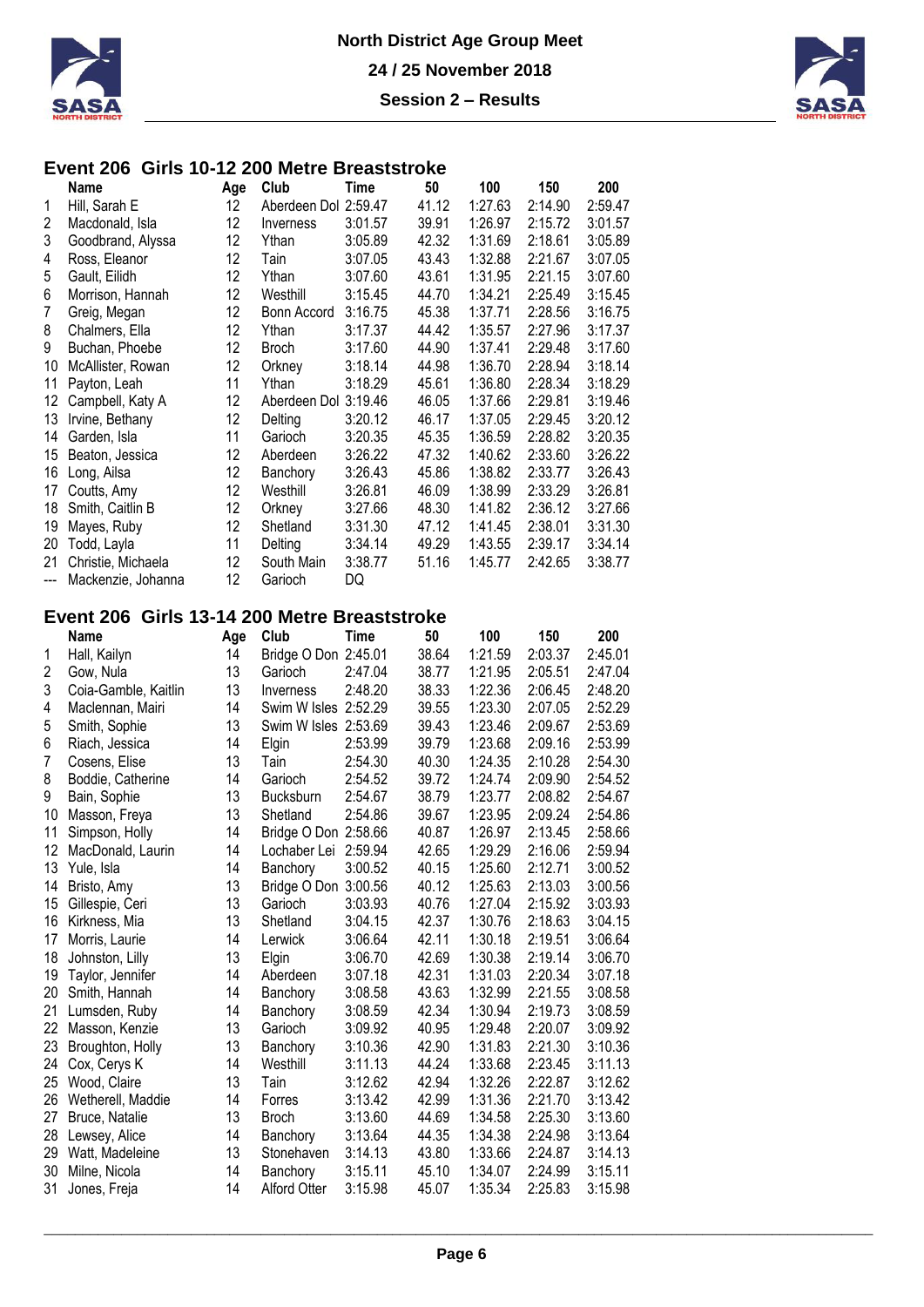



| Greer, Sofia<br>Lam, Megan<br>Allan, Laura<br>Sheldon, Megan<br>Simpson, Emma<br>Cassidy, Kate<br>Calder, Sophie<br>Loughray, Hannah | 14<br>14<br>14<br>13<br>14<br>13<br>13<br>13 | Banchory<br><b>Cults Otters</b><br>Garioch<br>Inverness<br><b>Broch</b><br>Dyce<br><b>Alford Otter</b><br>Lochaber Lei | 3:16.18<br>3:16.28<br>3:17.68<br>3:17.84<br>3:18.38<br>3:23.87<br>DQ<br>DQ | 43.44<br>43.58<br>46.61<br>42.14<br>44.31<br>44.59 | 1:34.21<br>1:32.83<br>1:37.02<br>1:32.75<br>1:34.46<br>1:37.86 | 2:25.40<br>2:24.96<br>2:27.34<br>2:26.29<br>2:26.72<br>2:31.70 | 3:16.18<br>3:16.28<br>3:17.68<br>3:17.84<br>3:18.38<br>3:23.87 |
|--------------------------------------------------------------------------------------------------------------------------------------|----------------------------------------------|------------------------------------------------------------------------------------------------------------------------|----------------------------------------------------------------------------|----------------------------------------------------|----------------------------------------------------------------|----------------------------------------------------------------|----------------------------------------------------------------|
| Event 207                                                                                                                            |                                              |                                                                                                                        |                                                                            |                                                    |                                                                |                                                                |                                                                |
| <b>Name</b>                                                                                                                          | Age                                          | Club                                                                                                                   | Time                                                                       | 50                                                 | 100                                                            | 150                                                            | 200                                                            |
| Lennox, Kieran                                                                                                                       | 12                                           | <b>Bucksburn</b>                                                                                                       | 2:36.38                                                                    | 35.09                                              | 1:16.21                                                        | 1:57.54                                                        | 2:36.38                                                        |
| McLaughlin, Ben                                                                                                                      | 12                                           | Garioch                                                                                                                | 2:39.57                                                                    | 35.96                                              | 1:17.97                                                        | 1:59.37                                                        | 2:39.57                                                        |
| Mitchell, Kyle                                                                                                                       | 12                                           | Garioch                                                                                                                | 2:40.62                                                                    | 36.36                                              | 1:17.30                                                        | 1:59.89                                                        | 2:40.62                                                        |
| Gibson, Jake                                                                                                                         | 12                                           | <b>Broch</b>                                                                                                           | 2:43.62                                                                    | 35.18                                              | 1:15.84                                                        | 1:59.56                                                        | 2:43.62                                                        |
| Broadley, Ryan                                                                                                                       | 12                                           | <b>Broch</b>                                                                                                           | 2:45.45                                                                    | 36.16                                              | 1:18.86                                                        | 2:02.85                                                        | 2:45.45                                                        |
| Tetlow, Fraser                                                                                                                       | 12                                           | Garioch                                                                                                                | 2:51.58                                                                    | 37.18                                              | 1:20.97                                                        | 2:07.27                                                        | 2:51.58                                                        |
| Bullough, Magnus                                                                                                                     | 12                                           | Delting                                                                                                                | 2:52.03                                                                    | 38.49                                              | 1:23.85                                                        | 2:10.42                                                        | 2:52.03                                                        |
| Chirnside, Isaac                                                                                                                     | 12                                           | Garioch                                                                                                                | 3:03.60                                                                    | 39.02                                              | 1:26.47                                                        | 2:14.88                                                        | 3:03.60                                                        |
| Burr, Layton                                                                                                                         | 12                                           | Garioch                                                                                                                | 3:04.57                                                                    | 38.29                                              | 1:26.00                                                        | 2:16.33                                                        | 3:04.57                                                        |
| Considine, Sean                                                                                                                      | 12                                           | Banchory                                                                                                               | 3:09.98                                                                    | 40.87                                              | 1:31.32                                                        | 2:21.78                                                        | 3:09.98                                                        |
| Riddoch-Smith, Dylan                                                                                                                 | 10                                           | Forres                                                                                                                 | 3:13.04                                                                    | 43.13                                              | 1:32.31                                                        | 2:23.76                                                        | 3:13.04                                                        |
| Reid, Daniel                                                                                                                         | 11                                           | Orkney                                                                                                                 | 3:13.67                                                                    | 41.24                                              | 1:32.41                                                        | 2:25.72                                                        | 3:13.67                                                        |
| Jackson, Logan                                                                                                                       | 11                                           | <b>Cults Otters</b>                                                                                                    | 3:18.85                                                                    | 42.76                                              | 1:34.90                                                        | 2:27.11                                                        | 3:18.85                                                        |
|                                                                                                                                      |                                              |                                                                                                                        |                                                                            |                                                    | <b>Boys 10-12 200 Metre Butterfly</b>                          |                                                                |                                                                |

## **Event 207 Boys 13-14 200 Metre Butterfly**

|    | <b>Name</b>          | Age | Club                 | Time    | 50    | 100     | 150     | 200     |
|----|----------------------|-----|----------------------|---------|-------|---------|---------|---------|
|    | Taylor, Jon          | 14  | <b>Cults Otters</b>  | 2:24.31 | 32.53 | 1:10.33 | 1:46.35 | 2:24.31 |
| 2  | Taylor, Sam          | 14  | <b>Cults Otters</b>  | 2:27.24 | 32.15 | 1:09.31 | 1:47.56 | 2:27.24 |
| 3  | Nicolson, Tom        | 13  | Delting              | 2:31.16 | 34.36 | 1:12.31 | 1:51.93 | 2:31.16 |
| 4  | Brechenser, Kieran M | 14  | Aberdeen Dol 2:32.86 |         | 34.09 | 1:11.01 | 1:51.54 | 2:32.86 |
| 5  | Ward, Logan J        | 14  | Aberdeen Dol 2:32.98 |         | 33.74 | 1:13.09 | 1:53.10 | 2:32.98 |
| 6  | Charles, Luke        | 14  | Banchory             | 2:37.60 | 34.63 | 1:15.79 | 1:57.64 | 2:37.60 |
| 7  | Slessor, Conrad      | 13  | Bridge O Don 2:39.48 |         | 33.57 | 1:13.36 | 1:57.02 | 2:39.48 |
| 8  | Brodie, Andrew I     | 13  | Aberdeen Dol 2:39.82 |         | 33.64 | 1:14.58 | 1:57.69 | 2:39.82 |
| 9  | Carter, Joe          | 13  | Delting              | 2:43.27 | 35.62 | 1:17.99 | 2:02.01 | 2:43.27 |
| 10 | Clubb, Finlay M      | 13  | Aberdeen Dol 2:43.81 |         | 35.30 | 1:17.08 | 2:01.13 | 2:43.81 |
| 11 | Macmillan, Philip J  | 14  | Westhill             | 2:47.48 | 35.80 | 1:17.32 | 2:01.67 | 2:47.48 |
| 12 | Storer, William      | 13  | Banchory             | 2:47.92 | 34.37 | 1:16.59 | 2:03.20 | 2:47.92 |
| 13 | Sutherland, Ethan    | 14  | Westhill             | 2:51.55 | 37.01 | 1:19.55 | 2:06.56 | 2:51.55 |
| 14 | Coull, James C       | 14  | Westhill             | 2:51.77 | 33.14 | 1:13.11 | 1:59.21 | 2:51.77 |
| 15 | Alexander, Ross      | 14  | Banchory             | 2:52.09 | 38.00 | 1:23.88 | 2:10.87 | 2:52.09 |
| 16 | Sandison, Harry      | 14  | Shetland             | 2:54.64 | 35.14 | 1:18.09 | 2:05.73 | 2:54.64 |
| 17 | Robinson, Rayan      | 13  | <b>Cults Otters</b>  | 2:55.91 | 36.13 | 1:21.20 | 2:09.03 | 2:55.91 |
| 18 | Elrick, Lewis        | 13  | Westhill             | 3:01.44 | 38.60 | 1:24.10 | 2:14.48 | 3:01.44 |
| 19 | Walker, Clark D      | 14  | Aberdeen Dol 3:04.91 |         | 37.33 | 1:23.14 | 2:13.05 | 3:04.91 |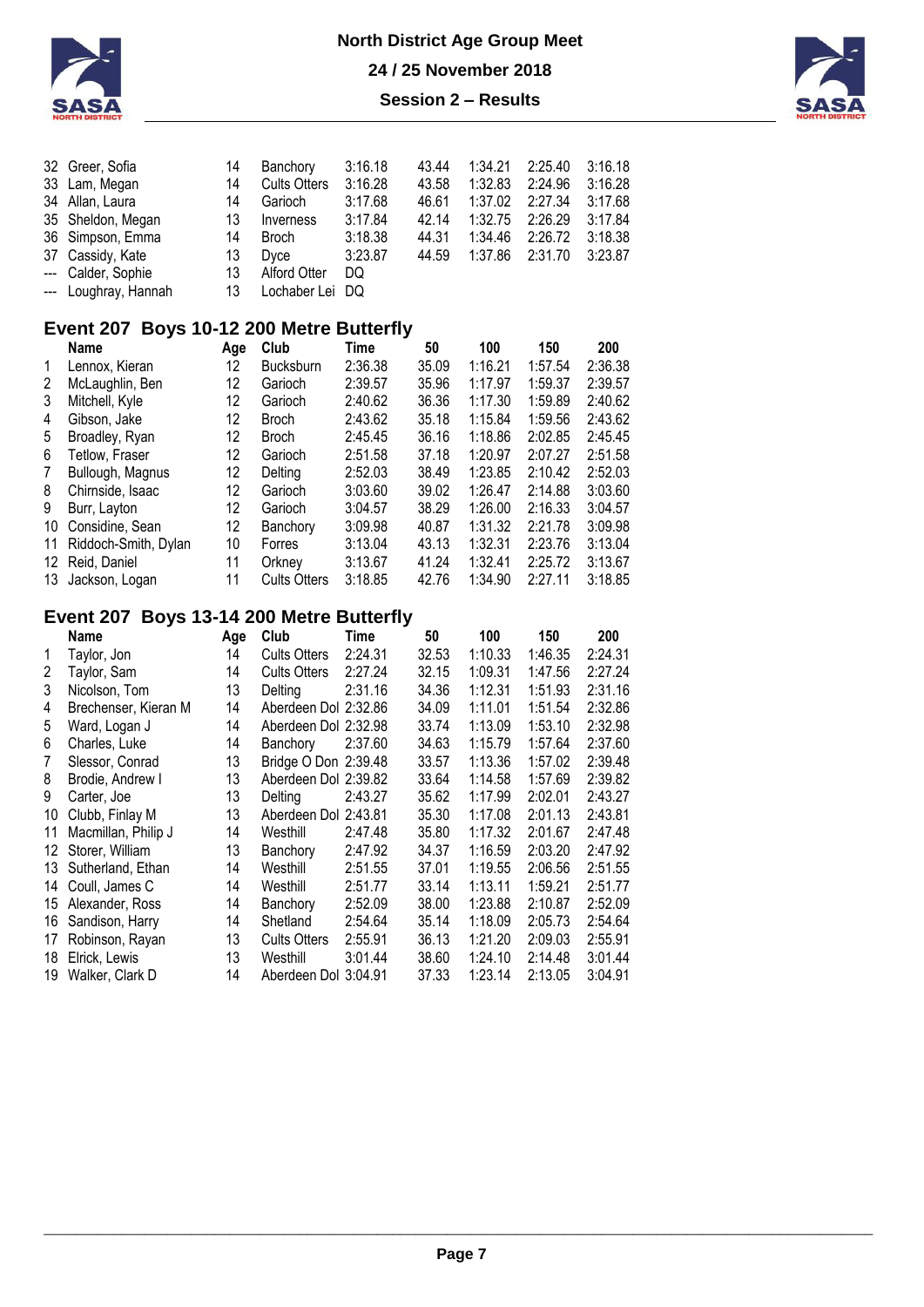

#### **Event 208 Girls 10-12 100 Metre Freestyle**

|       | Name                | Age | Club                | Time       | 50    | 100     |
|-------|---------------------|-----|---------------------|------------|-------|---------|
| 1     | Macdonald, Isla     | 12  | Inverness           | 1:07.45    | 32.50 | 1:07.45 |
| 2     | Cheshire, Maya      | 12  | Elgin               | 1:07.70    | 33.15 | 1:07.70 |
| 3     | Hendren, Tegan      | 12  | Shetland            | 1:07.71    | 32.21 | 1:07.71 |
| 4     | Campbell, Katy A    | 12  | Aberdeen Dol        | 1:08.18    | 32.22 | 1:08.18 |
| 5     | Wiseman, Malaena    | 12  | Lerwick             | 1:08.61    | 32.93 | 1:08.61 |
| 6     | Mackenzie, Johanna  | 12  | Garioch             | 1:08.99    | 33.26 | 1:08.99 |
| 7     | Gault, Eilidh       | 12  | Ythan               | 1:10.97    | 34.33 | 1:10.97 |
| 8     | Bateman, Natalie    | 12  | Westhill            | 1:11.60    | 35.62 | 1:11.60 |
| 9     | Goodbrand, Alyssa   | 12  | Ythan               | 1:12.11    | 34.14 | 1:12.11 |
| 10    | Garden, Isla        | 11  | Garioch             | 1:12.30    | 34.99 | 1:12.30 |
|       | *11 Beaton, Jessica | 12  | Aberdeen            | 1:12.79    | 35.44 | 1:12.79 |
| *11   | Hill, Sarah E       | 12  | Aberdeen Dol        | 1:12.79    | 34.56 | 1:12.79 |
| 13    | Irvine, Bethany     | 12  | Delting             | 1:13.40    | 34.75 | 1:13.40 |
| 14    | Smith, Caitlin B    | 12  | Orkney              | 1:13.69    | 35.82 | 1:13.69 |
| 15    | Grist, Emily        | 12  | Inverness           | 1:13.72    | 34.34 | 1:13.72 |
| 16    | Bristo, Emma        | 11  | Bridge O Don        | 1:14.03    | 35.19 | 1:14.03 |
| 17    | Torliefson, Erica   | 12  | Bridge O Don        | 1:14.07    | 35.86 | 1:14.07 |
| 18    | Proctor, Lindsay    | 12  | Huntly              | 1:14.26    | 35.88 | 1:14.26 |
| 19    | Oliver, Kirsty      | 12  | Lochaber Lei        | 1:14.27    | 35.54 | 1:14.27 |
| 20    | Currie, Erin        | 12  | Ythan               | 1:14.33    | 36.01 | 1:14.33 |
| 21    | Fraser, Molly       | 12  | South Main          | 1:16.16    | 36.11 | 1:16.16 |
| $---$ | McNeill, Anna       | 11  | <b>Cults Otters</b> | <b>DNF</b> |       |         |

### **Event 208 Girls 13-14 100 Metre Freestyle**

|    | <b>Name</b>           | Age | Club                 | <b>Time</b> | 50    | 100     |
|----|-----------------------|-----|----------------------|-------------|-------|---------|
| 1  | Slessor, Anya         | 14  | Aberdeen Per 59.73   |             | 28.55 | 59.73   |
| 2  | Cosens, Elise         | 13  | Tain                 | 1:01.06     | 29.05 | 1:01.06 |
| 3  | Beattie, Louise       | 14  | Inverness            | 1:02.33     | 29.61 | 1:02.33 |
| 4  | Yule, Isla            | 14  | Banchory             | 1:02.42     | 30.13 | 1:02.42 |
| 5  | Hay, Katie            | 14  | Inverness            | 1:02.52     | 30.29 | 1:02.52 |
| 6  | Gillespie, Ceri       | 13  | Garioch              | 1:02.72     | 30.23 | 1:02.72 |
| 7  | Hall, Kailyn          | 14  | Bridge O Don         | 1:02.78     | 30.63 | 1:02.78 |
| 8  | Yuda, Faith           | 14  | Stonehaven           | 1:03.24     | 30.33 | 1:03.24 |
| 9  | Perry, Sienna         | 13  | Bridge O Don         | 1:04.09     | 31.28 | 1:04.09 |
| 10 | MacBean, Mairi        | 14  | Inverness            | 1:04.82     | 31.48 | 1:04.82 |
| 11 | Boddie, Catherine     | 14  | Garioch              | 1:05.02     | 31.24 | 1:05.02 |
| 12 | Dempsey, Morven       | 13  | <b>Cults Otters</b>  | 1:05.18     | 31.42 | 1:05.18 |
| 13 | Lumsden, Ruby         | 14  | Banchory             | 1:05.20     | 31.26 | 1:05.20 |
| 14 | Schulz, Jessica       | 14  | Nairn                | 1:05.30     | 32.38 | 1:05.30 |
| 15 | Smith-Macaulay, Rosie | 14  | Nairn                | 1:05.52     | 31.88 | 1:05.52 |
| 16 | Rosie, Caitlin        | 14  | Stonehaven           | 1:05.54     | 31.26 | 1:05.54 |
| 17 | Smith, Hannah         | 14  | Banchory             | 1:05.55     | 31.93 | 1:05.55 |
| 18 | Ross, Hannah E        | 13  | Westhill             | 1:05.72     | 31.72 | 1:05.72 |
| 19 | MacDonald, Laurin     | 14  | Lochaber Lei         | 1:05.82     | 32.44 | 1:05.82 |
| 20 | Bruce, Natalie        | 13  | <b>Broch</b>         | 1:05.93     | 31.74 | 1:05.93 |
| 21 | MacLean, Danni        | 13  | Lochaber Lei         | 1:06.14     | 32.61 | 1:06.14 |
| 22 | MacPherson, Alice Ann | 14  | Lochaber Lei         | 1:06.20     | 31.99 | 1:06.20 |
| 23 | Williamson, Amy       | 14  | Wick                 | 1:06.59     | 32.52 | 1:06.59 |
| 24 | Nairn, Jessica        | 13  | Elgin                | 1:07.28     | 32.36 | 1:07.28 |
| 25 | Alexander, Lucy       | 13  | Dyce                 | 1:07.91     | 33.14 | 1:07.91 |
| 26 | Simpson, Bethany      | 14  | <b>Cults Otters</b>  | 1:08.10     | 32.01 | 1:08.10 |
| 27 | Reynard, Maya L       | 14  | Aberdeen Dol 1:08.15 |             | 32.27 | 1:08.15 |
| 28 | Brewis, Rebecca S     | 14  | Westhill             | 1:08.27     | 33.41 | 1:08.27 |
| 29 | Menzies, Isla         | 13  | Huntly               | 1:08.30     | 32.49 | 1:08.30 |
| 30 | Bain, Sophie          | 13  | Bucksburn            | 1:08.34     | 32.12 | 1:08.34 |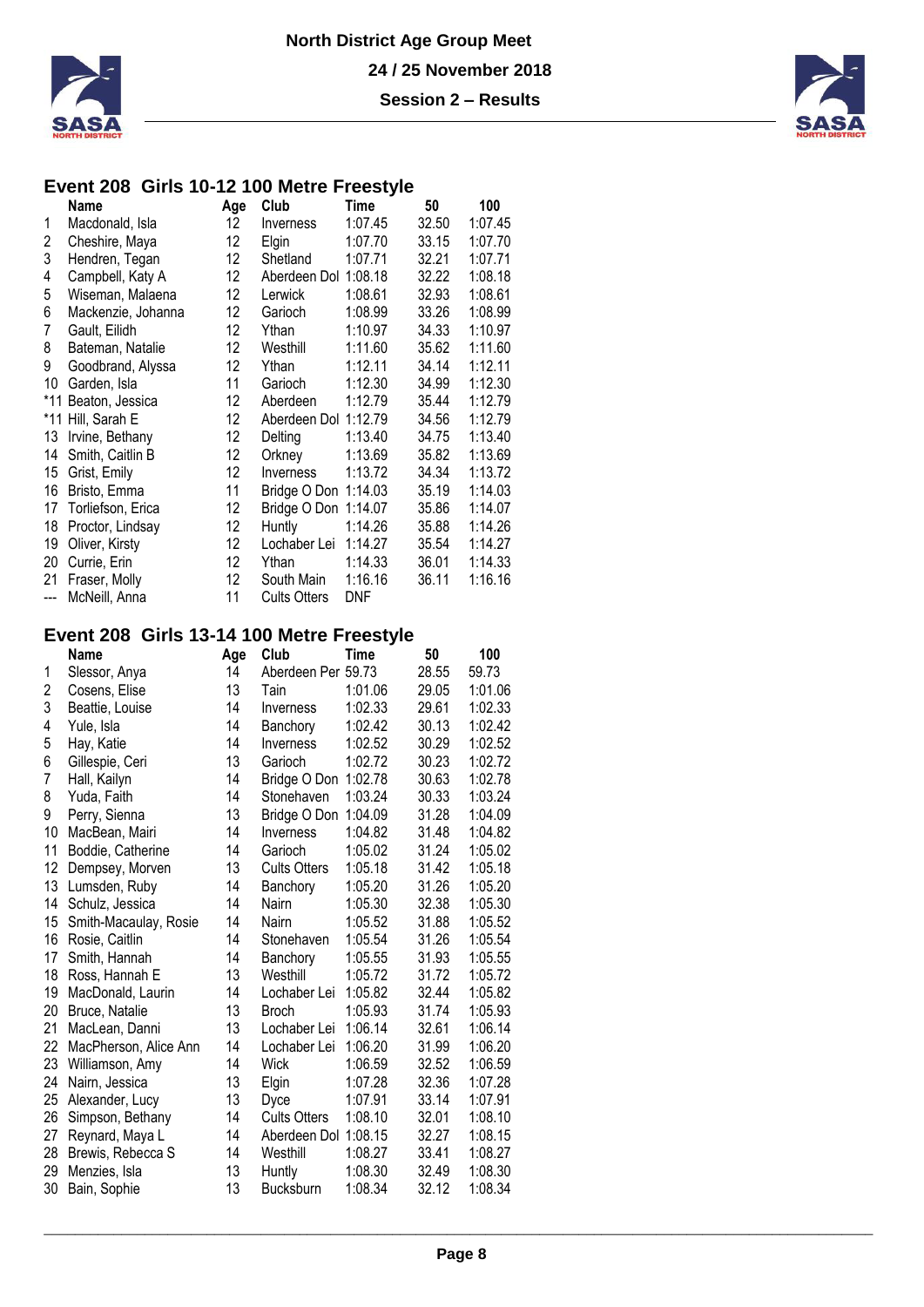



| 31 Simpson, Holly       | 14 | Bridge O Don 1:08.45 |         | 33.11 | 1:08.45 |
|-------------------------|----|----------------------|---------|-------|---------|
| 32 Jones, Freja         | 14 | Alford Otter         | 1:08.49 | 32.91 | 1:08.49 |
| 33 Lewsey, Alice        | 14 | Banchory             | 1:08.85 | 33.48 | 1:08.85 |
| 34 MacLeod, Olivia      | 13 | Tain                 | 1:09.00 | 34.28 | 1:09.00 |
| 35 Reece, Laura L       | 13 | Aberdeen Dol 1:09.10 |         | 32.75 | 1:09.10 |
| 36 Leonard, Eve         | 14 | Elgin                | 1:09.11 | 33.12 | 1:09.11 |
| 37 Simpson, Emma        | 14 | <b>Broch</b>         | 1:09.49 | 32.30 | 1:09.49 |
| 38 Taylor, Jennifer     | 14 | Aberdeen             | 1:09.52 | 33.27 | 1:09.52 |
| 39 Farrands, Kirsty     | 14 | <b>Alford Otter</b>  | 1:09.98 | 33.16 | 1:09.98 |
| 40 Zanre-Wilson, Taylor | 13 | Peterhead            | 1:13.17 | 34.50 | 1:13.17 |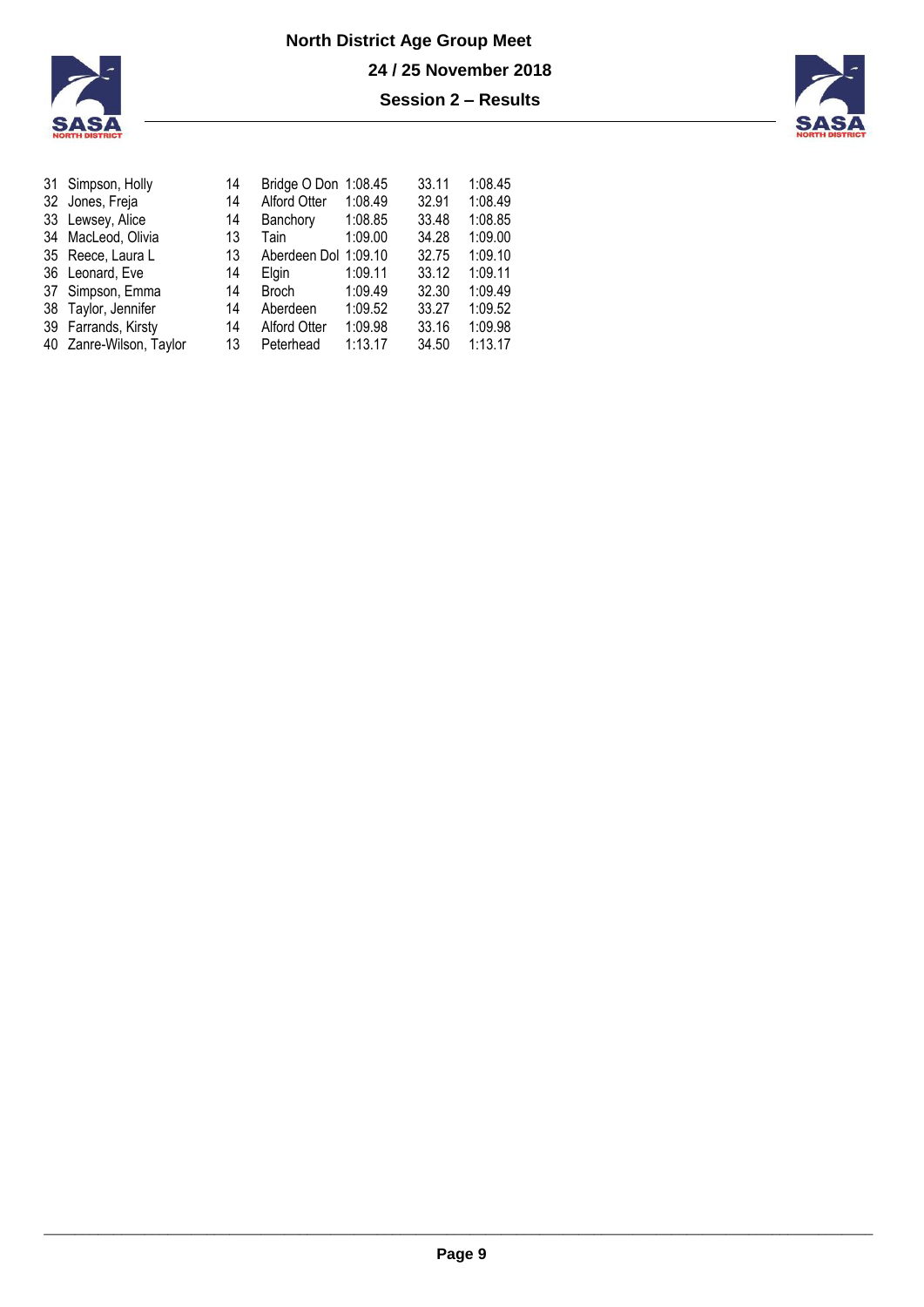



#### **Event 301 Boys 10-12 200 Metre Backstroke**

|    | <b>Name</b>         | Age | Club                | Time    | 50    | 100     | 150     | 200     |
|----|---------------------|-----|---------------------|---------|-------|---------|---------|---------|
| 1  | Brown, Lucas        | 12  | Elgin               | 2:23.05 |       | 1:10.46 | 1:47.65 | 2:23.05 |
| 2  | Gibson, Jake        | 12  | Broch               | 2:28.10 | 34.08 | 1:11.87 | 1:51.37 | 2:28.10 |
| 3  | MacDonald, Calvin   | 12  | Bucksburn           | 2:29.28 | 34.80 | 1:13.36 | 1:52.01 | 2:29.28 |
| 4  | Rowe, Elliot        | 12  | Banchory            | 2:33.61 | 36.81 | 1:16.72 | 1:55.97 | 2:33.61 |
| 5  | Broadley, Ryan      | 12  | <b>Broch</b>        | 2:36.64 | 36.33 | 1:17.00 | 1:58.32 | 2:36.64 |
| 6  | Mitchell, Kyle      | 12  | Garioch             | 2:38.80 | 37.17 | 1:18.00 | 1:58.81 | 2:38.80 |
| 7  | Burr, Layton        | 12  | Garioch             | 2:39.36 | 38.83 | 1:20.45 | 2:00.53 | 2:39.36 |
| 8  | Lennox, Kieran      | 12  | Bucksburn           | 2:40.99 | 37.75 | 1:20.08 | 2:01.55 | 2:40.99 |
| 9  | McLaughlin, Ben     | 12  | Garioch             | 2:44.06 | 39.78 | 1:21.96 | 2:04.38 | 2:44.06 |
| 10 | Tetlow, Fraser      | 12  | Garioch             | 2:45.01 | 39.03 | 1:21.27 | 2:03.67 | 2:45.01 |
| 11 | Bullough, Magnus    | 12  | Delting             | 2:45.38 | 40.05 | 1:22.54 | 2:05.68 | 2:45.38 |
| 12 | Considine, Sean     | 12  | Banchory            | 2:45.89 | 10.92 | 1:21.79 | 2:05.18 | 2:45.89 |
| 13 | Skinner, Malachi    | 10  | <b>Broch</b>        | 2:48.02 | 41.20 | 1:23.94 | 2:48.02 |         |
| 14 | Urquhart, Bailey    | 12  | Nairn               | 2:49.21 | 40.40 | 1:24.24 | 2:08.23 | 2:49.21 |
| 15 | McLean, Ashton      | 11  | <b>Broch</b>        | 2:51.13 | 39.91 | 1:23.99 | 2:08.48 | 2:51.13 |
| 16 | Chirnside, Oscar    | 10  | Garioch             | 2:51.85 | 41.44 | 1:25.33 | 2:09.06 | 2:51.85 |
| 17 | Sutherland, Charlie | 12  | <b>Wick</b>         | 2:52.64 | 39.95 | 1:24.46 | 2:11.34 | 2:52.64 |
| 18 | McLaughlin, Fraser  | 11  | Elgin               | 2:52.67 | 39.88 | 1:24.43 | 2:10.73 | 2:52.67 |
| 19 | Thompson, Alex      | 12  | <b>Buckie</b>       | 2:52.83 | 39.83 | 2:09.15 | 2:52.83 |         |
| 20 | Jackson, Logan      | 11  | <b>Cults Otters</b> | 2:53.24 | 40.42 | 1:24.21 | 2:09.32 | 2:53.24 |
| 21 | Armitage, Tom       | 11  | <b>Thurso</b>       | 2:55.47 | 42.27 | 1:27.76 | 2:12.27 | 2:55.47 |
| 22 | Stronach, Seth      | 12  | Shetland            | 2:59.43 | 41.95 | 1:28.28 | 2:14.53 | 2:59.43 |
| 23 | Aitchison, Kallum   | 12  | <b>Buckie</b>       | 2:59.52 | 41.64 | 1:28.52 | 2:15.17 | 2:59.52 |
| 24 | McCombie, Dylan     | 11  | Banchory            | 2:59.86 | 41.85 | 1:28.93 | 2:16.28 | 2:59.86 |
| 25 | Black, Kieran       | 12  | Shetland            | 3:02.25 | 43.95 | 1:30.55 | 2:16.59 | 3:02.25 |
| 26 | Rattray, Ryan       | 12  | Bridge O Don        | 3:02.46 | 42.57 | 1:29.55 | 2:17.72 | 3:02.46 |
| 27 | Yuda, Noah          | 11  | Stonehaven          | 3:02.57 | 41.94 | 1:28.84 | 2:16.68 | 3:02.57 |
| 28 | Reid, Daniel        | 11  | Orkney              | 3:06.40 | 44.21 | 1:31.18 | 2:20.49 | 3:06.40 |

### **Event 301 Boys 13-14 200 Metre Backstroke**

|    | <b>Name</b>         | Age | Club                 | Time    | 50    | 100     | 150     | 200     |
|----|---------------------|-----|----------------------|---------|-------|---------|---------|---------|
| 1  | Travis, Cameron     | 14  | Aberdeen Per 2:10.57 |         | 30.02 | 1:03.67 | 1:38.28 | 2:10.57 |
| 2  | Brown, Matthew      | 14  | <b>Bucksburn</b>     | 2:21.98 | 33.10 | 1:09.11 | 1:45.66 | 2:21.98 |
| 3  | Storer, William     | 13  | Banchory             | 2:23.21 | 32.73 | 1:08.45 | 1:46.70 | 2:23.21 |
| 4  | Coull, James C      | 14  | Westhill             | 2:24.44 | 33.01 | 1:09.34 | 1:46.92 | 2:24.44 |
| 5  | Wood, Jacob         | 13  | Elgin                | 2:24.81 | 33.73 | 1:10.78 | 1:48.31 | 2:24.81 |
| 6  | Liversedge, Corey   | 14  | Upper Deesid 2:25.05 |         | 33.86 | 1:10.43 | 1:48.13 | 2:25.05 |
| 7  | Macmillan, Philip J | 14  | Westhill             | 2:28.99 | 34.29 | 1:12.63 | 1:51.64 | 2:28.99 |
| 8  | Sutherland, Lewis   | 13  | Wick                 | 2:29.82 | 34.96 | 1:13.19 | 1:52.66 | 2:29.82 |
| 9  | Siggins, Darragh    | 14  | <b>Cults Otters</b>  | 2:30.31 | 35.09 | 1:13.89 | 1:53.30 | 2:30.31 |
| 10 | Carter, Joe         | 13  | Delting              | 2:33.07 | 37.16 | 1:16.31 | 1:55.48 | 2:33.07 |
| 11 | Slessor, Conrad     | 13  | Bridge O Don         | 2:34.92 | 35.50 | 1:17.53 | 1:58.76 | 2:34.92 |
| 12 | Horrell, Tom        | 14  | Banchory             | 2:34.96 | 37.02 | 1:16.41 | 1:56.15 | 2:34.96 |
| 13 | Hay, Lewis          | 13  | Ythan                | 2:35.15 | 36.60 | 1:15.60 | 1:55.48 | 2:35.15 |
| 14 | Simpson, Owen       | 13  | Dyce                 | 2:36.07 | 37.06 | 1:17.67 | 1:57.66 | 2:36.07 |
| 15 | Berryman, Angus H   | 14  | Westhill             | 2:36.89 | 37.71 | 1:17.39 | 1:57.65 | 2:36.89 |
| 16 | Quinnell, Noah      | 14  | Delting              | 2:36.99 | 35.96 | 1:15.69 | 1:56.87 | 2:36.99 |
| 17 | Robinson, Rayan     | 13  | <b>Cults Otters</b>  | 2:37.10 | 36.95 | 1:17.55 | 1:58.31 | 2:37.10 |
| 18 | Brodie, Andrew I    | 13  | Aberdeen Dol 2:37.80 |         | 35.85 | 1:17.30 | 1:59.55 | 2:37.80 |
| 19 | Charles, Luke       | 14  | Banchory             | 2:38.23 | 37.28 | 1:18.27 | 1:58.98 | 2:38.23 |
| 20 | Clubb, Finlay M     | 13  | Aberdeen Dol 2:38.24 |         | 36.25 | 1:16.29 | 1:58.14 | 2:38.24 |
| 21 | Bradley, Kieran D   | 14  | Orkney               | 2:38.79 | 36.56 | 1:16.60 | 1:58.07 | 2:38.79 |
| 22 | Thomson, Robbie     | 13  | Shetland             | 2:39.40 | 37.68 | 1:18.15 | 1:58.95 | 2:39.40 |
| 23 | Mackenzie, Jake     | 13  | <b>Cults Otters</b>  | 2:39.42 | 36.76 | 1:18.70 | 2:01.10 | 2:39.42 |
| 24 | Donald, Ethan       | 14  | Westhill             | 2:39.60 | 36.22 | 1:18.12 | 2:01.14 | 2:39.60 |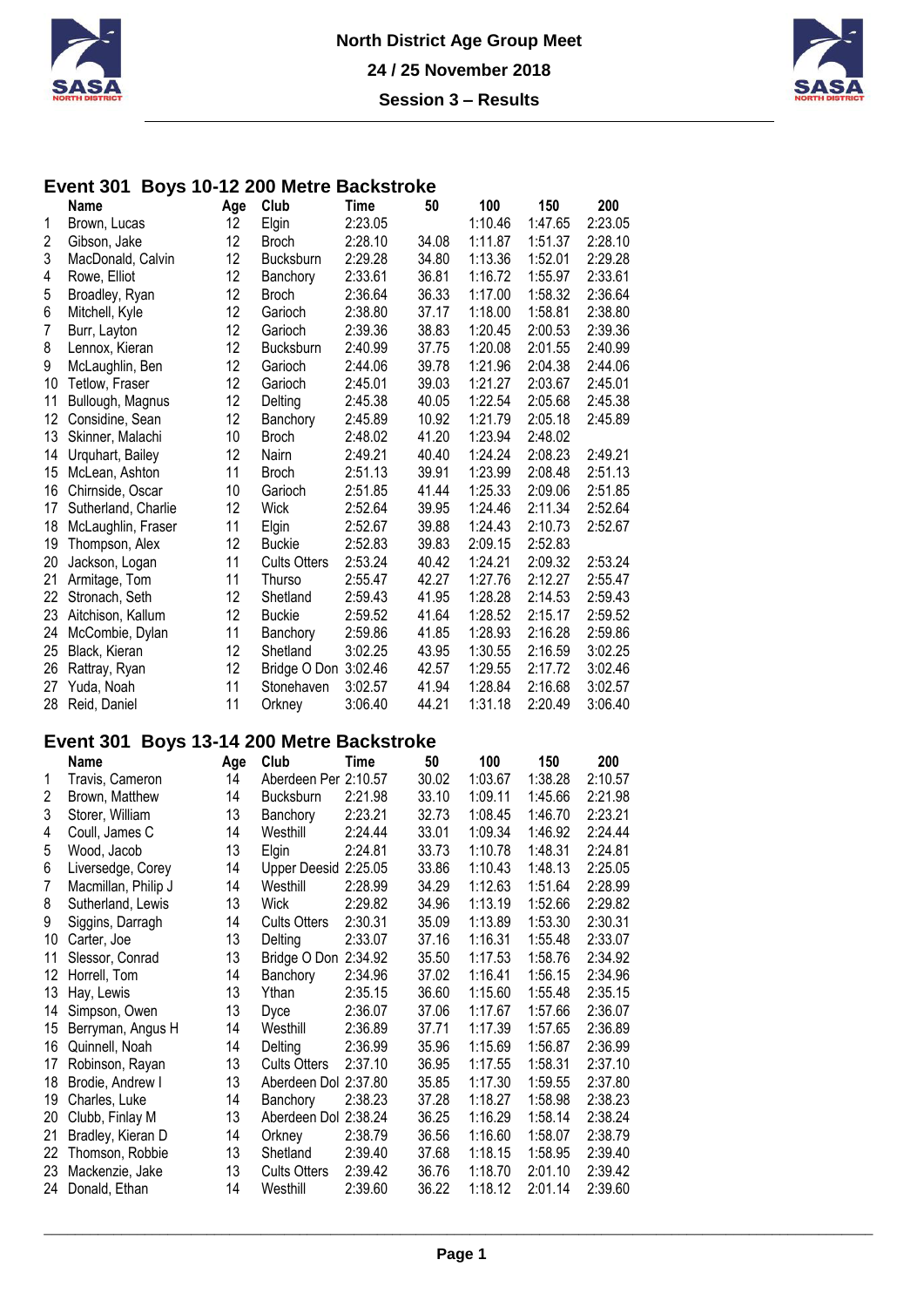



| 25             | Janavicius, Deimantas                     | 13  | <b>Broch</b>         | 2:39.84 | 36.73 | 1:18.19 | 2:00.48 | 2:39.84 |
|----------------|-------------------------------------------|-----|----------------------|---------|-------|---------|---------|---------|
| 26             | Pickering, Louis                          | 14  | <b>Thurso</b>        | 2:39.90 | 36.10 | 1:16.87 | 1:58.71 | 2:39.90 |
| 27             | Keenan, Alexander J                       | 14  | Orkney               | 2:39.95 | 37.31 | 1:18.29 | 1:59.72 | 2:39.95 |
| 28             | Nicolson, Tom                             | 13  | Delting              | 2:40.35 | 39.29 | 1:20.32 | 2:00.70 | 2:40.35 |
| 29             | Alexander, Ross                           | 14  | Banchory             | 2:41.94 | 38.66 | 1:20.54 | 2:01.86 | 2:41.94 |
| 30             | Komar, William                            | 13  | Aberdeen             | 2:44.14 | 37.91 | 1:19.87 | 2:02.74 | 2:44.14 |
| 31             | Thompson, Daniel                          | 14  | Shetland             | 2:44.85 | 37.58 | 1:20.06 | 2:03.30 | 2:44.85 |
| 32             | Elrick, Lewis                             | 13  | Westhill             | 2:45.47 | 39.75 | 1:22.29 | 2:04.93 | 2:45.47 |
| 33             | Clark, Alex                               | 13  | Garioch              | 2:45.89 | 40.36 | 1:21.92 | 2:03.85 | 2:45.89 |
| 34             | Leonard, Matthew                          | 14  | Banchory             | 2:49.68 | 10.87 | 40.37   | 1:23.38 | 2:49.68 |
| 35             | Mackay, Sam                               | 13  | Thurso               | 2:50.42 | 41.47 | 1:25.88 | 2:10.31 | 2:50.42 |
| 36             | Sanger, Nathan                            | 13  | Peterhead            | 2:51.60 | 38.93 | 1:21.79 | 2:08.38 | 2:51.60 |
| 37             | Smith, Callum                             | 13  | Peterhead            | 2:54.97 | 40.97 | 1:25.80 | 2:12.23 | 2:54.97 |
| 38             | Wraight, Luke                             | 13  | Westhill             | 2:57.34 | 42.06 | 1:27.19 | 2:12.77 | 2:57.34 |
| $\overline{a}$ | Strachan, Ross                            | 14  | Bridge O Don         | DQ      |       |         |         |         |
| ---            | Christie, Thomas G                        | 14  | Westhill             | DQ      |       |         |         |         |
|                | Event 302 Girls 10-12 200 Metre Freestyle |     |                      |         |       |         |         |         |
|                | <b>Name</b>                               | Age | Club                 | Time    | 50    | 100     | 150     | 200     |
| 1              | Mackenzie, Johanna                        | 12  | Garioch              | 2:20.90 | 32.31 | 1:07.68 | 1:44.69 | 2:20.90 |
| 2              | Urquhart, Erin                            | 12  | <b>Cults Otters</b>  | 2:25.60 | 33.95 | 1:11.05 | 1:48.82 | 2:25.60 |
| 3              | Cheshire, Maya                            | 12  | Elgin                | 2:26.79 | 33.53 | 1:11.26 | 1:50.17 | 2:26.79 |
| 4              | Campbell, Katy A                          | 12  | Aberdeen Dol 2:28.73 |         | 32.97 | 1:10.81 | 1:50.23 | 2:28.73 |
| 5              | Hendren, Tegan                            | 12  | Shetland             | 2:29.01 | 33.57 | 1:11.76 | 1:50.47 | 2:29.01 |
| 6              | Morrison, Hannah                          | 12  | Westhill             | 2:30.49 | 35.80 | 1:15.29 | 1:55.30 | 2:30.49 |
| 7              | Hill, Sarah E                             | 12  | Aberdeen Dol 2:33.10 |         | 35.57 | 1:15.47 | 1:55.89 | 2:33.10 |
| 8              | Garden, Isla                              | 11  | Garioch              | 2:33.69 | 35.27 | 1:14.76 | 1:54.47 | 2:33.69 |
| 9              | Buchan, Phoebe                            | 12  | <b>Broch</b>         | 2:34.47 | 35.13 | 1:13.76 | 1:55.38 | 2:34.47 |
| 10             | Beaton, Jessica                           | 12  | Aberdeen             | 2:35.20 | 35.87 | 1:15.52 | 1:56.37 | 2:35.20 |
| 11             | Powell, Jessica                           | 11  | Forres               | 2:35.45 | 34.85 | 1:14.57 | 1:55.76 | 2:35.45 |
| 12             | Gault, Eilidh                             | 12  | Ythan                | 2:36.04 |       |         |         |         |

|    | <b>Name</b>                               | Age             | Club                         | Time    | 50    | 100      | 150     | 200     |
|----|-------------------------------------------|-----------------|------------------------------|---------|-------|----------|---------|---------|
|    | Event 302 Girls 13-14 200 Metre Freestyle |                 |                              |         |       |          |         |         |
| 31 | Mutch, Molly                              | 11              | <b>Broch</b>                 | 2:51.64 |       |          |         |         |
|    | 30 Torliefson, Erica                      | 12 <sup>°</sup> | Bridge O Don 2:48.30         |         |       |          |         |         |
|    | 29 Mayes, Ruby                            | 12              | Shetland                     | 2:47.43 |       |          |         |         |
|    | 28 McNeill, Anna                          | 11              | <b>Cults Otters</b>          | 2:45.31 |       |          |         |         |
| 27 | Coutts, Amy                               | 12              | Westhill                     | 2:44.18 | 36.50 | 1:17.73  | 2:01.20 | 2:44.18 |
|    | 26 Fraser, Molly                          | 12              | South Main                   | 2:44.11 | 37.16 | 1:19.39  | 2:02.61 | 2:44.11 |
| 25 | Boyd, Tessa                               | 11              | Garioch                      | 2:43.34 |       |          |         |         |
|    | 24 McAllister, Rowan                      | 12              | Orkney                       | 2:43.18 | 37.02 | 1:18.35  | 2:01.42 | 2:43.18 |
|    | 23 Proctor, Lindsay                       | 12              | Huntly                       | 2:41.93 |       |          |         |         |
|    | 22 Wraight, Charlotte                     | 11              | Westhill                     | 2:41.63 |       |          |         |         |
| 21 | Currie, Erin                              | 12              | Ythan                        | 2:41.41 |       |          |         |         |
|    | 20 Anderson, Rhona                        | 11              | Shetland                     | 2:41.31 |       |          |         |         |
|    | 19 Bristo, Emma                           | 11              | Bridge O Don 2:41.10         |         |       |          |         |         |
|    | 18 Greig, Megan                           | 12              | Bonn Accord                  | 2:40.44 |       |          |         |         |
|    | 17 Bateman, Natalie                       | 12              | Westhill                     | 2:40.41 |       |          |         |         |
|    | 16 Smith, Caitlin B                       | 12              | Orkney                       | 2:39.84 |       |          |         |         |
|    | 15 Edgerton, Amber                        | 11              | <b>Cults Otters</b>          | 2:38.42 |       |          |         |         |
| 14 | Buchan, Jessica                           | 12              | <b>Broch</b>                 | 2:38.25 |       |          |         |         |
| 13 | Irvine, Bethany                           | 12 <sup>°</sup> | Delting                      | 2:38.04 | 35.06 | 1:15.69  | 1:57.51 | 2:38.04 |
| 12 | Gault, Eilidh                             | 12              | Ythan                        | 2:36.04 |       |          |         |         |
|    | 11 Powell, Jessica                        | 11              | Forres                       | 2:35.45 | 34.85 | 1:14.57  | 1:55.76 | 2:35.45 |
|    | 10 Beaton, Jessica                        | 12              | Aberdeen                     | 2:35.20 | 35.87 | 1:15.52  | 1:56.37 | 2:35.20 |
| 9  | Buchan, Phoebe                            | 12              | <b>Broch</b>                 | 2:34.47 | 35.13 | 1:13.76  | 1:55.38 | 2:34.47 |
| 8  | Garden, Isla                              | 11              | Garioch                      | 2:33.69 | 35.27 | 1:14.76  | 1:54.47 | 2:33.69 |
| 1  | TIIII, Jalah E                            | 14              | <b>AUGIUGGII DUI Z.JJ.IU</b> |         | וט.טט | 1. IJ.47 | 1.ວວ.ບວ | 2.JJ.IU |

| Name             | Age Club                | Time | 50 | 100 | 150 | 200 |
|------------------|-------------------------|------|----|-----|-----|-----|
| 1 Hall, Kailyn   | 14 Bridge O Don 2:08.99 |      |    |     |     |     |
| 2 Slessor, Anya  | 14 Aberdeen Per 2:10.26 |      |    |     |     |     |
| 3 MacLean, Jenna | 14 Lochaber Lei 2:10.49 |      |    |     |     |     |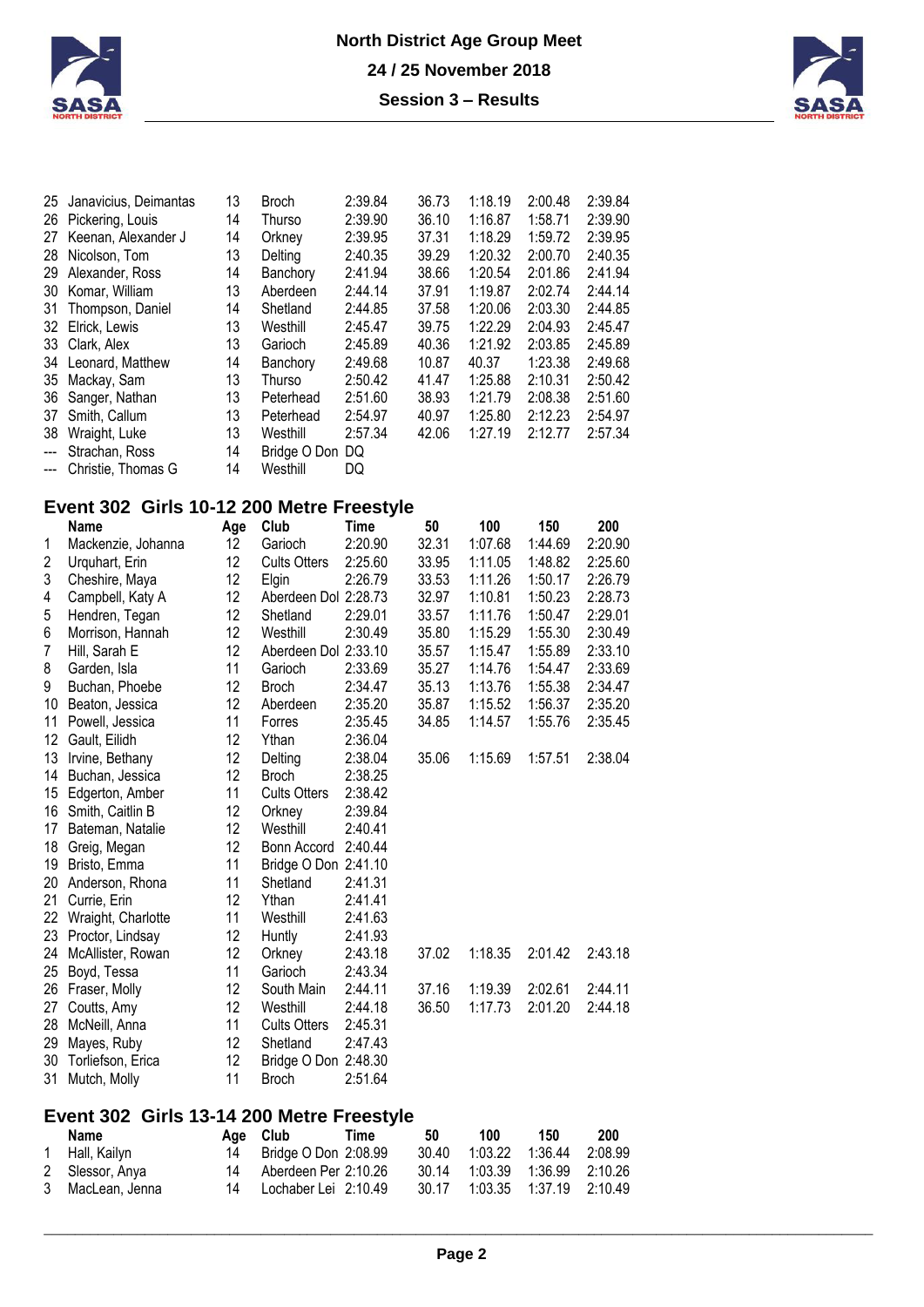



| 4   | Cosens, Elise         | 13 | Tain                 | 2:11.51 | 30.20 | 1:03.59 | 1:38.08 | 2:11.51 |
|-----|-----------------------|----|----------------------|---------|-------|---------|---------|---------|
| 5   | Beattie, Louise       | 14 | Inverness            | 2:14.64 | 30.57 | 1:04.45 | 1:39.38 | 2:14.64 |
| 6   | Perry, Sienna         | 13 | Bridge O Don 2:15.26 |         | 31.58 | 1:05.66 | 1:40.72 | 2:15.26 |
| 7   | Gillespie, Ceri       | 13 | Garioch              | 2:15.94 | 31.38 | 1:05.69 | 1:40.55 | 2:15.94 |
| 8   | Boddie, Catherine     | 14 | Garioch              | 2:17.22 | 31.11 | 1:06.06 | 1:41.85 | 2:17.22 |
| 9   | Coia-Gamble, Kaitlin  | 13 | Inverness            | 2:18.65 | 32.48 | 1:08.72 | 1:45.26 | 2:18.65 |
| 10  | Schulz, Jessica       | 14 | Nairn                | 2:18.67 | 33.10 | 1:09.39 | 1:44.86 | 2:18.67 |
| 11  | Dempsey, Morven       | 13 | <b>Cults Otters</b>  | 2:20.08 | 31.86 | 1:07.41 | 1:44.04 | 2:20.08 |
| 12  | Alexander, Lucy       | 13 | Dyce                 | 2:20.62 | 33.00 | 1:08.58 | 1:45.16 | 2:20.62 |
| 13  | Smith, Hannah         | 14 | Banchory             | 2:20.71 | 32.72 | 1:09.06 | 1:45.64 | 2:20.71 |
| 14  | Lumsden, Ruby         | 14 | Banchory             | 2:21.91 | 32.31 | 1:08.57 | 1:45.86 | 2:21.91 |
| 15  | Bruce, Natalie        | 13 | <b>Broch</b>         | 2:21.98 | 33.25 | 1:11.25 | 1:46.89 | 2:21.98 |
| 16  | Bristo, Amy           | 13 | Bridge O Don 2:22.21 |         | 32.72 | 1:09.04 | 1:46.18 | 2:22.21 |
| 17  | Simpson, Holly        | 14 | Bridge O Don 2:22.69 |         | 33.11 | 1:09.70 | 1:46.59 | 2:22.69 |
|     | *18 MacBean, Mairi    | 14 | Inverness            | 2:22.92 | 33.38 | 1:09.57 | 1:46.48 | 2:22.92 |
|     | *18 MacLean, Danni    | 13 | Lochaber Lei 2:22.92 |         | 34.06 | 1:10.81 | 1:47.81 | 2:22.92 |
| 20  | Gow, Nula             | 13 | Garioch              | 2:23.79 | 34.07 | 1:10.70 | 1:48.09 | 2:23.79 |
| 21  | MacPherson, Alice Ann | 14 | Lochaber Lei         | 2:23.98 | 33.55 | 1:11.23 | 1:47.59 | 2:23.98 |
| 22  | Milne, Nicola         | 14 | Banchory             | 2:24.52 | 33.22 | 1:09.74 | 1:47.38 | 2:24.52 |
| 23  | Loughray, Hannah      | 13 | Lochaber Lei         | 2:24.59 | 34.00 | 1:11.09 | 1:48.52 | 2:24.59 |
| 24  | Smith-Macaulay, Rosie | 14 | Nairn                | 2:24.65 | 32.90 | 1:09.81 | 1:47.78 | 2:24.65 |
| 25  | Ross, Hannah E        | 13 | Westhill             | 2:25.22 | 32.64 | 1:09.93 | 1:48.12 | 2:25.22 |
| 26  | Masson, Freya         | 13 | Shetland             | 2:25.75 | 34.54 | 1:12.00 | 1:49.88 | 2:25.75 |
| 27  | Riach, Jessica        | 14 | Elgin                | 2:25.85 | 33.43 | 1:09.87 | 1:47.25 | 2:25.85 |
| 28  | Lewsey, Alice         | 14 | Banchory             | 2:26.28 | 33.72 | 1:10.99 | 1:49.14 | 2:26.28 |
| 29  | Nairn, Jessica        | 13 | Elgin                | 2:26.94 | 32.66 | 1:09.83 | 1:48.71 | 2:26.94 |
| 30  | Calder, Lisa-Marie    | 13 | <b>Broch</b>         | 2:28.40 | 34.23 | 1:12.24 | 1:51.62 | 2:28.40 |
| 31  | Reece, Laura L        | 13 | Aberdeen Dol 2:29.41 |         | 34.07 | 1:12.28 | 1:52.05 | 2:29.41 |
| 32  | Jones, Freja          | 14 | Alford Otter         | 2:29.58 | 34.13 | 1:12.00 | 1:51.30 | 2:29.58 |
| 33  | Simpson, Bethany      | 14 | <b>Cults Otters</b>  | 2:29.91 | 34.69 | 1:13.47 | 1:52.23 | 2:29.91 |
| 34  | Cassidy, Kate         | 13 | Dyce                 | 2:30.12 | 32.68 | 1:10.87 | 1:50.89 | 2:30.12 |
| 35  | Taylor, Jennifer      | 14 | Aberdeen             | 2:30.47 | 33.59 | 1:12.75 | 1:52.61 | 2:30.47 |
| 36  | Allan, Laura          | 14 | Garioch              | 2:30.57 | 34.70 | 1:13.00 | 1:52.62 | 2:30.57 |
| 37  | Menzies, Isla         | 13 | Huntly               | 2:31.00 | 34.09 | 1:12.11 | 1:51.98 | 2:31.00 |
| 38  | Brewis, Rebecca S     | 14 | Westhill             | 2:31.01 | 34.11 | 1:12.56 | 1:52.34 | 2:31.01 |
| 39  | Simpson, Emma         | 14 | <b>Broch</b>         | 2:31.84 | 33.38 | 1:10.65 | 1:46.83 | 2:31.84 |
| 40  | Martin, Rosie         | 14 | Inverness            | 2:34.73 | 34.97 | 1:13.98 | 1:55.80 | 2:34.73 |
| --- | Munro, Sula           | 14 | Banchory             | DQ      |       |         |         |         |

# **Event 303 Boys 10-12 50 Metre Breaststroke**

| Name                | Age                                                                              | Club             | Time  |                                                        | Name             | Age                                                                                                       | Club          | Time         |
|---------------------|----------------------------------------------------------------------------------|------------------|-------|--------------------------------------------------------|------------------|-----------------------------------------------------------------------------------------------------------|---------------|--------------|
| Gibson, Jake        | 12                                                                               | <b>Broch</b>     | 36.57 |                                                        |                  | 12                                                                                                        | Banchory      | 43.19        |
| Bullough, Magnus    | 12                                                                               | Delting          | 37.82 |                                                        | Hall, Greg       | 11                                                                                                        | Bridge O Don  | 43.24        |
| Aitchison, Kallum   | 12                                                                               | <b>Buckie</b>    | 38.98 | 18                                                     |                  | 10                                                                                                        | Stonehaven    | 43.26        |
| MacDonald, Calvin   | 12                                                                               | <b>Bucksburn</b> |       | 19                                                     | Hall, Daniel     | 11                                                                                                        |               | 43.32        |
| Lennox, Kieran      | 12                                                                               | <b>Bucksburn</b> |       | 20                                                     | Lorimer, Jack    | 12                                                                                                        | Ythan         | 43.34        |
| Liversedge, Torin   | 11                                                                               |                  |       | 21                                                     | McLean, Ashton   | 11                                                                                                        | <b>Broch</b>  | 44.23        |
| McLaughlin, Ben     | 12                                                                               | Garioch          | 40.66 |                                                        |                  | 11                                                                                                        | Tain          | 44.80        |
| Sutherland, Charlie | 12                                                                               | Wick             |       |                                                        |                  | 12                                                                                                        | Banchory      | 44.90        |
| McCombie, Dylan     | 11                                                                               | Banchory         |       | 24                                                     |                  | 12                                                                                                        | Bridge O Don  | 45.08        |
| Burr, Layton        | 12                                                                               | Garioch          | 41.89 | 25                                                     |                  | 12                                                                                                        | Shetland      | 45.3         |
| Tetlow, Fraser      | 12                                                                               | Garioch          | 42.21 | 26.                                                    | Thompson, Alex   | 12                                                                                                        | <b>Buckie</b> | 45.4         |
|                     | 11                                                                               | <b>Buckie</b>    | 42.33 | 27                                                     | Urguhart, Bailey | 12                                                                                                        | Nairn         | 45.58        |
| Warner, Oliver      | 11                                                                               | Stonehaven       | 42.44 | 28                                                     | Black, Kieran    | 12                                                                                                        | Shetland      | 45.9         |
|                     | 12                                                                               | Orkney           | 42.66 | 29                                                     | Mitchell, Kyle   | 12                                                                                                        | Garioch       | 46.07        |
|                     | 10                                                                               | <b>Broch</b>     | 43.01 | 30                                                     | Rae, Jack        |                                                                                                           | Ythan         | 48.09        |
|                     | 10<br>11<br>12 Sutherland, Joe<br>13<br>14 Burton, Fraser<br>15 Skinner, Malachi |                  |       | 39.58<br>40.18<br>Upper Deesid 40.23<br>40.77<br>41.59 |                  | 16 Rowe, Elliot<br>Fearn. Dean<br>22 Austin, Lewis<br>23 Considine, Sean<br>Rattray, Ryan<br>Hatrick, Jos |               | Bridge O Don |

|    | Name             | Age | Club          | Time  |
|----|------------------|-----|---------------|-------|
| 16 | Rowe, Elliot     | 12  | Banchory      | 43.19 |
| 17 | Hall, Greg       | 11  | Bridge O Don  | 43.24 |
| 18 | Fearn, Dean      | 10  | Stonehaven    | 43.26 |
| 19 | Hall, Daniel     | 11  | Bridge O Don  | 43.32 |
| 20 | Lorimer, Jack    | 12  | Ythan         | 43.34 |
| 21 | McLean, Ashton   | 11  | Broch         | 44.23 |
| 22 | Austin, Lewis    | 11  | Tain          | 44.80 |
| 23 | Considine, Sean  | 12  | Banchory      | 44.90 |
| 24 | Rattray, Ryan    | 12  | Bridge O Don  | 45.08 |
| 25 | Hatrick, Jos     | 12  | Shetland      | 45.35 |
| 26 | Thompson, Alex   | 12  | <b>Buckie</b> | 45.47 |
| 27 | Urquhart, Bailey | 12  | Nairn         | 45.58 |
| 28 | Black, Kieran    | 12  | Shetland      | 45.99 |
| 29 | Mitchell, Kyle   | 12  | Garioch       | 46.07 |
| 30 | Rae, Jack        | 11  | Ythan         | 48.09 |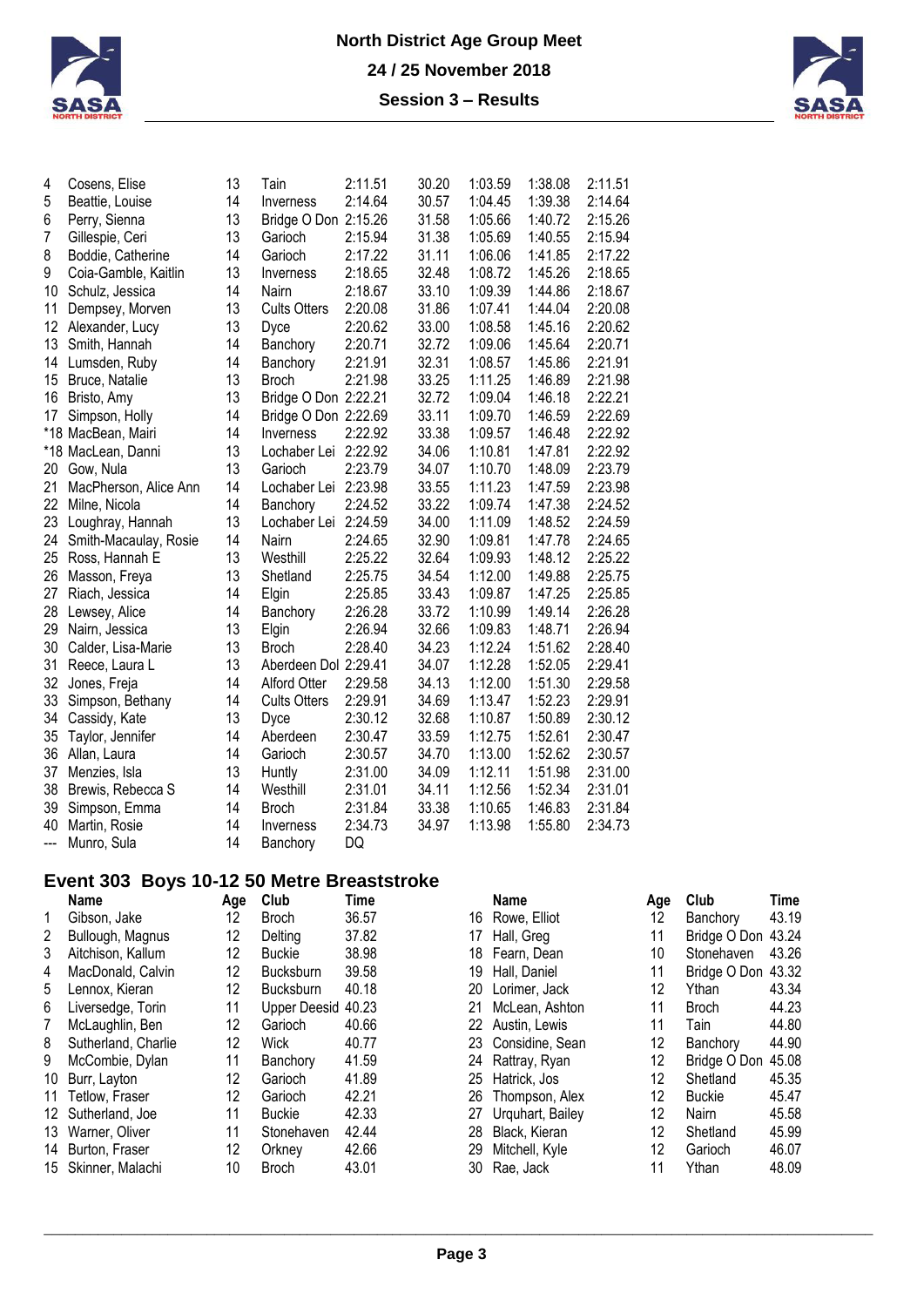



#### **Event 303 Boys 13-14 50 Metre Breaststroke**

| Name                | Age                  | Club                | Time  |                                                                | <b>Name</b>           | Age | Club                    | Time           |
|---------------------|----------------------|---------------------|-------|----------------------------------------------------------------|-----------------------|-----|-------------------------|----------------|
| Christie, Thomas G  | 14                   | Westhill            | 33.27 | 22.                                                            | Donald, Ethan         | 14  | Westhill                | $38.5^{\circ}$ |
| Aitchison, Brandan  | 14                   | <b>Buckie</b>       | 33.39 | 23                                                             | Janavicius, Deimantas | 13  | <b>Broch</b>            | 38.60          |
| Sandison, Harry     | 14                   | Shetland            | 34.56 | 24                                                             | Bryan, Samuel         | 13  | <i><b>Inverness</b></i> | 38.64          |
| Charles, Luke       | 14                   | Banchory            | 34.81 | 25                                                             | Robertson, Tom A      | 13  | Aberdeen Dol            | 38.72          |
| Quantrill, Jamie    | 14                   | Alford Otter        | 34.88 | 26                                                             | Nicolson, Tom         | 13  | Delting                 | 38.79          |
| Tunoglu, Kutay      | 14                   | <b>Cults Otters</b> | 35.22 | 27                                                             | Mackenzie, Jake       | 13  | <b>Cults Otters</b>     | 38.80          |
| Sutherland, Lewis   | 13                   | Wick                | 35.30 | 28                                                             | Clark, Alex           | 13  | Garioch                 | 38.83          |
| Brown, Matthew      | 14                   | <b>Bucksburn</b>    | 35.39 | 29                                                             | Horrell, Tom          | 14  | Banchory                | 39.26          |
| Quinnell, Noah      | 14                   | Delting             | 35.49 | 30                                                             | Fulton, Charlie       | 14  | Orkney                  | 39.42          |
| Leonard, Matthew    | 14                   | Banchory            | 35.72 | 31                                                             | Bradley, Kieran D     | 14  | Orkney                  | 39.47          |
| Ward, Logan J       | 14                   |                     |       | 32.                                                            | Keenan, Alexander J   | 14  | Orkney                  | 39.64          |
| Liversedge, Corey   | 14                   |                     |       | 33.                                                            | Campbell, Andrew      | 14  | Thurso                  | 39.77          |
| Storer, William     | 13                   | Banchory            | 36.59 | 34                                                             | Walker, Clark D       | 14  | Aberdeen Dol            | 40.60          |
| May, Ewan           | 14                   | Peterhead           | 36.79 | 35                                                             | Souter, Xander        | 14  | Lerwick                 | 40.63          |
| Cairney, Calum      | 13                   | Ythan               | 36.81 | 36                                                             | Morgan, Innes K       | 13  | Thurso                  | 40.64          |
| Sutherland, Ethan   | 14                   | Westhill            | 36.85 | 37                                                             | Coull, James C        | 14  | Westhill                | 40.75          |
| Slessor, Conrad     | 13                   |                     |       | 38                                                             | Hatrick, Sam          | 14  | Shetland                | 41.14          |
| Kirkpatrick, Daniel | 14                   | Orknev              | 37.28 | 39                                                             | Berryman, Angus H     | 14  | Westhill                | 41.2           |
| Macmillan, Philip J | 14                   | Westhill            | 37.43 | 40                                                             | Hay, Lewis            | 13  | Ythan                   | 41.62          |
| Henry, Chester      | 13                   | <b>Wick</b>         | 37.59 | ---                                                            | Carter, Joe           | 13  | Delting                 | DQ             |
| Pickering, Louis    | 14                   | Thurso              | 37.67 |                                                                | Smith, Callum         | 13  | Peterhead               | DQ.            |
| 15<br>17<br>20      | 13<br>14<br>16<br>21 |                     |       | Aberdeen Dol 36.25<br>Upper Deesid 36.55<br>Bridge O Don 37.14 |                       |     |                         |                |

### **Event 304 Girls 10-12 50 Metre Butterfly**

| Name               | Age                                                                                                                                          | Club                | Time  |                    | <b>Name</b>      | Age                                                                                  | Club                | Time  |
|--------------------|----------------------------------------------------------------------------------------------------------------------------------------------|---------------------|-------|--------------------|------------------|--------------------------------------------------------------------------------------|---------------------|-------|
| Campbell, Katy A   | 12                                                                                                                                           |                     |       | 14                 | Wiseman, Malaena | 12                                                                                   | Lerwick             | 37.08 |
| Urguhart, Erin     | 12                                                                                                                                           | <b>Cults Otters</b> | 32.99 | 15                 | McNeill, Anna    |                                                                                      | <b>Cults Otters</b> | 37.43 |
| Macdonald, Isla    | 12                                                                                                                                           | Inverness           | 33.46 | 16                 | Wood, Alison     |                                                                                      | Tain                | 37.58 |
| Mackenzie, Johanna | 12                                                                                                                                           | Garioch             | 34.32 | 17                 | Irvine, Bethany  | 12                                                                                   | Delting             | 37.64 |
| Morrison, Hannah   | 12                                                                                                                                           | Westhill            | 34.78 |                    | Mayes, Ruby      | 12                                                                                   | Shetland            | 37.84 |
|                    | 12                                                                                                                                           | Westhill            | 34.89 | 19.                | Fraser, Lucy     | 11                                                                                   | Ythan               | 38.00 |
| Robertson, Erin R  | 12                                                                                                                                           | Orknev              | 35.04 |                    |                  | 12                                                                                   | Ythan               | 38.0  |
|                    | 12                                                                                                                                           | Shetland            | 35.49 | 21                 | Mill. Kate       | 11                                                                                   | Wick                | 38.29 |
|                    | 10                                                                                                                                           | <b>Buckie</b>       | 35.51 |                    | Anderson, Rhona  | 11                                                                                   | Shetland            | 38.53 |
|                    | 12                                                                                                                                           | Ythan               | 35.85 |                    |                  | 10                                                                                   | Garioch             | 38.73 |
|                    | 12                                                                                                                                           | Ythan               | 36.03 |                    | Currie, Erin     | 12                                                                                   | Ythan               | 39.02 |
|                    | 12                                                                                                                                           | Orkney              | 36.33 |                    |                  | 12                                                                                   | Huntly              | 39.07 |
|                    | 11                                                                                                                                           | Garioch             | 36.60 |                    | Todd, Layla      | 11                                                                                   | Delting             | 39.25 |
|                    | Bateman, Natalie<br>Hendren, Tegan<br>Coull. Madison B<br>10 Gault. Eilidh<br>11 Goodbrand, Alyssa<br>12 Smith, Caitlin B<br>13 Garden, Isla |                     |       | Aberdeen Dol 31.43 |                  | 18<br>20 Chalmers, Ella<br>22.<br>23 Denny, Ellen<br>24<br>25 Proctor, Lindsay<br>26 |                     |       |

# **Event 304 Girls 13-14 50 Metre Butterfly**

|    | Name                 | Age | Club               | Time  |
|----|----------------------|-----|--------------------|-------|
| 1  | Slessor, Anya        | 14  | Aberdeen Per 28.61 |       |
| 2  | Mill, Emma           | 13  | Wick               | 30.10 |
| 3  | Yuda, Faith          | 14  | Stonehaven         | 30.27 |
| 4  | Cosens, Elise        | 13  | Tain               | 30.42 |
| 5  | Rosie, Caitlin       | 14  | Stonehaven         | 30.73 |
| 6  | MacLean, Jenna       | 14  | Lochaber Lei       | 31.07 |
| 7  | Beattie, Louise      | 14  | Inverness          | 31.18 |
| 8  | Clark, Evie-Jay      | 13  | Lochaber Lei       | 32.08 |
| 9  | Boddie, Catherine    | 14  | Garioch            | 32.23 |
| 10 | Reynard, Maya L      | 14  | Aberdeen Dol 32.25 |       |
| 11 | Hall, Kailyn         | 14  | Bridge O Don 32.63 |       |
| 12 | MacLean, Danni       | 13  | Lochaber Lei       | 32.65 |
|    | *13 Bain, Sophie     | 13  | Bucksburn          | 32.81 |
|    | *13 Loughray, Hannah | 13  | Lochaber Lei       | 32.81 |
|    | 15 Williamson, Amy   | 14  | Wick               | 33.05 |

|     | <b>Name</b>           | Age | Club                | Time  |
|-----|-----------------------|-----|---------------------|-------|
| 22  | Donald, Ethan         | 14  | Westhill            | 38.51 |
| 23  | Janavicius, Deimantas | 13  | <b>Broch</b>        | 38.60 |
| 24  | Bryan, Samuel         | 13  | Inverness           | 38.64 |
| 25  | Robertson, Tom A      | 13  | Aberdeen Dol        | 38.72 |
| 26  | Nicolson, Tom         | 13  | Delting             | 38.79 |
| 27  | Mackenzie, Jake       | 13  | <b>Cults Otters</b> | 38.80 |
| 28  | Clark, Alex           | 13  | Garioch             | 38.83 |
| 29  | Horrell, Tom          | 14  | Banchory            | 39.26 |
| 30  | Fulton, Charlie       | 14  | Orkney              | 39.42 |
| 31  | Bradley, Kieran D     | 14  | Orkney              | 39.47 |
| 32  | Keenan, Alexander J   | 14  | Orkney              | 39.64 |
| 33  | Campbell, Andrew      | 14  | Thurso              | 39.77 |
| 34  | Walker, Clark D       | 14  | Aberdeen Dol        | 40.60 |
| 35  | Souter, Xander        | 14  | Lerwick             | 40.63 |
| 36  | Morgan, Innes K       | 13  | Thurso              | 40.64 |
| 37  | Coull, James C        | 14  | Westhill            | 40.75 |
| 38  | Hatrick, Sam          | 14  | Shetland            | 41.14 |
| 39  | Berryman, Angus H     | 14  | Westhill            | 41.27 |
| 40  | Hay, Lewis            | 13  | Ythan               | 41.62 |
| --- | Carter, Joe           | 13  | Delting             | DQ    |
| --- | Smith, Callum         | 13  | Peterhead           | DQ    |
|     | <b>Name</b>           | Age | Club                | Time  |
| 14  | Wiseman, Malaena      | 12  | Lerwick             | 37.08 |
| 15  | McNeill, Anna         | 11  | <b>Cults Otters</b> | 37.43 |
| 16  | Wood, Alison          | 11  | Tain                | 37.58 |
| 17  | Irvine, Bethany       | 12  | Delting             | 37.64 |
| 18  | Mayes, Ruby           | 12  | Shetland            | 37.84 |
| 19  | Fraser, Lucy          | 11  | Ythan               | 38.00 |
| 20  | Chalmers, Ella        | 12  | Ythan               | 38.05 |
| 21  | Mill, Kate            | 11  | Wick                | 38.29 |
|     |                       |     |                     |       |

| Z I MIII, Kate      | . . | <b>VVICK</b> | 30.ZY |
|---------------------|-----|--------------|-------|
| 22 Anderson, Rhona  | 11  | Shetland     | 38.53 |
| 23 Denny, Ellen     | 10  | Garioch      | 38.73 |
| 24 Currie, Erin     | 12. | Ythan        | 39.02 |
| 25 Proctor, Lindsay | 12  | Huntly       | 39.07 |
| 26 Todd, Layla      | 11  | Delting      | 39.25 |

| Name              | Age | Club               | Time  |     | Name                  | Age | Club                | Time  |
|-------------------|-----|--------------------|-------|-----|-----------------------|-----|---------------------|-------|
| Slessor, Anya     | 14  | Aberdeen Per 28.61 |       | 16  | MacBean, Mairi        | 14  | Inverness           | 33.07 |
| Mill. Emma        | 13  | Wick               | 30.10 | 17  | Smith, Hannah         | 14  | Banchory            | 33.12 |
| Yuda, Faith       | 14  | Stonehaven         | 30.27 | 18  | Reece, Laura L        | 13  | Aberdeen Dol 33.13  |       |
| Cosens. Elise     | 13  | Tain               | 30.42 | 19  | Simpson, Holly        | 14  | Bridge O Don 33.15  |       |
| Rosie. Caitlin    | 14  | Stonehaven         | 30.73 | 20  | Brewis, Rebecca S     | 14  | Westhill            | 33.33 |
| MacLean, Jenna    | 14  | Lochaber Lei       | 31.07 | 21  | Maclennan, Mairi      | 14  | Swim W Isles 33.44  |       |
| Beattie, Louise   | 14  | Inverness          | 31.18 | 22. | Gow. Nula             | 13  | Garioch             | 33.51 |
| Clark, Evie-Jay   | 13  | Lochaber Lei       | 32.08 | 23  | Masson, Freya         | 13  | Shetland            | 33.56 |
| Boddie, Catherine | 14  | Garioch            | 32.23 | 24  | Allan, Laura          | 14  | Garioch             | 33.68 |
| Reynard, Maya L   | 14  | Aberdeen Dol 32.25 |       | 25. | Cassidy, Kate         | 13  | <b>Dyce</b>         | 33.80 |
| Hall, Kailyn      | 14  | Bridge O Don 32.63 |       | 26  | Cox, Cerys K          | 14  | Westhill            | 33.98 |
| MacLean, Danni    | 13  | Lochaber Lei       | 32.65 | 27  | Farrands, Kirsty      | 14  | Alford Otter        | 34.11 |
| Bain, Sophie      | 13  | <b>Bucksburn</b>   | 32.81 | 28  | Lam, Megan            | 14  | <b>Cults Otters</b> | 34.23 |
| Loughray, Hannah  | 13  | Lochaber Lei       | 32.81 | 29  | Schulz, Jessica       | 14  | Nairn               | 34.37 |
| Williamson, Amy   | 14  | Wick               | 33.05 | 30  | Smith-Macaulay, Rosie | 14  | Nairn               | 34.38 |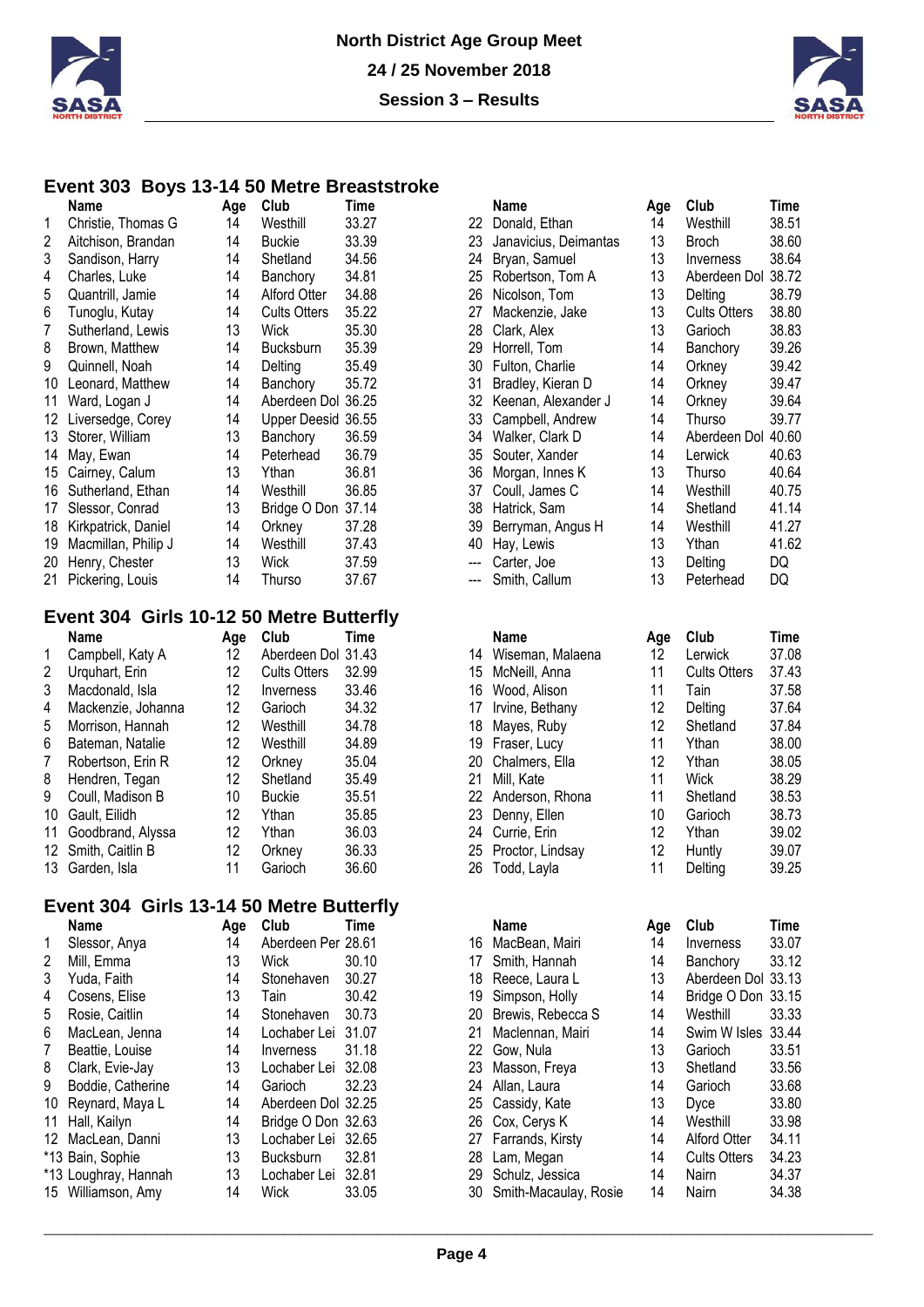



| 31 MacLeod, Olivia    | 13 | Tain               | 34.39 |
|-----------------------|----|--------------------|-------|
| 32 Louw, Melana C     | 13 | Westhill           | 34.41 |
| 33 Perry, Sienna      | 13 | Bridge O Don 34.48 |       |
| *34 Lumsden, Ruby     | 14 | Banchory           | 34.63 |
| *34 Cormack, Emma     | 14 | Thurso             | 34.63 |
| 36 Fiddes, Molly J    | 14 | Aberdeen Dol 34.65 |       |
| 37 Milne, Nicola      | 14 | Banchory           | 34.74 |
| 38 Wood, Claire       | 13 | Tain               | 34.93 |
| 39 Calder, Lisa-Marie | 13 | <b>Broch</b>       | 35.19 |
| 40 Morris, Laurie     | 14 | Lerwick            | 35.27 |

|  | 41 Menzies, Isla         | 13 | Huntly              | 35.32 |
|--|--------------------------|----|---------------------|-------|
|  | 42 Sheldon, Megan        | 13 | Inverness           | 35.36 |
|  | 43 Bristo, Amy           | 13 | Bridge O Don 35.50  |       |
|  | 44 Adair, Sophie         | 13 | Stonehaven          | 35.52 |
|  | 45 Simpson, Emma         | 14 | <b>Broch</b>        | 35.63 |
|  | 46 Smith, Sophie         | 13 | Swim W Isles 35.72  |       |
|  | 47 Kirkness, Mia         | 13 | Shetland            | 36.64 |
|  | 48 Dempsey, Morven       | 13 | <b>Cults Otters</b> | 36.88 |
|  | --- Zanre-Wilson, Taylor | 13 | Peterhead           | DQ    |
|  | --- Gillespie, Ceri      | 13 | Garioch             | DQ    |

| 13 | Huntly              | 35.32 |
|----|---------------------|-------|
| 13 | Inverness           | 35.36 |
| 13 | Bridge O Don        | 35.50 |
| 13 | Stonehaven          | 35.52 |
| 14 | Broch               | 35.63 |
| 13 | Swim W Isles        | 35.72 |
| 13 | Shetland            | 36.64 |
| 13 | <b>Cults Otters</b> | 36.88 |
| 13 | Peterhead           | DQ    |
| 13 | Garioch             | DQ    |

### **Event 305 Boys 10-12 100 Metre Butterfly**

|       | Name               | Age | Club                | Time    | 50    | 100     |
|-------|--------------------|-----|---------------------|---------|-------|---------|
| 1     | Lennox, Kieran     | 12  | <b>Bucksburn</b>    | 1:10.77 | 33.24 | 1:10.77 |
| 2     | McLaughlin, Ben    | 12  | Garioch             | 1:13.58 | 34.59 | 1:13.58 |
| 3     | Mitchell, Kyle     | 12  | Garioch             | 1:13.87 | 34.91 | 1:13.87 |
| 4     | Bullough, Magnus   | 12  | Delting             | 1:14.97 | 35.27 | 1:14.97 |
| 5     | Rowe, Elliot       | 12  | Banchory            | 1:17.38 | 35.85 | 1:17.38 |
| 6     | Liversedge, Torin  | 11  | <b>Upper Deesid</b> | 1:18.53 | 34.95 | 1:18.53 |
| 7     | Tetlow, Fraser     | 12  | Garioch             | 1:21.62 | 38.08 | 1:21.62 |
| 8     | Austin, Lewis      | 11  | Tain                | 1:22.63 | 37.95 | 1:22.63 |
| 9     | Travis, Aaron      | 12  | Aberdeen Dol        | 1:23.02 | 39.37 | 1:23.02 |
| 10    | Ward, Irvine J     | 11  | Aberdeen Dol        | 1:25.28 | 38.25 | 1:25.28 |
| 11    | Fearn, Dean        | 10  | Stonehaven          | 1:26.41 | 37.94 | 1:26.41 |
| 12    | Reid, Daniel       | 11  | Orkney              | 1:26.80 | 40.58 | 1:26.80 |
| 13    | Considine, Sean    | 12  | Banchory            | 1:27.65 | 39.74 | 1:27.65 |
| 14    | McLaughlin, Fraser | 11  | Elgin               | 1:28.57 | 39.21 | 1:28.57 |
| 15    | Boddie, James      | 11  | Garioch             | 1:31.94 | 41.07 | 1:31.94 |
| 16    | Thompson, Alex     | 12  | <b>Buckie</b>       | 1:32.51 | 42.09 | 1:32.51 |
| 17    | Hardie, Charlie    | 12  | Westhill            | 1:33.73 | 43.42 | 1:33.73 |
| 18    | McCombie, Dylan    | 11  | Banchory            | 1:34.24 | 41.73 | 1:34.24 |
| 19    | Burton, Fraser     | 12  | Orkney              | 1:36.04 | 43.80 | 1:36.04 |
| 20    | Brown, Martyn      | 11  | <b>Bucksburn</b>    | 1:41.06 | 43.53 | 1:41.06 |
| 21    | Hatrick, Jos       | 12  | Shetland            | 1:42.15 | 45.47 | 1:42.15 |
| $---$ | Burr, Layton       | 12  | Garioch             | DQ      |       |         |

### **Event 305 Boys 13-14 100 Metre Butterfly**

|    | Name                 | Age | Club                 | Time    | 50    | 100     |
|----|----------------------|-----|----------------------|---------|-------|---------|
| 1  | Travis, Cameron      | 14  | Aberdeen Per 1:02.57 |         | 28.88 | 1:02.57 |
| 2  | Taylor, Jon          | 14  | <b>Cults Otters</b>  | 1:06.62 | 31.04 | 1:06.62 |
| 3  | Brechenser, Kieran M | 14  | Aberdeen Dol 1:06.79 |         | 30.93 | 1:06.79 |
| 4  | Robertson, Tom A     | 13  | Aberdeen Dol 1:06.96 |         | 31.60 | 1:06.96 |
| *5 | Ward, Logan J        | 14  | Aberdeen Dol 1:07.95 |         | 32.04 | 1:07.95 |
| *5 | Taylor, Sam          | 14  | <b>Cults Otters</b>  | 1:07.95 | 31.79 | 1:07.95 |
| 7  | Siggins, Darragh     | 14  | <b>Cults Otters</b>  | 1:08.46 | 31.89 | 1:08.46 |
| 8  | Storer, William      | 13  | Banchory             | 1:08.62 | 31.30 | 1:08.62 |
| 9  | Nicolson, Tom        | 13  | Delting              | 1:10.40 | 33.77 | 1:10.40 |
| 10 | Charles, Luke        | 14  | Banchory             | 1:10.43 | 33.01 | 1:10.43 |
| 11 | Slessor, Conrad      | 13  | Bridge O Don 1:10.65 |         | 32.17 | 1:10.65 |
| 12 | Clubb, Finlay M      | 13  | Aberdeen Dol 1:11.56 |         | 33.71 | 1:11.56 |
| 13 | Thompson, Daniel     | 14  | Shetland             | 1:12.08 | 33.73 | 1:12.08 |
| 14 | Brodie, Andrew I     | 13  | Aberdeen Dol         | 1:12.19 | 33.41 | 1:12.19 |
| 15 | Sandison, Harry      | 14  | Shetland             | 1:12.56 | 33.52 | 1:12.56 |
| 16 | Alexander, Ross      | 14  | Banchory             | 1:12.84 | 35.52 | 1:12.84 |
| 17 | Donald, Ethan        | 14  | Westhill             | 1:13.14 | 33.13 | 1:13.14 |
| 18 | Cairney, Calum       | 13  | Ythan                | 1:13.15 | 33.33 | 1:13.15 |
| 19 | Campbell, Andrew     | 14  | Thurso               | 1:13.49 | 34.39 | 1:13.49 |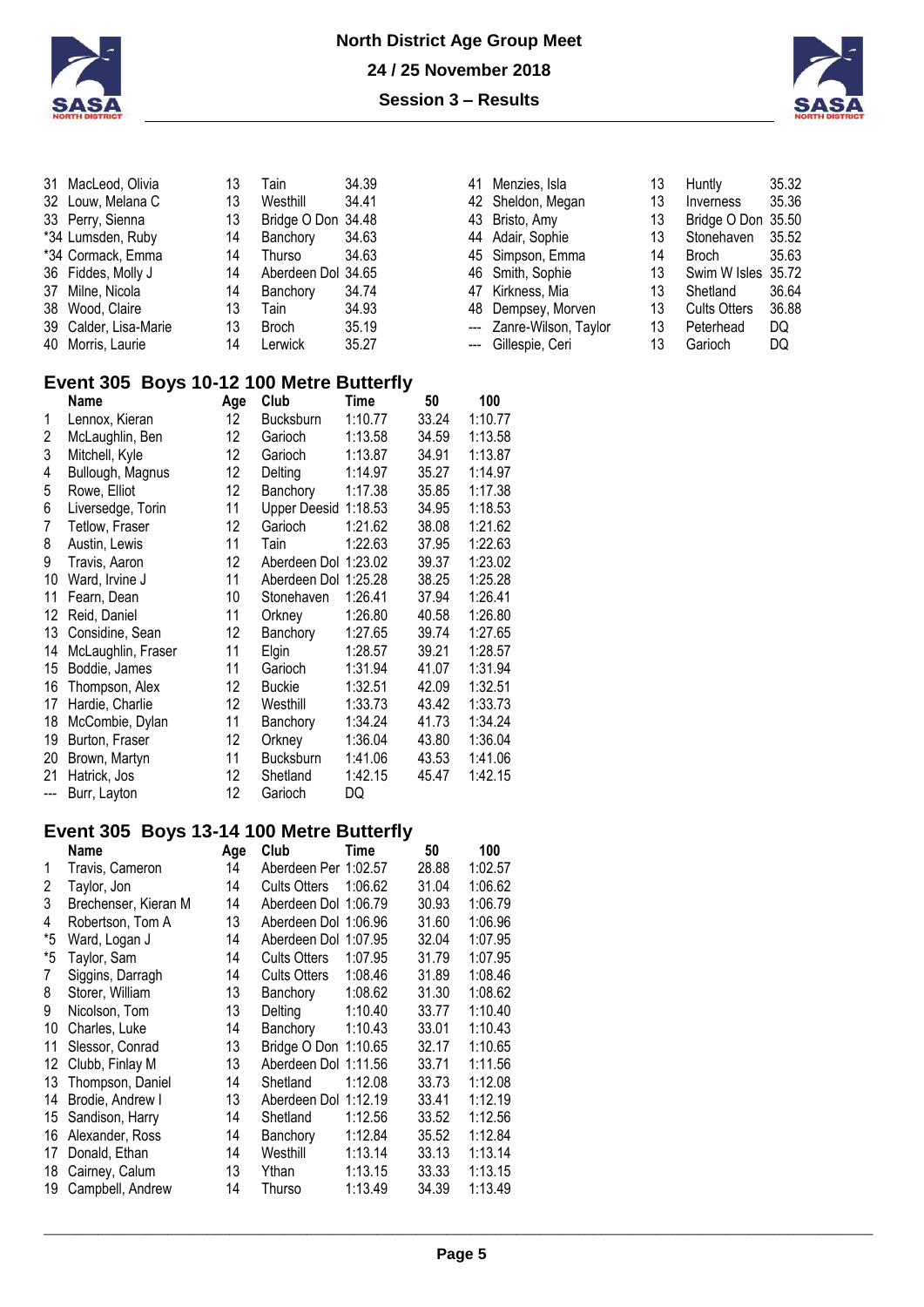



| Horrell, Tom     | 14              | Banchory            | 1:14.32 | 34.18                | 1:14.32 |
|------------------|-----------------|---------------------|---------|----------------------|---------|
| Wood, Jacob      | 13              | Elgin               | 1:15.43 | 35.33                | 1:15.43 |
| Quinnell, Noah   | 14              | Delting             | 1:15.52 | 33.36                | 1:15.52 |
|                  | 13              | <b>Cults Otters</b> | 1:15.68 | 34.97                | 1:15.68 |
| Elrick, Lewis    | 13              | Westhill            | 1:17.12 | 35.40                | 1:17.12 |
| Simpson, Owen    | 13              | Dyce                | 1:18.72 | 36.06                | 1:18.72 |
| Henry, Chester   | 13              | <b>Wick</b>         | 1:19.32 | 35.16                | 1:19.32 |
| Walker, Clark D  | 14              |                     |         | 35.54                | 1:19.41 |
| Masson, James    | 13              | Shetland            | 1:20.08 | 35.03                | 1:20.08 |
| Johnson, Cailean | 13              | Lerwick             | 1:20.68 | 36.68                | 1:20.68 |
| Hatrick, Sam     | 14              | Shetland            | 1:24.72 | 38.09                | 1:24.72 |
| Thomson, Robbie  | 13              | Shetland            | 1:29.98 | 40.96                | 1:29.98 |
| Bryan, Samuel    | 13              | Inverness           | 1:30.31 | 38.71                | 1:30.31 |
| Carter, Joe      | 13              | Delting             | DQ      |                      |         |
| Tunoglu, Kutay   | 14              | <b>Cults Otters</b> | DQ      |                      |         |
|                  | Robinson, Rayan |                     |         | Aberdeen Dol 1:19.41 |         |

## **Event 306 Girls 10-12 100 Metre Backstroke**

|                | Name               | Age | Club                 | Time    | 50    | 100     |
|----------------|--------------------|-----|----------------------|---------|-------|---------|
| 1              | Urquhart, Erin     | 12  | <b>Cults Otters</b>  | 1:10.14 | 34.83 | 1:10.14 |
| 2              | Hill, Sarah E      | 12  | Aberdeen Dol 1:10.48 |         | 34.31 | 1:10.48 |
| 3              | Cheshire, Maya     | 12  | Elgin                | 1:15.11 | 37.58 | 1:15.11 |
| 4              | Buchan, Phoebe     | 12  | <b>Broch</b>         | 1:16.40 | 37.57 | 1:16.40 |
| 5              | Bateman, Natalie   | 12  | Westhill             | 1:16.48 | 37.61 | 1:16.48 |
| 6              | Hendren, Tegan     | 12  | Shetland             | 1:17.20 | 37.42 | 1:17.20 |
| $\overline{7}$ | Mackenzie, Johanna | 12  | Garioch              | 1:17.45 | 38.24 | 1:17.45 |
| 8              | Macdonald, Isla    | 12  | Inverness            | 1:18.31 | 38.04 | 1:18.31 |
| 9              | Garden, Isla       | 11  | Garioch              | 1:19.80 | 39.13 | 1:19.80 |
| 10             | Edgerton, Amber    | 11  | <b>Cults Otters</b>  | 1:20.13 | 39.27 | 1:20.13 |
| 11             | Beaton, Jessica    | 12  | Aberdeen             | 1:20.24 | 38.84 | 1:20.24 |
| 12             | Goodbrand, Alyssa  | 12  | Ythan                | 1:20.44 | 38.50 | 1:20.44 |
| 13             | Irvine, Bethany    | 12  | Delting              | 1:20.91 | 39.02 | 1:20.91 |
| 14             | Campbell, Katy A   | 12  | Aberdeen Dol 1:21.19 |         | 39.29 | 1:21.19 |
| 15             | McNeill, Anna      | 11  | <b>Cults Otters</b>  | 1:21.22 | 40.32 | 1:21.22 |
| 16             | Gault, Eilidh      | 12  | Ythan                | 1:21.67 | 39.61 | 1:21.67 |
| 17             | Wraight, Charlotte | 11  | Westhill             | 1:21.78 | 39.82 | 1:21.78 |
| 18             | Oliver, Kirsty     | 12  | Lochaber Lei         | 1:22.30 | 40.18 | 1:22.30 |
| 19             | Anderson, Rhona    | 11  | Shetland             | 1:22.46 | 40.85 | 1:22.46 |
| 20             | Bristo, Emma       | 11  | Bridge O Don 1:22.55 |         | 40.07 | 1:22.55 |
| 21             | Coull, Madison B   | 10  | <b>Buckie</b>        | 1:22.89 | 39.26 | 1:22.89 |
| 22             | Mayes, Ruby        | 12  | Shetland             | 1:23.66 | 40.54 | 1:23.66 |
| 23             | Fraser, Molly      | 12  | South Main           | 1:23.77 | 40.81 | 1:23.77 |
| 24             | Todd, Layla        | 11  | Delting              | 1:24.14 | 40.60 | 1:24.14 |
| 25             | Smith, Caitlin B   | 12  | Orkney               | 1:24.38 | 41.08 | 1:24.38 |
| 26             | Currie, Erin       | 12  | Ythan                | 1:24.41 | 40.90 | 1:24.41 |
| 27             | McAllister, Rowan  | 12  | Orkney               | 1:24.52 | 40.94 | 1:24.52 |
| 28             | Boyd, Tessa        | 11  | Garioch              | 1:24.79 | 40.70 | 1:24.79 |
| 29             | Bain, Keira        | 12  | Thurso               | 1:25.21 | 41.67 | 1:25.21 |
| 30             | Wood, Alison       | 11  | Tain                 | 1:25.28 | 40.65 | 1:25.28 |
| 31             | Greig, Megan       | 12  | Bonn Accord          | 1:25.98 | 42.31 | 1:25.98 |
| 32             | Fraser, Lucy       | 11  | Ythan                | 1:26.14 | 41.73 | 1:26.14 |
| 33             | Chalmers, Ella     | 12  | Ythan                | 1:26.38 | 41.68 | 1:26.38 |
| 34             | Proctor, Lindsay   | 12  | Huntly               | 1:26.94 | 43.08 | 1:26.94 |
| 35             | Payton, Leah       | 11  | Ythan                | 1:30.07 | 43.66 | 1:30.07 |
| 36             | Mutch, Molly       | 11  | <b>Broch</b>         | 1:34.83 | 45.17 | 1:34.83 |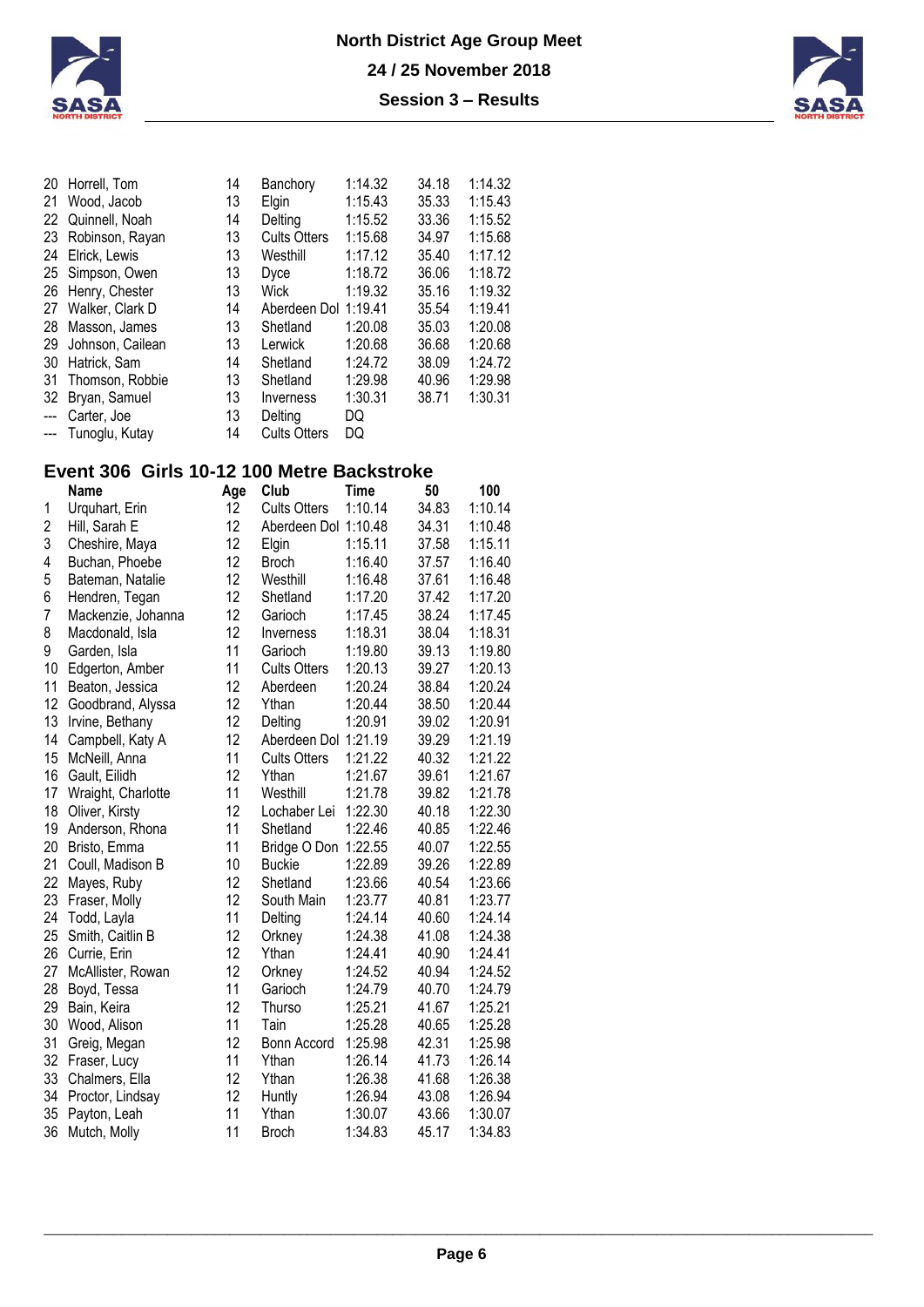



### **Event 306 Girls 13-14 100 Metre Backstroke**

|     | Name                  | Age | Club                 | <b>Time</b> | 50    | 100     |
|-----|-----------------------|-----|----------------------|-------------|-------|---------|
| 1   | Beattie, Louise       | 14  | Inverness            | 1:06.01     | 31.79 | 1:06.01 |
| 2   | Coia-Gamble, Kaitlin  | 13  | Inverness            | 1:09.25     | 33.60 | 1:09.25 |
| 3   | Mill, Emma            | 13  | <b>Wick</b>          | 1:09.86     | 33.09 | 1:09.86 |
| 4   | Clark, Evie-Jay       | 13  | Lochaber Lei         | 1:11.11     | 34.35 | 1:11.11 |
| 5   | MacLean, Jenna        | 14  | Lochaber Lei         | 1:11.35     | 35.40 | 1:11.35 |
| 6   | Boddie, Catherine     | 14  | Garioch              | 1:11.59     | 34.91 | 1:11.59 |
| 7   | Perry, Sienna         | 13  | Bridge O Don 1:11.68 |             | 35.17 | 1:11.68 |
| 8   | Gillespie, Ceri       | 13  | Garioch              | 1:12.65     | 35.77 | 1:12.65 |
| 9   | Yuda, Faith           | 14  | Stonehaven           | 1:13.52     | 35.47 | 1:13.52 |
| 10  | Rosie, Caitlin        | 14  | Stonehaven           | 1:14.10     | 34.60 | 1:14.10 |
| 11  | Dempsey, Morven       | 13  | <b>Cults Otters</b>  | 1:15.19     | 36.89 | 1:15.19 |
| 12  | Alexander, Lucy       | 13  | Dyce                 | 1:15.25     | 36.94 | 1:15.25 |
| 13  | Taylor, Jennifer      | 14  | Aberdeen             | 1:15.54     | 35.56 | 1:15.54 |
| 14  | MacPherson, Alice Ann | 14  | Lochaber Lei         | 1:15.81     | 37.74 | 1:15.81 |
| 15  | Ross, Hannah E        | 13  | Westhill             | 1:15.97     | 36.50 | 1:15.97 |
| 16  | Simpson, Bethany      | 14  | <b>Cults Otters</b>  | 1:16.00     | 37.28 | 1:16.00 |
| 17  | Bain, Sophie          | 13  | Bucksburn            | 1:16.09     | 36.41 | 1:16.09 |
| 18  | Smith, Hannah         | 14  | Banchory             | 1:16.19     | 37.71 | 1:16.19 |
| 19  | Farrands, Kirsty      | 14  | Alford Otter         | 1:16.20     | 37.12 | 1:16.20 |
| 20  | Martin, Rosie         | 14  | Inverness            | 1:16.22     | 37.29 | 1:16.22 |
| 21  | Nairn, Jessica        | 13  | Elgin                | 1:16.33     | 36.68 | 1:16.33 |
| 22  | MacBean, Mairi        | 14  | Inverness            | 1:16.41     | 37.39 | 1:16.41 |
| 23  | Masson, Freya         | 13  | Shetland             | 1:16.87     | 38.42 | 1:16.87 |
| 24  | Lumsden, Ruby         | 14  | Banchory             | 1:16.88     | 36.56 | 1:16.88 |
| 25  | Munro, Sula           | 14  | Banchory             | 1:17.00     | 37.48 | 1:17.00 |
| 26  | Riach, Jessica C      | 14  | Ythan                | 1:17.22     | 37.59 | 1:17.22 |
| 27  | Broughton, Holly      | 13  | Banchory             | 1:17.26     | 37.66 | 1:17.26 |
| 28  | Reece, Laura L        | 13  | Aberdeen Dol 1:17.36 |             | 37.52 | 1:17.36 |
| 29  | Williamson, Amy       | 14  | <b>Wick</b>          | 1:18.62     | 38.02 | 1:18.62 |
| 30  | Cormack, Emma         | 14  | Thurso               | 1:18.87     | 38.20 | 1:18.87 |
| 31  | Adair, Sophie         | 13  | Stonehaven           | 1:18.92     | 38.31 | 1:18.92 |
| 32  | Lam, Megan            | 14  | <b>Cults Otters</b>  | 1:18.93     | 38.75 | 1:18.93 |
| 33  | Calder, Lisa-Marie    | 13  | <b>Broch</b>         | 1:18.95     | 37.90 | 1:18.95 |
| 34  | Simpson, Holly        | 14  | Bridge O Don 1:20.65 |             | 39.31 | 1:20.65 |
| 35  | Reynard, Maya L       | 14  | Aberdeen Dol 1:21.70 |             |       |         |
| 36  | Fiddes, Molly J       | 14  | Aberdeen Dol 1:24.87 |             | 41.68 | 1:24.87 |
| --- | Gallacher, Alana      | 13  | Forres               | DQ          |       |         |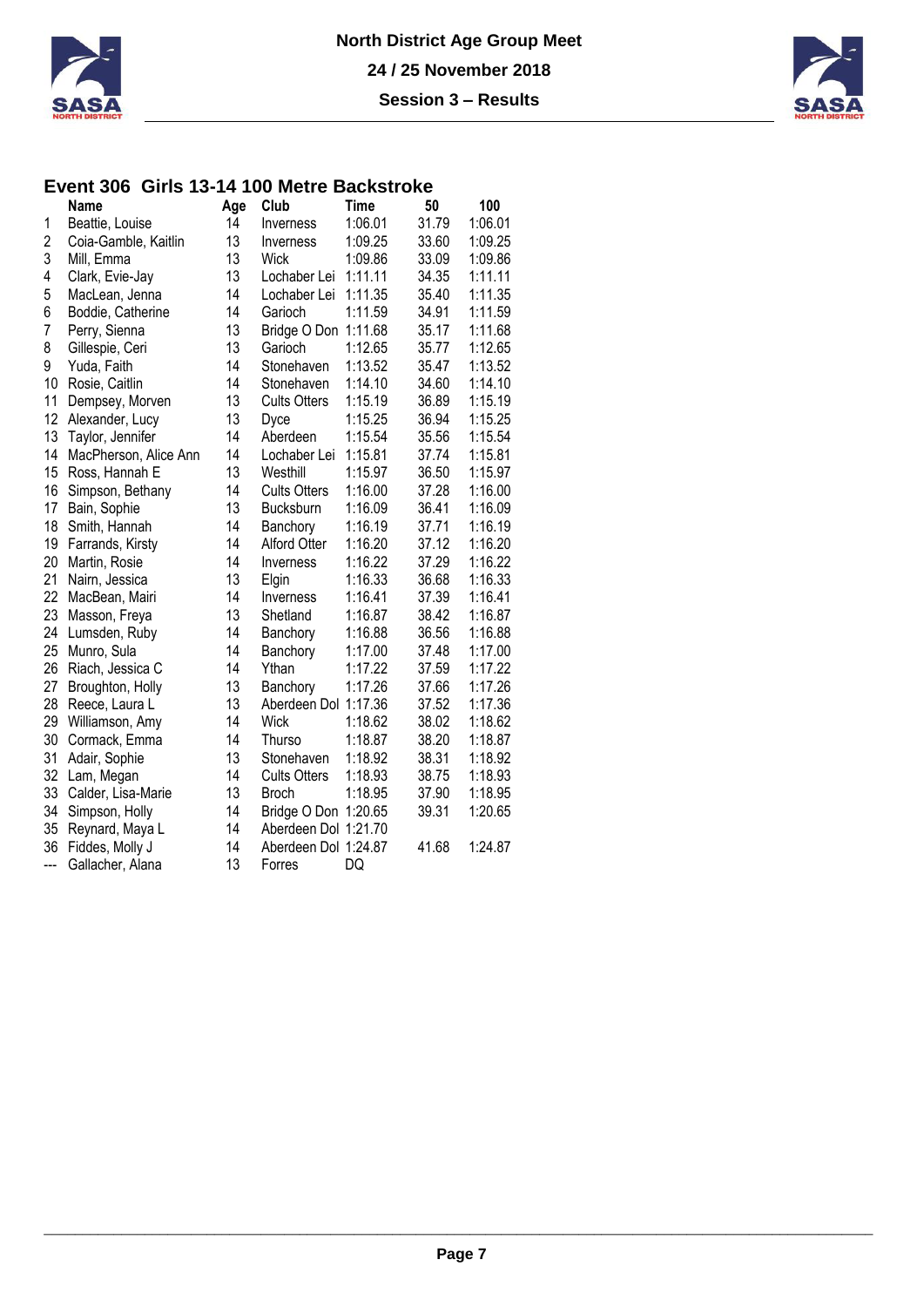



### **Event 307 Boys 10-12 400 Metre IM**

|                         | J<br>Name                               | Age      | Club                 | Time     |
|-------------------------|-----------------------------------------|----------|----------------------|----------|
| 1                       | Gibson, Jake                            | 12       | Broch                | 5:09.32  |
| $\overline{\mathbf{c}}$ | MacDonald, Calvin                       | 12       | Bucksburn            | 5:25.64  |
| 3                       | Brown, Lucas                            | 12       | Elgin                | 5:30.88  |
| 4                       | Broadley, Ryan                          | 12       | <b>Broch</b>         | 5:36.61  |
| 5                       | Mitchell, Kyle                          | 12       | Garioch              | 5:38.90  |
| 6                       | Bullough, Magnus                        | 12       | Delting              | 5:40.06  |
| $\overline{7}$          | Tetlow, Fraser                          | 12       | Garioch              | 5:41.21  |
| 8                       | Rowe, Elliot                            | 12       | Banchory             | 5:58.82  |
| 9                       | Skinner, Malachi                        | 10       | <b>Broch</b>         | 6:03.72  |
| 10                      | Hall, Daniel                            | 11       | Bridge O Don 6:10.37 |          |
| 11                      | Hall, Greg                              | 11       | Bridge O Don 6:10.83 |          |
| 12                      | Considine, Sean                         | 12       | Banchory             | 6:17.79  |
| 13                      |                                         | 10       | Forres               | 6:19.09  |
| 14                      | Riddoch-Smith, Dylan                    | 11       | <b>Cults Otters</b>  | 6:19.50  |
|                         | Jackson, Logan                          | 12       |                      |          |
| 15                      | Urquhart, Bailey                        | 12       | Nairn                | 6:23.04  |
| 16                      | Rattray, Ryan                           |          | Bridge O Don 6:23.50 |          |
| 17                      | Sutherland, Joe                         | 11       | <b>Buckie</b>        | 6:29.80  |
| ---                     | Boddie, James                           | 11       | Garioch              | DQ       |
| ---                     | McLaughlin, Ben                         | 12       | Garioch              | DQ       |
| ---                     | Chirnside, Oscar                        | 10       | Garioch              | DQ       |
|                         | Event 307 Boys 13-14 400 Metre IM       |          |                      |          |
|                         | <b>Name</b>                             | Age      | Club                 | Time     |
| 1                       | Taylor, Jon                             | 14       | <b>Cults Otters</b>  | 5:01.91  |
| $\overline{\mathbf{c}}$ | Brown, Matthew                          | 14       | Bucksburn            | 5:03.33  |
| 3                       | Sutherland, Ethan                       | 14       | Westhill             | 5:15.74  |
| 4                       | Sandison, Harry                         | 14       | Shetland             | 5:17.18  |
| 5                       | Brechenser, Kieran M                    | 14       | Aberdeen Dol 5:17.28 |          |
| 6                       | Charles, Luke                           | 14       | Banchory             | 5:18.03  |
| 7                       | Storer, William                         | 13       | Banchory             | 5:20.64  |
| 8                       | Nicolson, Tom                           | 13       | Delting              | 5:26.54  |
| 9                       | Siggins, Darragh                        | 14       | <b>Cults Otters</b>  | 5:29.92  |
| 10                      | Aitchison, Brandan                      | 14       | <b>Buckie</b>        | 5:31.05  |
| 11                      | Kirkpatrick, Daniel                     | 14       | Orkney               | 5:31.88  |
| 12                      | Horrell, Tom                            | 14       | Banchory             | 5:31.99  |
| 13                      | Robinson, Rayan                         | 13       | <b>Cults Otters</b>  | 5:33.59  |
| 14                      | Christie, Thomas G                      | 14       | Westhill             | 5:37.88  |
| 15 <sub>15</sub>        | Berryman, Angus H                       | 14       | Westhill             | 5:40.20  |
| 16                      | Simpson, Owen                           | 13       | Dyce                 | 5:40.47  |
| 17                      | Carter, Joe                             | 13       | Delting              | 5:40.64  |
| 18                      | Alexander, Ross                         | 14       | Banchory             | 5:45.20  |
| 19                      | Bradley, Kieran D                       | 14       | Orkney               | 5:56.55  |
| 20                      | Elrick, Lewis                           | 13       | Westhill             | 5:57.03  |
| 21                      |                                         | 14       | <b>Cults Otters</b>  | 6:07.40  |
| ---                     | Tunoglu, Kutay<br>Janavicius, Deimantas | 13       | <b>Broch</b>         | DQ       |
|                         |                                         |          |                      |          |
|                         |                                         |          |                      |          |
| ---<br>---              | Quinnell, Noah<br>Komar, William        | 14<br>13 | Delting<br>Aberdeen  | DQ<br>DQ |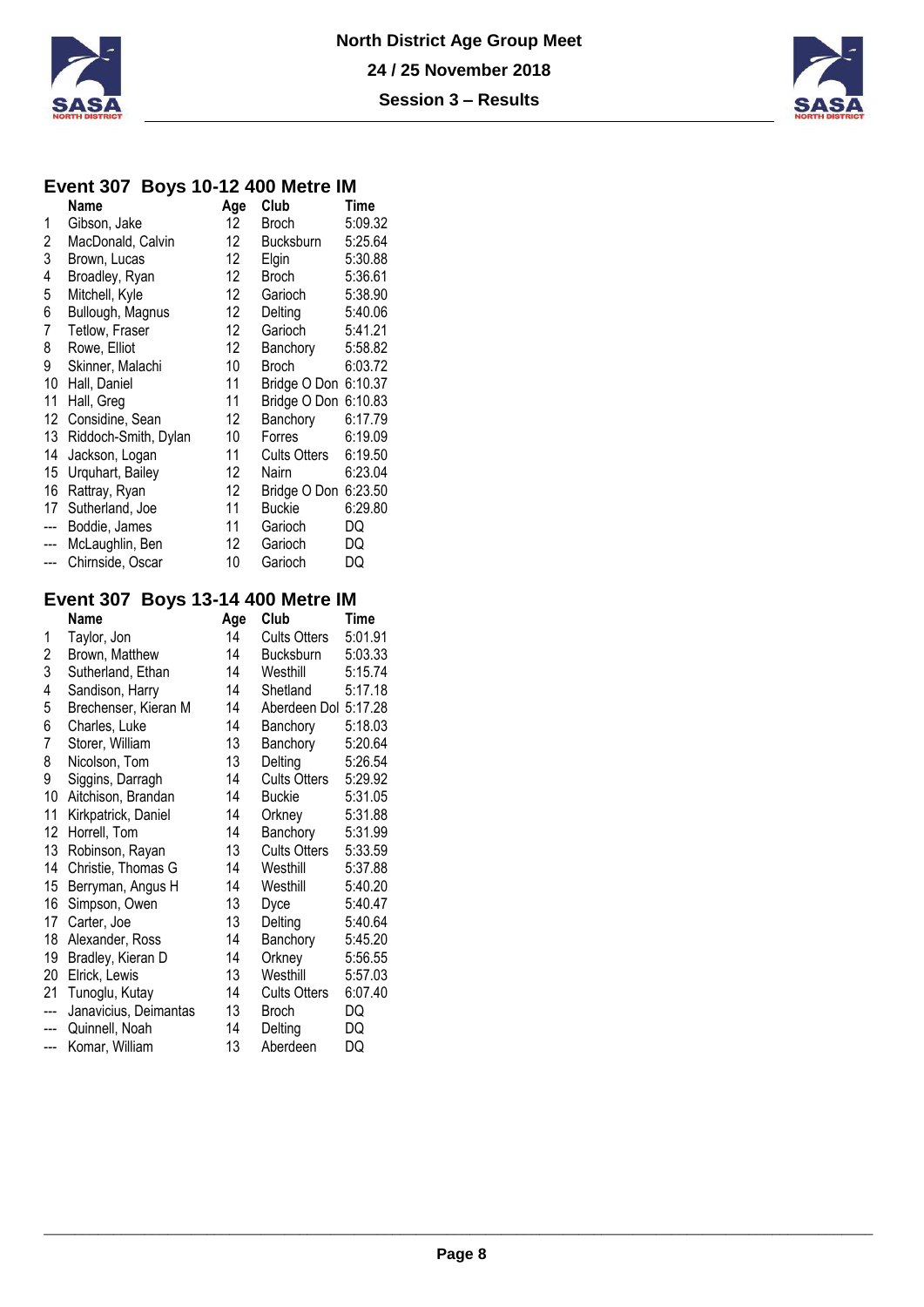



#### **Event 401 Girls 10-12 50 Metre Freestyle**

|    | <b>Name</b>            | Age | Club                | Time  |      | <b>Name</b>      | Age | Club                | <b>Time</b>    |
|----|------------------------|-----|---------------------|-------|------|------------------|-----|---------------------|----------------|
|    | Morrison, Hannah       | 12  | Westhill            | 30.11 | 16 - | Chalmers, Ella   | 12  | Ythan               | 32.8           |
| 2  | Macdonald, Isla        | 12  | Inverness           | 30.73 | 17   | Coull. Madison B | 10  | <b>Buckie</b>       | 32.92          |
| 3  | Mackenzie, Johanna     | 12  | Garioch             | 30.88 | 18.  | Smith, Caitlin B | 12  | Orknev              | $33.2^{\circ}$ |
| 4  | Urguhart, Erin         | 12  | <b>Cults Otters</b> | 30.90 | 19   | McNeill, Anna    | 11  | <b>Cults Otters</b> | 33.36          |
| 5  | Cheshire, Maya         | 12  | Elgin               | 31.03 | 20   | Oliver, Kirsty   | 12  | Lochaber Lei        | 33.43          |
| 6  | Bateman, Natalie       | 12  | Westhill            | 31.07 | 21   | Anderson, Rhona  | 11  | Shetland            | 33.58          |
| 7  | Wiseman, Malaena       | 12  | Lerwick             | 31.12 | 22   | Proctor, Lindsay | 12  | Huntly              | 33.64          |
| 8  | Ross, Eleanor          | 12  | Tain                | 31.42 | 23   | Kobedza, Natalie | 12  | <b>Buckie</b>       | 33.95          |
| 9  | Hendren, Tegan         | 12  | Shetland            | 31.45 | 24   | Bristo, Emma     | 11  | Bridge O Don        | 34.18          |
| 10 | Buchan, Phoebe         | 12  | <b>Broch</b>        | 31.46 |      | 25 Fraser, Lucy  | 11  | Ythan               | 34.29          |
| 11 | Garden, Isla           | 11  | Garioch             | 32.44 | 26   | Buchan, Jessica  | 12  | <b>Broch</b>        | 34.3(          |
|    | *12 Goodbrand, Alyssa  | 12  | Ythan               | 32.58 | 27   | Fraser, Molly    | 12  | South Main          | 34.47          |
|    | *12 Wraight, Charlotte | 11  | Westhill            | 32.58 | 28.  | Boyd, Tessa      | 11  | Garioch             | 34.56          |
|    | 14 Irvine, Bethany     | 12  | Delting             | 32.75 | 29   | Currie, Erin     | 12  | Ythan               | 34.67          |
|    | 15 Gault, Eilidh       | 12  | Ythan               | 32.78 | 30   | Todd, Layla      |     | Delting             | 35.20          |
|    |                        |     |                     |       |      |                  |     |                     |                |

### **Event 401 Girls 13-14 50 Metre Freestyle**

|    | Name                  | Age | Club               | Time  |    | Name                 | Age | Club                | Time  |
|----|-----------------------|-----|--------------------|-------|----|----------------------|-----|---------------------|-------|
| 1  | Slessor, Anya         | 14  | Aberdeen Per 27.12 |       | 26 | Riach, Jessica       | 14  | Elgin               | 30.70 |
| 2  | MacLean, Jenna        | 14  | Lochaber Lei 27.66 |       | 27 | Cox, Cerys K         | 14  | Westhill            | 30.79 |
| 3  | Cosens, Elise         | 13  | Tain               | 28.08 | 28 | Maclennan, Mairi     | 14  | Swim W Isles        | 30.80 |
| 4  | Hay, Katie            | 14  | Inverness          | 28.53 | 29 | MacLeod, Olivia      | 13  | Tain                | 30.95 |
| 5  | Mill, Emma            | 13  | Wick               | 28.90 | 30 | Simpson, Bethany     | 14  | <b>Cults Otters</b> | 31.03 |
| 6  | Beattie, Louise       | 14  | Inverness          | 29.14 | 31 | Farrands, Kirsty     | 14  | Alford Otter        | 31.05 |
| 7  | Gillespie, Ceri       | 13  | Garioch            | 29.29 | 32 | Menzies, Isla        | 13  | Huntly              | 31.12 |
| 8  | Yuda, Faith           | 14  | Stonehaven         | 29.38 | 33 | Dempsey, Morven      | 13  | <b>Cults Otters</b> | 31.13 |
| 9  | Rosie, Caitlin        | 14  | Stonehaven         | 29.46 | 34 | Gow, Nula            | 13  | Garioch             | 31.16 |
| 10 | Smith-Macaulay, Rosie | 14  | <b>Nairn</b>       | 29.74 | 35 | Cormack, Emma        | 14  | Thurso              | 31.17 |
| 11 | MacLean, Danni        | 13  | Lochaber Lei       | 29.77 | 36 | Jones, Freja         | 14  | Alford Otter        | 31.32 |
|    | *12 Lumsden, Ruby     | 14  | Banchory           | 29.84 | 37 | Brewis, Rebecca S    | 14  | Westhill            | 31.39 |
|    | *12 Reynard, Maya L   | 14  | Aberdeen Dol 29.84 |       | 38 | Lewsey, Alice        | 14  | Banchory            | 31.40 |
|    | *14 Bruce, Natalie    | 13  | <b>Broch</b>       | 29.86 | 39 | Alexander, Lucy      | 13  | Dyce                | 31.4' |
|    | *14 Boddie, Catherine | 14  | Garioch            | 29.86 | 40 | Reece, Laura L       | 13  | Aberdeen Dol        | 31.4  |
| 16 | MacPherson, Alice Ann | 14  | Lochaber Lei       | 29.88 | 41 | Masson, Freya        | 13  | Shetland            | 31.52 |
| 17 | MacDonald, Laurin     | 14  | Lochaber Lei       | 29.99 | 42 | Bain, Sophie         | 13  | <b>Bucksburn</b>    | 31.56 |
|    | 18 Ross, Hannah E     | 13  | Westhill           | 30.00 | 43 | Calder, Sophie       | 13  | <b>Alford Otter</b> | 31.75 |
|    | *19 Smith, Hannah     | 14  | Banchory           | 30.05 | 44 | Milne, Nicola        | 14  | Banchory            | 31.78 |
|    | *19 Hall, Kailyn      | 14  | Bridge O Don       | 30.05 | 45 | Cassidy, Kate        | 13  | Dyce                | 31.83 |
| 21 | Schulz, Jessica       | 14  | Nairn              | 30.09 | 46 | Calder, Lisa-Marie   | 13  | Broch               | 32.07 |
|    | 22 Perry, Sienna      | 13  | Bridge O Don 30.13 |       | 47 | Darroch, Rianna      | 13  | Inverness           | 32.10 |
| 23 | MacBean, Mairi        | 14  | Inverness          | 30.34 | 48 | Zanre-Wilson, Taylor | 13  | Peterhead           | 33.47 |
| 24 | Williamson, Amy       | 14  | Wick               | 30.43 | 49 | Fiddes, Molly J      | 14  | Aberdeen Dol 34.08  |       |
|    | 25 Kirkness, Mia      | 13  | Shetland           | 30.67 |    |                      |     |                     |       |

#### **Event 402 Boys 10-12 50 Metre Backstroke**

|   | Name              | Age     | Club               | Time  |
|---|-------------------|---------|--------------------|-------|
| 1 | Rowe, Elliot      | 12      | Banchory           | 33.15 |
| 2 | MacDonald, Calvin | 12      | Bucksburn          | 33.35 |
| 3 | Broadley, Ryan    | 12      | <b>Broch</b>       | 33.61 |
| 4 | Lennox, Kieran    | 12      | Bucksburn          | 33.96 |
| 5 | Bullough, Magnus  | 12      | Delting            | 35.05 |
| 6 | Liversedge, Torin | 11      | Upper Deesid 35.41 |       |
| 7 | Considine, Sean   | $12 \,$ | Banchory           | 35.48 |
| 8 | Burr, Layton      | 12      | Garioch            | 35.66 |
| 9 | Fearn, Dean       | 10      | Stonehaven         | 35.69 |

|    | <b>Name</b>          | Age | Club                | Time        |
|----|----------------------|-----|---------------------|-------------|
| 16 | Chalmers, Ella       | 12  | Ythan               | 32.85       |
|    | 17 Coull, Madison B  | 10  | <b>Buckie</b>       | 32.92       |
| 18 | Smith, Caitlin B     | 12  | Orkney              | 33.21       |
| 19 | McNeill, Anna        | 11  | <b>Cults Otters</b> | 33.36       |
| 20 | Oliver, Kirsty       | 12  | Lochaber Lei        | 33.43       |
| 21 | Anderson, Rhona      | 11  | Shetland            | 33.58       |
| 22 | Proctor, Lindsay     | 12  | Huntly              | 33.64       |
| 23 | Kobedza, Natalie     | 12  | <b>Buckie</b>       | 33.95       |
| 24 | Bristo, Emma         | 11  | Bridge O Don        | 34.18       |
| 25 | Fraser, Lucy         | 11  | Ythan               | 34.29       |
| 26 | Buchan, Jessica      | 12  | <b>Broch</b>        | 34.30       |
| 27 | Fraser, Molly        | 12  | South Main          | 34.47       |
| 28 | Boyd, Tessa          | 11  | Garioch             | 34.56       |
| 29 | Currie, Erin         | 12  | Ythan               | 34.67       |
| 30 | Todd, Layla          | 11  | Delting             | 35.20       |
|    |                      |     |                     |             |
|    | Name                 | Age | Club                | <b>Time</b> |
| 26 | Riach, Jessica       | 14  | Elgin               | 30.70       |
| 27 | Cox, Cerys K         | 14  | Westhill            | 30.79       |
| 28 | Maclennan, Mairi     | 14  | Swim W Isles        | 30.80       |
| 29 | MacLeod, Olivia      | 13  | Tain                | 30.95       |
| 30 | Simpson, Bethany     | 14  | <b>Cults Otters</b> | 31.03       |
| 31 | Farrands, Kirsty     | 14  | <b>Alford Otter</b> | 31.05       |
| 32 | Menzies, Isla        | 13  | Huntly              | 31.12       |
| 33 | Dempsey, Morven      | 13  | <b>Cults Otters</b> | 31.13       |
| 34 | Gow, Nula            | 13  | Garioch             | 31.16       |
| 35 | Cormack, Emma        | 14  | Thurso              | 31.17       |
| 36 | Jones, Freja         | 14  | <b>Alford Otter</b> | 31.32       |
| 37 | Brewis, Rebecca S    | 14  | Westhill            | 31.39       |
| 38 | Lewsey, Alice        | 14  | Banchory            | 31.40       |
| 39 | Alexander, Lucy      | 13  | Dyce                | 31.41       |
| 40 | Reece, Laura L       | 13  | Aberdeen Dol 31.47  |             |
| 41 | Masson, Freya        | 13  | Shetland            | 31.52       |
| 42 | Bain, Sophie         | 13  | Bucksburn           | 31.56       |
| 43 | Calder, Sophie       | 13  | Alford Otter        | 31.75       |
| 44 | Milne, Nicola        | 14  | Banchory            | 31.78       |
| 45 | Cassidy, Kate        | 13  | Dyce                | 31.83       |
| 46 | Calder, Lisa-Marie   | 13  | <b>Broch</b>        | 32.07       |
| 47 | Darroch, Rianna      | 13  | Inverness           | 32.10       |
| 48 | Zanre-Wilson, Taylor | 13  | Peterhead           | 33.47       |
| 49 | Fiddes, Molly J      | 14  | Aberdeen Dol 34.08  |             |
|    |                      |     |                     |             |
|    |                      |     |                     |             |

| Name              | Age | Club               | Time  |    | Name                | Aae | Club         | Time  |
|-------------------|-----|--------------------|-------|----|---------------------|-----|--------------|-------|
| Rowe, Elliot      | 12  | Banchory           | 33.15 | 10 | Mitchell, Kyle      | 12  | Garioch      | 36.19 |
| MacDonald, Calvin | 12  | <b>Bucksburn</b>   | 33.35 | 11 | Sutherland, Charlie | 12  | Wick         | 36.72 |
| Broadley, Ryan    | 12  | Broch              | 33.61 |    | 12 Austin, Lewis    | 11  | Tain         | 37.20 |
| Lennox, Kieran    | 12  | <b>Bucksburn</b>   | 33.96 | 13 | Tetlow, Fraser      | 12  | Garioch      | 37.68 |
| Bullough, Magnus  | 12  | Delting            | 35.05 | 14 | Lorimer, Jack       | 12  | Ythan        | 37.73 |
| Liversedge, Torin | 11  | Upper Deesid 35.41 |       |    | 15 Armitage, Tom    | 11  | Thurso       | 37.85 |
| Considine, Sean   | 12  | Banchory           | 35.48 | 16 | Urquhart, Bailey    | 12  | Nairn        | 37.87 |
| Burr, Layton      | 12  | Garioch            | 35.66 | 17 | McLean, Ashton      | 11  | <b>Broch</b> | 38.15 |
| Fearn, Dean       | 10  | Stonehaven         | 35.69 | 18 | McCombie, Dylan     | 11  | Banchory     | 38.19 |
|                   |     |                    |       |    |                     |     |              |       |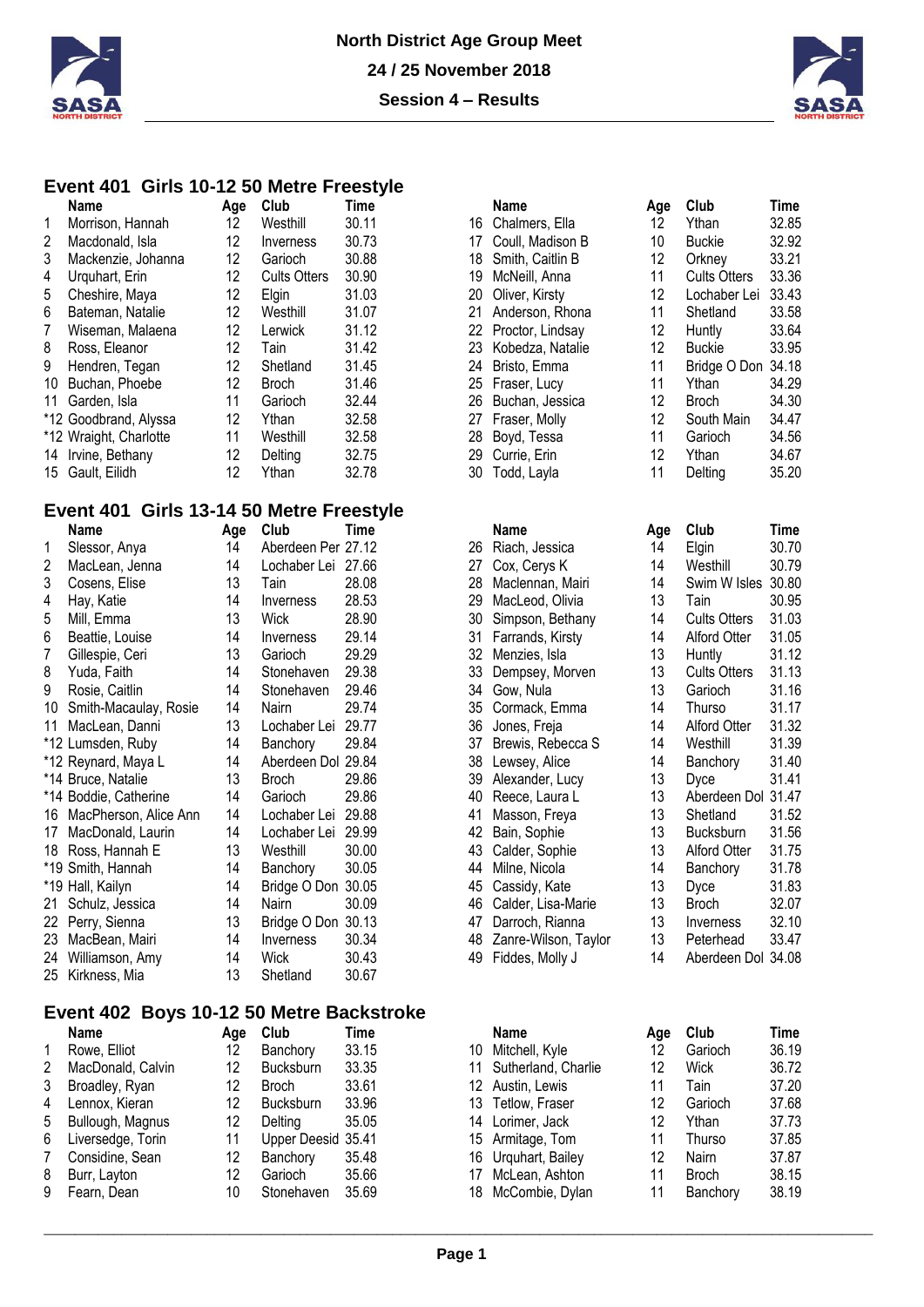



| 19 Thompson, Alex                   | 12                | <b>Buckie</b>       | 38.29 |
|-------------------------------------|-------------------|---------------------|-------|
| 20 Chirnside, Oscar                 | 10                | Garioch             | 38.38 |
| 21 McLaughlin, Fraser               | 11                | Elgin               | 38.39 |
| 22 McLaughlin, Ben                  | 12                | Garioch             | 38.59 |
| 23 Yuda, Noah                       | 11                | Stonehaven          | 38.82 |
| 24 Burton, Fraser                   | $12 \overline{ }$ | Orkney              | 38.89 |
| 25 Jackson, Logan                   | 11                | <b>Cults Otters</b> | 39.30 |
| 26 Sutherland, Joe                  | 11                | Buckie              | 39.65 |
| 27 Ward, Irvine J                   | 11                | Aberdeen Dol 39.75  |       |
|                                     |                   |                     |       |
| Event 402 Boys 13-14 50 Metre Backs |                   |                     |       |

| 28 Stronach, Seth | 12                | Shetland           | 40.02 |
|-------------------|-------------------|--------------------|-------|
| 29 Travis, Aaron  | $12 \overline{ }$ | Aberdeen Dol 40.07 |       |
| 30 Hamer, George  | 10                | Nairn              | 40.47 |
| 31 Brown, Rowan   | 11                | Elgin              | 40.51 |
| 32 Black, Kieran  | 12                | Shetland           | 40.70 |
| 33 Calder, Ryan   | 10                | <b>Broch</b>       | 40.79 |
| 34 Reid, Daniel   | 11                | Orkney             | 41.25 |
| 35 Boddie, James  | 11                | Garioch            | 43.56 |

| Aberdeen Dol 40.07 |        |
|--------------------|--------|
| Nairn              | 40.47  |
| Elgin              | 40.51  |
| Shetland           | 40.70  |
| Broch              | 40.79  |
| Orkney             | 41.25  |
| Garioch            | 13 F.R |

# **Event 402 Boys 13-14 50 Metre Backstroke**

|       | Name                   | Age | Club                | Time  |
|-------|------------------------|-----|---------------------|-------|
| 1     | Travis, Cameron        | 14  | Aberdeen Per 27.73  |       |
| 2     | May, Ewan              | 14  | Peterhead           | 29.96 |
| 3     | Storer, William        | 13  | Banchory            | 30.83 |
| 4     | Brown, Matthew         | 14  | <b>Bucksburn</b>    | 30.89 |
| 5     | Macmillan, Philip J    | 14  | Westhill            | 31.62 |
| 6     | Liversedge, Corey      | 14  | Upper Deesid        | 31.77 |
| 7     | Donald, Ethan          | 14  | Westhill            | 31.86 |
| *8    | Sutherland, Lewis      | 13  | Wick                | 32.06 |
| *8    | Coull, James C         | 14  | Westhill            | 32.06 |
| 10    | Strachan, Ross         | 14  | Bridge O Don        | 32.07 |
|       | *11 Sandison, Harry    | 14  | Shetland            | 32.10 |
| $*11$ | Siggins, Darragh       | 14  | <b>Cults Otters</b> | 32.10 |
| 13    | Keenan, Alexander J    | 14  | Orkney              | 33.04 |
| 14    | Mackay, John           | 13  | <b>Wick</b>         | 33.18 |
|       | *15 Sutherland, Ethan  | 14  | Westhill            | 33.40 |
|       | *15 Christie, Thomas G | 14  | Westhill            | 33.40 |
| 17    | Bradley, Kieran D      | 14  | Orkney              | 33.88 |
| 18    | Alexander, Ross        | 14  | Banchory            | 33.99 |
| 19    | Cairney, Calum         | 13  | Ythan               | 34.01 |
| 20    | Brodie, Andrew I       | 13  | Aberdeen Dol 34.03  |       |
| 21    | Quinnell, Noah         | 14  | Delting             | 34.20 |

| Name                | Age | Club                | Time  |     | Name                 | Age | Club                | Time  |
|---------------------|-----|---------------------|-------|-----|----------------------|-----|---------------------|-------|
| Travis, Cameron     | 14  | Aberdeen Per 27.73  |       |     | *22 Henry, Chester   | 13  | Wick                | 34.28 |
| May, Ewan           | 14  | Peterhead           | 29.96 |     | *22 Thompson, Daniel | 14  | Shetland            | 34.28 |
| Storer, William     | 13  | Banchory            | 30.83 | 24. | Simpson, Owen        | 13  | <b>Dyce</b>         | 34.35 |
| Brown, Matthew      | 14  | <b>Bucksburn</b>    | 30.89 | 25  | Charles, Luke        | 14  | Banchory            | 34.70 |
| Macmillan, Philip J | 14  | Westhill            | 31.62 | 26  | Pickering, Louis     | 14  | Thurso              | 34.99 |
| Liversedge, Corey   | 14  | Upper Deesid 31.77  |       | 27  | Hay, Lewis           | 13  | Ythan               | 35.12 |
| Donald, Ethan       | 14  | Westhill            | 31.86 | 28  | Tunoglu, Kutay       | 14  | <b>Cults Otters</b> | 35.29 |
| Sutherland, Lewis   | 13  | Wick                | 32.06 | 29  | Fulton, Charlie      | 14  | Orkney              | 35.40 |
| Coull, James C      | 14  | Westhill            | 32.06 | 30  | Carter, Joe          | 13  | Delting             | 35.49 |
| Strachan, Ross      | 14  | Bridge O Don        | 32.07 | 31  | Souter, Xander       | 14  | Lerwick             | 35.52 |
| Sandison, Harry     | 14  | Shetland            | 32.10 | 32. | Horrell, Tom         | 14  | Banchory            | 35.65 |
| Siggins, Darragh    | 14  | <b>Cults Otters</b> | 32.10 | 33  | Bryan, Samuel        | 13  | Inverness           | 35.93 |
| Keenan, Alexander J | 14  | Orkney              | 33.04 | 34  | Franklin, Angus      | 14  | Inverness           | 35.96 |
| Mackay, John        | 13  | Wick                | 33.18 |     | *35 Sanger, Nathan   | 13  | Peterhead           | 36.95 |
| Sutherland, Ethan   | 14  | Westhill            | 33.40 |     | *35 Mackay, Sam      | 13  | Thurso              | 36.95 |
| Christie, Thomas G  | 14  | Westhill            | 33.40 | 37  | Nicolson, Tom        | 13  | Deltina             | 37.08 |
| Bradley, Kieran D   | 14  | Orkney              | 33.88 | 38  | Berryman, Angus H    | 14  | Westhill            | 37.10 |
| Alexander, Ross     | 14  | Banchory            | 33.99 | 39  | Clark, Alex          | 13  | Garioch             | 37.12 |
| Cairney, Calum      | 13  | Ythan               | 34.01 | 40  | Masson, James        | 13  | Shetland            | 37.64 |
| Brodie, Andrew I    | 13  | Aberdeen Dol        | 34.03 | 41  | Thomson, Robbie      | 13  | Shetland            | 37.92 |
| Quinnell, Noah      | 14  | Deltina             | 34.20 |     | 42 Smith, Callum     | 13  | Peterhead           | 39.88 |

### **Event 403 Girls 10-12 400 Metre Freestyle**

|   | Name               | Age | Club                | Time    | 50    | 100     | 150     | 200     | 250     | 300     | 350     | 400     |
|---|--------------------|-----|---------------------|---------|-------|---------|---------|---------|---------|---------|---------|---------|
|   | Mackenzie, Johanna | 12  | Garioch             | 4:59.52 | 33.73 | 1:11.28 | 1:49.83 | 2:28.48 | 3:07.57 | 3:47.11 | 4:24.87 | 4:59.52 |
| 2 | Ross, Eleanor      | 12  | Tain                | 5:05.52 | 34.10 | 1:13.61 | 1:53.77 | 2:33.65 | 3:12.56 | 3:51.85 | 4:30.69 | 5:05.52 |
| 3 | Urguhart, Erin     | 12  | <b>Cults Otters</b> | 5:06.46 | 34.98 | 1:13.72 | 1:53.36 | 2:33.04 | 3:12.27 | 3:51.55 | 4:30.41 | 5:06.46 |
| 4 | Campbell, Katy A   | 12  | Aberdeen Dol        | 5:12.46 | 34.36 | 1:14.03 | 1:54.25 | 2:34.50 | 3:15.00 | 3:55.51 | 4:35.19 | 5:12.46 |
| 5 | Garden, Isla       | 11  | Garioch             | 5:16.58 | 36.49 | 1:16.42 | 1:57.05 | 2:37.31 | 3:17.34 | 3:58.21 | 4:38.92 | 5:16.58 |
| 6 | Beaton, Jessica    | 12  | Aberdeen            | 5:23.35 | 36.65 | 1:16.96 | 1:57.69 | 2:38.50 | 3:19.53 | 4:01.20 | 4:42.89 | 5:23.35 |
| 7 | Morrison, Hannah   | 12  | Westhill            | 5:23.82 | 37.00 | 1:17.90 | 1:59.83 | 2:42.58 | 3:25.02 | 4:06.77 | 4:47.72 | 5:23.82 |
| 8 | Hendren, Tegan     | 12  | Shetland            | 5:24.74 | 35.88 | 1:15.58 | 1:57.13 | 2:39.34 | 3:20.90 | 4:02.57 | 4:44.55 | 5:24.74 |
| 9 | Wiseman, Malaena   | 12  | Lerwick             | 5:25.98 | 37.95 | 1:19.62 | 2:01.73 | 2:43.87 | 3:25.65 | 4:48.54 |         | 5:25.98 |
|   | 10 Buchan, Phoebe  | 12  | <b>Broch</b>        | 5:28.72 | 38.78 | 1:20.93 | 2:02.61 | 2:43.88 | 3:26.29 | 4:07.56 | 4:48.49 | 5:28.72 |
|   | 11 Powell. Jessica | 11  | Forres              | 5:29.46 | 36.35 | 1:17.57 | 1:59.18 | 2:41.90 | 3:24.71 | 4:07.21 | 4:50.74 | 5:29.46 |
|   | 12 Irvine, Bethany | 12  | Delting             | 5:32.55 | 35.91 | 1:17.13 | 1:58.66 | 2:40.63 | 3:23.91 | 4:07.08 | 4:50.62 | 5:32.55 |
|   | 13 Buchan, Jessica | 12  | <b>Broch</b>        | 5:34.17 | 39.51 | 1:22.72 | 2:06.33 | 2:48.64 | 3:31.19 | 4:13.74 | 4:55.00 | 5:34.17 |
|   | 14 Coutts, Amy     | 12  | Westhill            | 5:36.48 | 36.66 | 1:17.95 | 2:00.42 | 2:43.34 | 3:26.61 | 4:09.95 | 4:53.85 | 5:36.48 |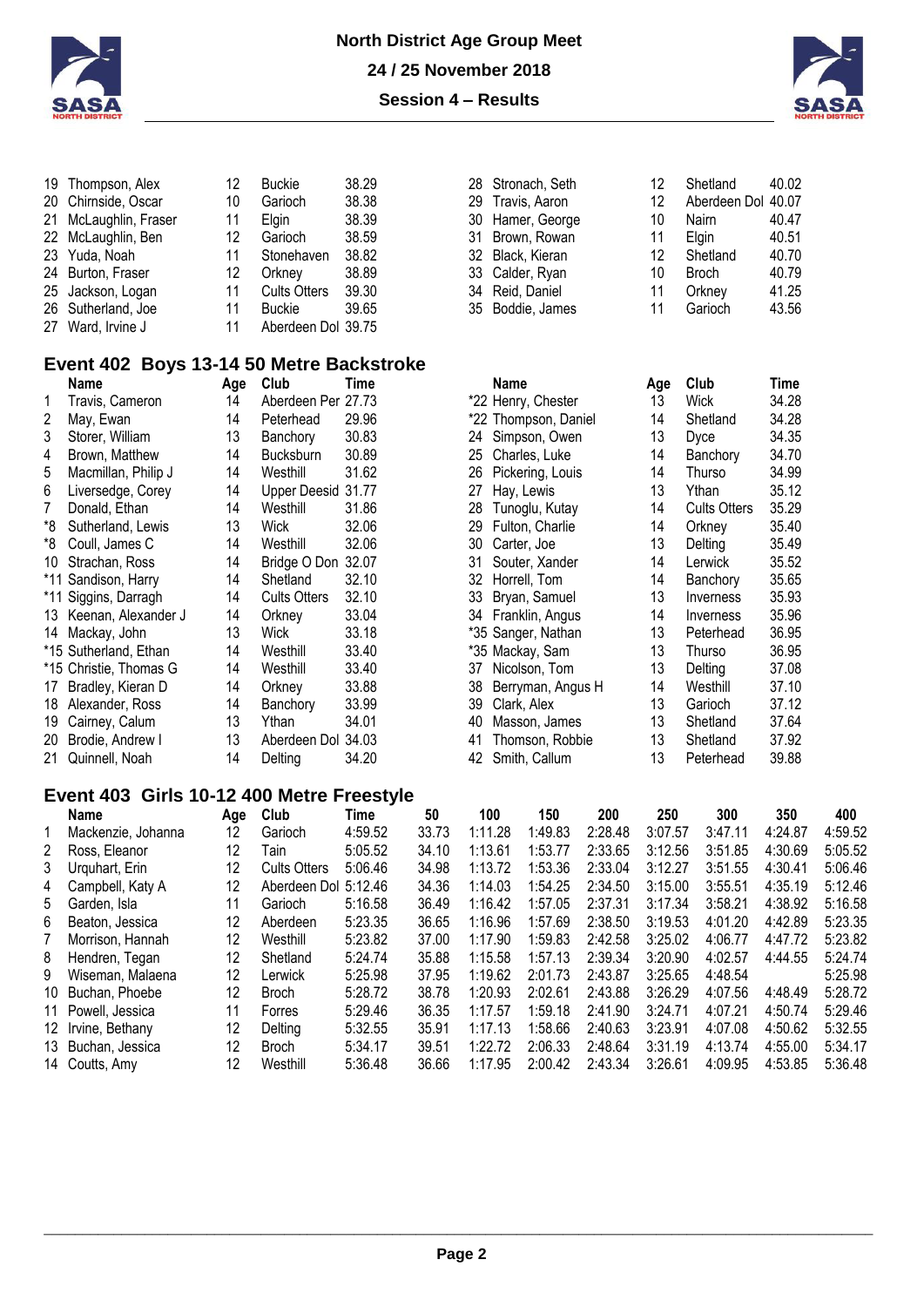



### **Event 403 Girls 13-14 400 Metre Freestyle**

|     | Name                                     | Age | Club                 | Time    | 50    | 100     | 150     | 200     | 250     | 300     | 350     | 400     |
|-----|------------------------------------------|-----|----------------------|---------|-------|---------|---------|---------|---------|---------|---------|---------|
|     | Hall, Kailyn                             | 14  | Bridge O Don 4:29.72 |         | 30.95 | 1:04.93 | 1:38.70 | 2:12.77 | 2:46.22 | 3:20.53 | 3:55.24 | 4:29.72 |
| 2   | Gillespie, Ceri                          | 13  | Garioch              | 4:36.04 | 31.18 | 1:04.99 | 1:39.29 | 2:14.12 | 2:49.56 | 3:25.76 | 4:01.96 | 4:36.04 |
| 3   | Perry, Sienna                            | 13  | Bridge O Don 4:44.85 |         | 33.09 | 1:08.77 | 1:44.76 | 2:21.10 | 2:57.23 | 3:33.74 | 4:09.91 | 4:44.85 |
| 4   | Boddie, Catherine                        | 14  | Garioch              | 4:45.54 | 32.64 | 1:08.69 | 1:44.51 | 2:20.91 | 2:57.32 | 3:33.84 | 4:10.35 | 4:45.54 |
| 5   | Gow, Nula                                | 13  | Garioch              | 4:51.40 | 33.90 | 1:10.95 | 1:48.12 | 2:25.38 | 3:02.67 | 3:40.00 | 4:16.84 | 4:51.40 |
| 6   | Dempsey, Morven                          | 13  | <b>Cults Otters</b>  | 4:53.56 | 32.69 | 1:08.90 | 1:46.24 | 2:24.15 | 3:02.51 | 3:39.98 | 4:17.00 | 4:53.56 |
| 7   | Simpson, Holly                           | 14  | Bridge O Don 4:54.61 |         | 34.25 | 1:11.66 | 1:49.16 | 2:27.38 | 3:04.17 | 3:41.44 | 4:18.30 | 4:54.61 |
| 8   | Ross, Hannah E                           | 13  | Westhill             | 5:00.90 | 34.69 | 1:13.36 | 1:52.74 | 2:31.93 | 3:10.55 | 3:48.66 | 4:25.75 | 5:00.90 |
| 9   | Smith-Macaulay, Rosie                    | 14  | <b>Nairn</b>         | 5:01.09 | 34.72 | 1:13.35 | 1:52.63 | 2:31.08 | 3:09.91 | 3:48.97 | 4:26.49 | 5:01.09 |
| 10  | Lumsden, Ruby                            | 14  | Banchory             | 5:01.39 | 33.40 | 1:11.24 | 1:49.93 | 2:28.62 | 3:07.81 | 3:46.10 | 4:24.68 | 5:01.39 |
| 11  | Smith, Hannah                            | 14  | Banchory             | 5:01.99 | 34.66 | 1:13.39 | 1:51.98 | 2:31.02 | 3:09.73 | 3:48.36 | 4:26.77 | 5:01.99 |
| 12  | Alexander, Lucy                          | 13  | <b>Dyce</b>          | 5:03.40 | 33.92 | 1:11.36 | 1:49.05 | 2:27.42 | 3:05.16 | 3:44.55 | 4:24.23 | 5:03.40 |
| 13. | Milne, Nicola                            | 14  | Banchory             | 5:03.50 | 35.92 | 1:14.60 | 1:53.19 | 2:32.15 | 3:10.96 | 3:49.62 | 4:28.20 | 5:03.50 |
| 14  | Jones, Freja                             | 14  | Alford Otter         | 5:03.59 | 34.74 | 1:13.39 | 1:52.74 | 2:31.39 | 3:10.35 | 3:49.11 | 4:27.40 | 5:03.59 |
| 15  | Yuda, Faith                              | 14  | Stonehaven           | 5:04.27 | 34.52 | 1:13.50 | 1:52.90 | 2:32.35 | 3:12.02 | 3:51.26 | 4:29.33 | 5:04.27 |
| 16  | MacLean, Danni                           | 13  | Lochaber Lei         | 5:06.55 | 36.14 | 1:15.25 | 1:54.65 | 2:34.43 | 3:13.52 | 3:52.56 | 4:31.25 | 5:06.55 |
| 17  | Bruce, Natalie                           | 13  | <b>Broch</b>         | 5:06.60 | 36.44 | 1:17.85 | 1:56.57 | 2:35.32 | 3:13.56 | 3:50.89 | 4:29.66 | 5:06.60 |
| 18  | Bristo, Amy                              | 13  | Bridge O Don 5:07.12 |         | 35.42 | 1:14.61 | 1:53.94 | 2:33.56 | 3:12.24 | 3:50.93 | 4:29.21 | 5:07.12 |
| 19  | Loughray, Hannah                         | 13  | Lochaber Lei         | 5:07.94 | 35.75 | 1:15.35 | 1:55.25 | 2:34.91 | 3:13.74 | 3:53.07 | 4:31.53 | 5:07.94 |
| 20  | Allan, Laura                             | 14  | Garioch              | 5:08.82 | 35.63 | 1:14.57 | 1:54.22 | 2:33.64 | 3:12.94 | 3:52.75 | 4:31.29 | 5:08.82 |
| 21  | Lewsey, Alice                            | 14  | Banchory             | 5:09.71 | 35.23 | 1:13.79 | 1:53.43 | 2:33.04 | 3:12.56 | 3:52.11 | 4:32.21 | 5:09.71 |
| 22  | Taylor, Jennifer                         | 14  | Aberdeen             | 5:14.64 | 34.64 | 1:14.31 | 1:54.55 | 2:34.95 | 3:15.55 | 3:55.90 | 4:36.16 | 5:14.64 |
|     | 23 Calder, Lisa-Marie                    | 13  | <b>Broch</b>         | 5:21.28 | 36.11 | 1:15.98 | 1:56.31 | 2:36.83 | 3:18.58 | 4:00.34 | 4:41.68 | 5:21.28 |
|     | 24 Zanre-Wilson, Taylor                  | 13  | Peterhead            | 5:34.17 | 36.64 | 1:18.40 | 2:01.74 | 2:44.87 | 3:28.55 | 4:11.71 | 4:53.97 | 5:34.17 |
|     | 25 Simpson, Bethany                      | 14  | <b>Cults Otters</b>  | 5:36.18 | 38.71 | 1:19.85 | 2:02.65 | 2:45.80 | 3:29.45 | 4:12.49 | 4:54.85 | 5:36.18 |
|     | <b>Event 404 Boys 10-12 200 Metre IM</b> |     |                      |         |       |         |         |         |         |         |         |         |

#### **Event 404 Boys 10-12 200 Metre IM**

|                          | Name              | Age | Club                 | Time    | 50    | 100     | 150     | 200     |
|--------------------------|-------------------|-----|----------------------|---------|-------|---------|---------|---------|
| 1                        | Brown, Lucas      | 12  | Elgin                | 2:31.82 | 34.62 | 1:11.95 | 1:57.38 | 2:31.82 |
| 2                        | MacDonald, Calvin | 12  | <b>Bucksburn</b>     | 2:40.48 | 34.39 | 1:15.01 | 2:03.41 | 2:40.48 |
| 3                        | Bullough, Magnus  | 12  | Delting              | 2:42.10 | 35.59 | 1:19.16 | 2:05.30 | 2:42.10 |
| 4                        | Mitchell, Kyle    | 12  | Garioch              | 2:43.22 | 35.90 | 1:16.06 | 2:06.78 | 2:43.22 |
| 5                        | Tetlow, Fraser    | 12  | Garioch              | 2:43.44 | 37.03 | 1:20.32 | 2:08.15 | 2:43.44 |
| 6                        | Rowe, Elliot      | 12  | Banchory             | 2:46.88 | 36.75 | 1:17.64 | 2:10.62 | 2:46.88 |
| 7                        | Skinner, Malachi  | 10  | <b>Broch</b>         | 2:51.30 | 39.18 | 1:22.64 | 2:13.57 | 2:51.30 |
| 8                        | McLaughlin, Ben   | 12  | Garioch              | 2:52.11 | 37.61 | 1:23.16 | 2:13.90 | 2:52.11 |
| 9                        | Hall, Greg        | 11  | Bridge O Don 2:55.43 |         | 40.96 | 1:26.21 | 2:18.11 | 2:55.43 |
| 10                       | Considine, Sean   | 12  | Banchory             | 2:55.89 | 40.50 | 1:25.18 | 2:18.23 | 2:55.89 |
| 11                       | Fearn, Dean       | 10  | Stonehaven           | 2:56.14 | 39.27 | 1:24.25 | 2:18.22 | 2:56.14 |
| 12                       | Hall, Daniel      | 11  | Bridge O Don 2:58.79 |         | 41.26 | 1:27.42 | 2:19.98 | 2:58.79 |
| 13                       | Travis, Aaron     | 12  | Aberdeen Dol 3:00.52 |         | 39.48 | 1:26.93 | 2:20.95 | 3:00.52 |
| 14                       | Thompson, Alex    | 12  | <b>Buckie</b>        | 3:00.58 | 42.29 | 1:27.22 | 2:20.52 | 3:00.58 |
| 15                       | Rattray, Ryan     | 12  | Bridge O Don 3:00.76 |         | 39.80 | 1:27.07 | 2:21.44 | 3:00.76 |
| 16                       | Reid, Daniel      | 11  | Orkney               | 3:00.86 | 42.49 | 1:28.52 | 2:22.40 | 3:00.86 |
| 17                       | Jackson, Logan    | 11  | <b>Cults Otters</b>  | 3:01.80 | 40.88 | 1:26.15 | 2:21.70 | 3:01.80 |
| 18                       | Aitchison, Kallum | 12  | <b>Buckie</b>        | 3:02.48 | 46.83 | 1:33.50 | 2:21.93 | 3:02.48 |
| 19                       | Chirnside, Oscar  | 10  | Garioch              | 3:06.59 | 44.12 | 1:29.80 | 2:27.39 | 3:06.59 |
| $\overline{\phantom{a}}$ | Lennox, Kieran    | 12  | Bucksburn            | DQ      |       |         |         |         |
| $---$                    | Burr, Layton      | 12  | Garioch              | DQ      |       |         |         |         |
| $\hspace{0.05cm} \ldots$ | Gibson, Jake      | 12  | <b>Broch</b>         | DQ      |       |         |         |         |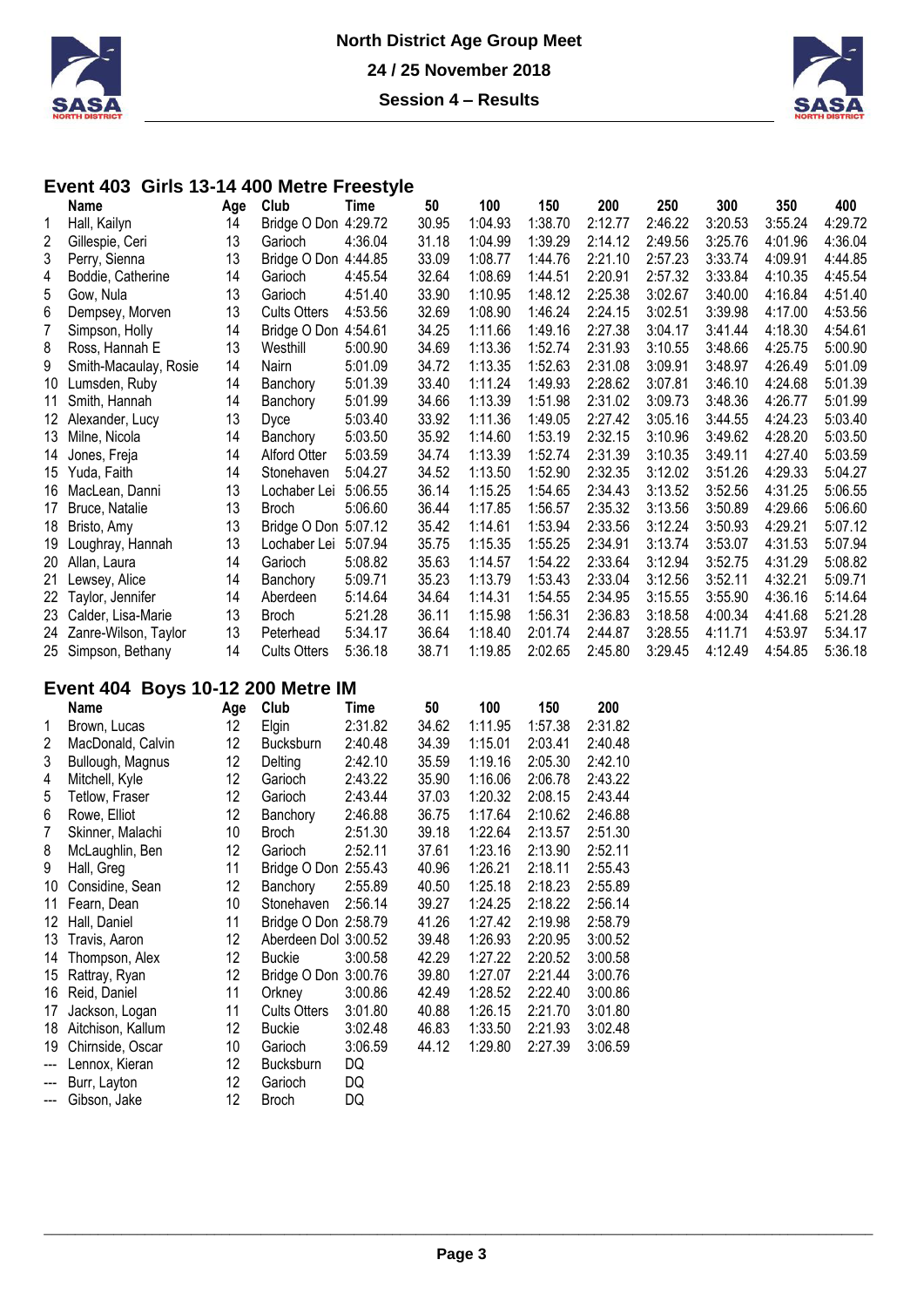



#### **Event 404 Boys 13-14 200 Metre IM**

|                | <b>Name</b>           | Age | Club                 | Time    | 50    | 100     | 150     | 200     |
|----------------|-----------------------|-----|----------------------|---------|-------|---------|---------|---------|
| 1              | Travis, Cameron       | 14  | Aberdeen Per 2:18.60 |         | 28.95 | 1:04.00 | 1:47.39 | 2:18.60 |
| 2              | Taylor, Jon           | 14  | <b>Cults Otters</b>  | 2:24.85 | 31.20 | 1:08.95 | 1:51.90 | 2:24.85 |
| 3              | Brown, Matthew        | 14  | Bucksburn            | 2:25.80 | 33.18 | 1:10.24 | 1:54.33 | 2:25.80 |
| 4              | Liversedge, Corey     | 14  | Upper Deesid 2:26.55 |         | 31.13 | 1:09.71 | 1:53.78 | 2:26.55 |
| 5              | Taylor, Sam           | 14  | <b>Cults Otters</b>  | 2:26.61 | 32.22 | 1:09.19 | 1:53.57 | 2:26.61 |
| 6              | Brechenser, Kieran M  | 14  | Aberdeen Dol 2:28.23 |         | 31.62 | 1:09.49 | 1:53.16 | 2:28.23 |
| $\overline{7}$ | Ward, Logan J         | 14  | Aberdeen Dol 2:30.78 |         | 32.33 | 1:10.04 | 1:56.03 | 2:30.78 |
| 8              | Strachan, Ross        | 14  | Bridge O Don 2:30.83 |         | 34.30 | 1:13.17 | 1:58.02 | 2:30.83 |
| 9              | Charles, Luke         | 14  | Banchory             | 2:31.63 | 33.01 | 1:12.59 | 1:55.50 | 2:31.63 |
| 10             | Coull, James C        | 14  | Westhill             | 2:31.64 | 32.17 | 1:09.68 | 1:57.70 | 2:31.64 |
| 11             | Wood, Jacob           | 13  | Elgin                | 2:31.68 | 34.85 | 1:12.37 | 1:57.31 | 2:31.68 |
| 12             | Horrell, Tom          | 14  | Banchory             | 2:33.07 | 32.26 | 1:11.02 | 1:58.62 | 2:33.07 |
| 13             | Storer, William       | 13  | Banchory             | 2:33.74 | 32.66 | 1:11.20 | 1:58.88 | 2:33.74 |
| 14             | Slessor, Conrad       | 13  | Bridge O Don 2:34.70 |         | 33.05 | 1:13.52 | 1:57.99 | 2:34.70 |
| 15             | Aitchison, Brandan    | 14  | <b>Buckie</b>        | 2:34.86 | 33.88 | 1:16.16 | 1:59.04 | 2:34.86 |
| 16             | Kirkpatrick, Daniel   | 14  | Orkney               | 2:35.57 | 33.64 | 1:13.48 | 2:00.75 | 2:35.57 |
| 17             | Nicolson, Tom         | 13  | Delting              | 2:36.49 | 33.66 | 1:16.35 | 2:02.44 | 2:36.49 |
| 18             | Robinson, Rayan       | 13  | <b>Cults Otters</b>  | 2:36.86 | 34.36 | 1:15.44 | 2:01.43 | 2:36.86 |
| 19             | Clubb, Finlay M       | 13  | Aberdeen Dol 2:38.10 |         | 34.11 | 1:13.39 | 2:04.33 | 2:38.10 |
| 20             | Alexander, Ross       | 14  | Banchory             | 2:38.15 | 32.94 | 1:12.53 | 2:02.53 | 2:38.15 |
| 21             | Carter, Joe           | 13  | Delting              | 2:39.56 | 36.41 | 1:16.92 | 2:06.81 | 2:39.56 |
| 22             | Henry, Chester        | 13  | Wick                 | 2:40.47 | 34.56 | 1:13.31 | 2:02.16 | 2:40.47 |
| 23             | Leonard, Matthew      | 14  | Banchory             | 2:40.54 | 33.77 | 1:17.16 | 2:03.40 | 2:40.54 |
| 24             | Clark, Alex           | 13  | Garioch              | 2:41.13 | 35.75 | 1:17.53 | 2:05.16 | 2:41.13 |
| 25             | Quinnell, Noah        | 14  | Delting              | 2:41.61 | 34.13 | 1:15.38 | 2:03.98 | 2:41.61 |
| 26             | Campbell, Andrew      | 14  | Thurso               | 2:41.86 | 34.66 | 1:18.20 | 2:05.67 | 2:41.86 |
| 27             | Janavicius, Deimantas | 13  | <b>Broch</b>         | 2:42.31 | 34.51 | 1:16.47 | 2:06.30 | 2:42.31 |
| 28             | Franklin, Angus       | 14  | Inverness            | 2:42.63 | 34.38 | 1:15.78 | 2:05.48 | 2:42.63 |
| 29             | Cairney, Calum        | 13  | Ythan                | 2:43.24 | 34.12 | 1:16.09 | 2:05.17 | 2:43.24 |
| 30             | Mackenzie, Jake       | 13  | <b>Cults Otters</b>  | 2:44.62 | 38.77 | 1:20.41 | 2:07.60 | 2:44.62 |
| 31             | Komar, William        | 13  | Aberdeen             | 2:44.74 | 40.10 | 1:21.98 | 2:08.91 | 2:44.74 |
| 32             | Simpson, Owen         | 13  | Dyce                 | 2:45.87 | 33.88 | 1:16.39 | 2:07.84 | 2:45.87 |
| 33             | Hay, Lewis            | 13  | Ythan                | 2:46.20 | 36.19 | 1:18.01 | 2:08.10 | 2:46.20 |
| 34             | Brodie, Andrew I      | 13  | Aberdeen Dol 2:46.69 |         | 34.69 | 1:15.94 | 2:09.87 | 2:46.69 |
| 35             | Elrick, Lewis         | 13  | Westhill             | 2:47.38 | 35.74 | 1:17.41 | 2:08.84 | 2:47.38 |
| 36             | Tunoglu, Kutay        | 14  | <b>Cults Otters</b>  | 2:51.66 | 35.23 | 1:21.15 | 2:11.22 | 2:51.66 |
| $\overline{a}$ | Thompson, Daniel      | 14  | Shetland             | DQ      |       |         |         |         |
| $---$          | Siggins, Darragh      | 14  | <b>Cults Otters</b>  | DQ      |       |         |         |         |

# **Event 405 Girls 10-12 100 Metre Breaststroke**

|    | Name               | Age | Club         | <b>Time</b> | 50    | 100     |
|----|--------------------|-----|--------------|-------------|-------|---------|
| 1  | Macdonald, Isla    | 12  | Inverness    | 1:20.58     | 37.62 | 1:20.58 |
| 2  | Gault. Eilidh      | 12  | Ythan        | 1:25.02     | 40.64 | 1:25.02 |
| 3  | Cheshire, Maya     | 12  | Elgin        | 1:25.87     | 40.18 | 1:25.87 |
| 4  | Buchan, Phoebe     | 12  | <b>Broch</b> | 1:26.43     | 42.02 | 1:26.43 |
| 5  | Goodbrand, Alyssa  | 12  | Ythan        | 1:26.62     | 41.34 | 1:26.62 |
| 6  | Mackenzie, Johanna | 12  | Garioch      | 1:28.85     | 42.50 | 1:28.85 |
| 7  | McAllister, Rowan  | 12  | Orkney       | 1:30.07     | 42.31 | 1:30.07 |
| 8  | Payton, Leah       | 11  | Ythan        | 1:32.35     | 43.63 | 1:32.35 |
| 9  | Greig, Megan       | 12  | Bonn Accord  | 1:32.55     | 44.19 | 1:32.55 |
| 10 | Chalmers, Ella     | 12  | Ythan        | 1:32.91     | 44.70 | 1:32.91 |
| 11 | Mayes, Ruby        | 12  | Shetland     | 1:33.02     | 44.98 | 1:33.02 |
| 12 | Morgan, Elizabeth  | 12  | Lochaber Lei | 1:33.73     | 44.54 | 1:33.73 |
| 13 | Hamer, Emily       | 11  | Nairn        | 1:34.70     | 44.67 | 1:34.70 |
| 14 | Irvine, Bethany    | 12  | Deltina      | 1:35.35     | 45.26 | 1:35.35 |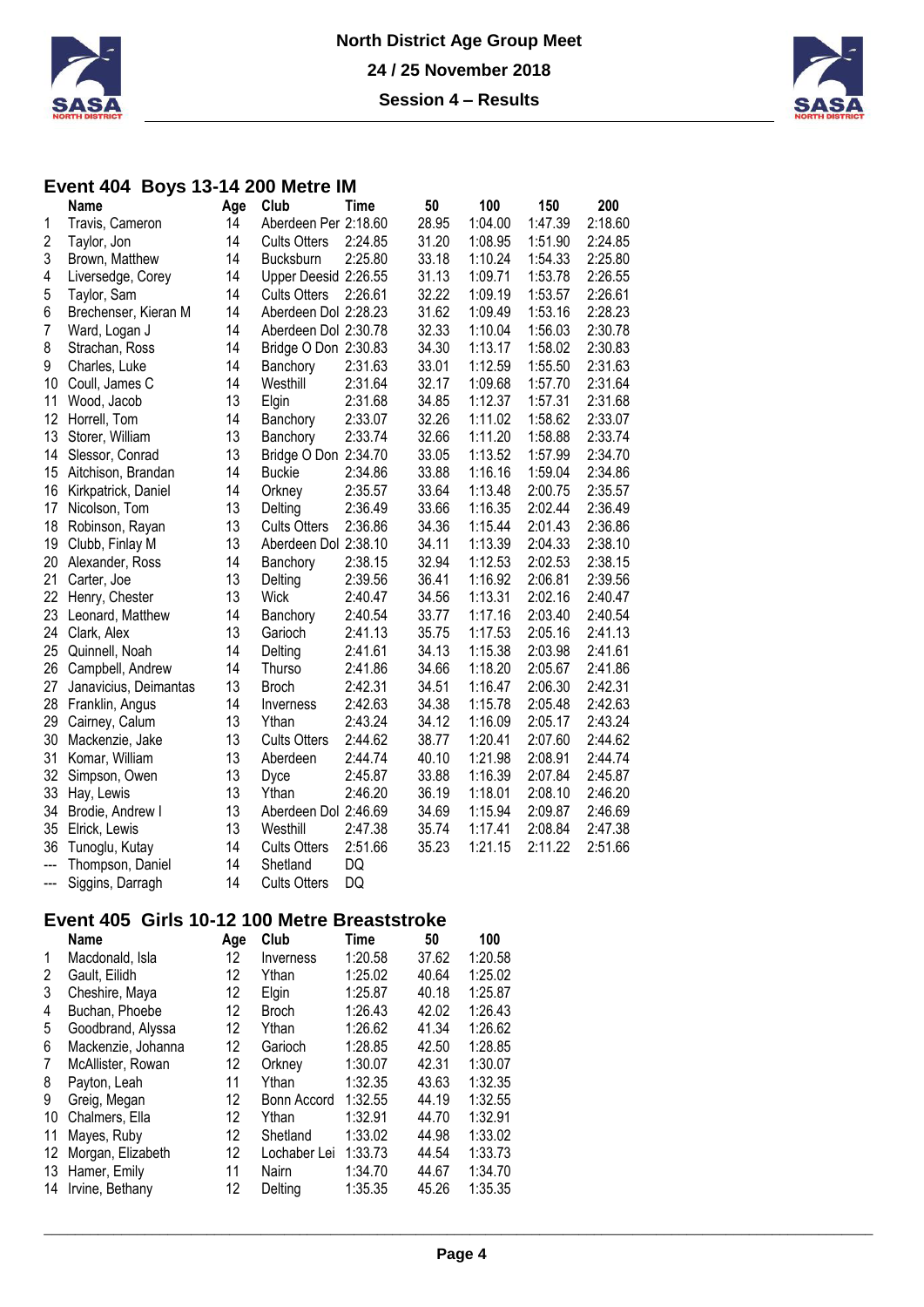



|    | 15 Garvie, Isobel     | 12                | Inverness           | 1:35.78 | 45.43 | 1:35.78 |
|----|-----------------------|-------------------|---------------------|---------|-------|---------|
| 16 | Garden, Isla          | 11                | Garioch             | 1:36.23 | 45.09 | 1:36.23 |
|    | 17 Fraser, Eden       | 11                | Dyce                | 1:37.29 | 46.41 | 1:37.29 |
|    | 18 Hendren, Tegan     | 12                | Shetland            | 1:37.77 | 45.18 | 1:37.77 |
|    | 19 Fraser, Lucy       | 11                | Ythan               | 1:38.27 | 46.69 | 1:38.27 |
| 20 | Long, Ailsa           | $12 \overline{ }$ | Banchory            | 1:38.99 | 46.83 | 1:38.99 |
|    | 21 Beaton, Jessica    | 12                | Aberdeen            | 1:39.02 | 47.06 | 1:39.02 |
|    | 22 Coutts, Amy        | 12                | Westhill            | 1:39.11 | 46.88 | 1:39.11 |
|    | 23 McNeill, Anna      | 11                | <b>Cults Otters</b> | 1:39.28 | 49.09 | 1:39.28 |
|    | 24 Christie, Michaela | $12 \overline{ }$ | South Main          | 1:40.45 | 47.64 | 1:40.45 |
|    | 25 Wiseman, Malaena   | 12                | Lerwick             | 1:43.36 | 49.66 | 1:43.36 |
|    | 26 Buchan, Jessica    | 12                | <b>Broch</b>        | 1:45.19 | 49.26 | 1:45.19 |

### **Event 405 Girls 13-14 100 Metre Breaststroke**

|    | <b>Name</b>           | Age | Club                 | Time    | 50    | 100     |
|----|-----------------------|-----|----------------------|---------|-------|---------|
| 1  | Coia-Gamble, Kaitlin  | 13  | Inverness            | 1:17.29 | 36.99 | 1:17.29 |
| 2  | Bain, Sophie          | 13  | <b>Bucksburn</b>     | 1:17.93 | 36.85 | 1:17.93 |
| 3  | Gow, Nula             | 13  | Garioch              | 1:19.35 | 38.30 | 1:19.35 |
| 4  | Schulz, Jessica       | 14  | Nairn                | 1:19.41 | 38.02 | 1:19.41 |
| 5  | Smith, Sophie         | 13  | Swim W Isles         | 1:19.48 | 37.07 | 1:19.48 |
| 6  | Masson, Freya         | 13  | Shetland             | 1:19.72 | 37.69 | 1:19.72 |
| 7  | Hall, Kailyn          | 14  | Bridge O Don 1:20.49 |         | 38.60 | 1:20.49 |
| 8  | MacDonald, Laurin     | 14  | Lochaber Lei         | 1:21.19 | 38.52 | 1:21.19 |
| 9  | Maclennan, Mairi      | 14  | Swim W Isles         | 1:22.20 | 38.28 | 1:22.20 |
| 10 | Mill, Emma            | 13  | Wick                 | 1:22.58 | 38.98 | 1:22.58 |
| 11 | Riach, Jessica        | 14  | Elgin                | 1:22.70 | 39.21 | 1:22.70 |
| 12 | Boddie, Catherine     | 14  | Garioch              | 1:23.36 | 39.58 | 1:23.36 |
| 13 | Reece, Laura L        | 13  | Aberdeen Dol         | 1:23.56 | 39.55 | 1:23.56 |
| 14 | Beattie, Louise       | 14  | Inverness            | 1:23.74 | 39.37 | 1:23.74 |
| 15 | Gillespie, Ceri       | 13  | Garioch              | 1:24.85 | 40.01 | 1:24.85 |
| 16 | Bristo, Amy           | 13  | Bridge O Don         | 1:24.93 | 40.34 | 1:24.93 |
| 17 | Rosie, Caitlin        | 14  | Stonehaven           | 1:26.25 | 39.90 | 1:26.25 |
| 18 | Morris, Laurie        | 14  | Lerwick              | 1:26.55 | 40.24 | 1:26.55 |
| 19 | Williamson, Amy       | 14  | Wick                 | 1:27.00 | 40.85 | 1:27.00 |
| 20 | Kirkness, Mia         | 13  | Shetland             | 1:27.04 | 41.13 | 1:27.04 |
| 21 | MacPherson, Alice Ann | 14  | Lochaber Lei         | 1:27.13 | 41.74 | 1:27.13 |
| 22 | Yuda, Faith           | 14  | Stonehaven           | 1:27.15 | 41.23 | 1:27.15 |
| 23 | Wood, Claire          | 13  | Tain                 | 1:27.25 | 40.76 | 1:27.25 |
| 24 | Calder, Sophie        | 13  | Alford Otter         | 1:27.35 | 41.39 | 1:27.35 |
| 25 | Sheldon, Megan        | 13  | Inverness            | 1:27.81 | 40.69 | 1:27.81 |
| 26 | Simpson, Emma         | 14  | <b>Broch</b>         | 1:28.21 | 40.32 | 1:28.21 |
| 27 | Lam, Megan            | 14  | <b>Cults Otters</b>  | 1:28.48 | 41.92 | 1:28.48 |
| 28 | Broughton, Holly      | 13  | Banchory             | 1:28.76 | 42.17 | 1:28.76 |
| 29 | Lumsden, Ruby         | 14  | Banchory             | 1:29.01 | 41.49 | 1:29.01 |
| 30 | Masson, Kenzie        | 13  | Garioch              | 1:29.37 | 42.19 | 1:29.37 |
| 31 | Bruce, Natalie        | 13  | <b>Broch</b>         | 1:29.87 | 42.16 | 1:29.87 |
| 32 | Wetherell, Maddie     | 14  | Forres               | 1:30.13 | 43.41 | 1:30.13 |
| 33 | Greer, Sofia          | 14  | Banchory             | 1:30.20 | 42.15 | 1:30.20 |
| 34 | Fiddes, Molly J       | 14  | Aberdeen Dol         | 1:31.96 | 42.68 | 1:31.96 |
| 35 | Coull, Isla           | 13  | <b>Buckie</b>        | 1:32.46 | 42.35 | 1:32.46 |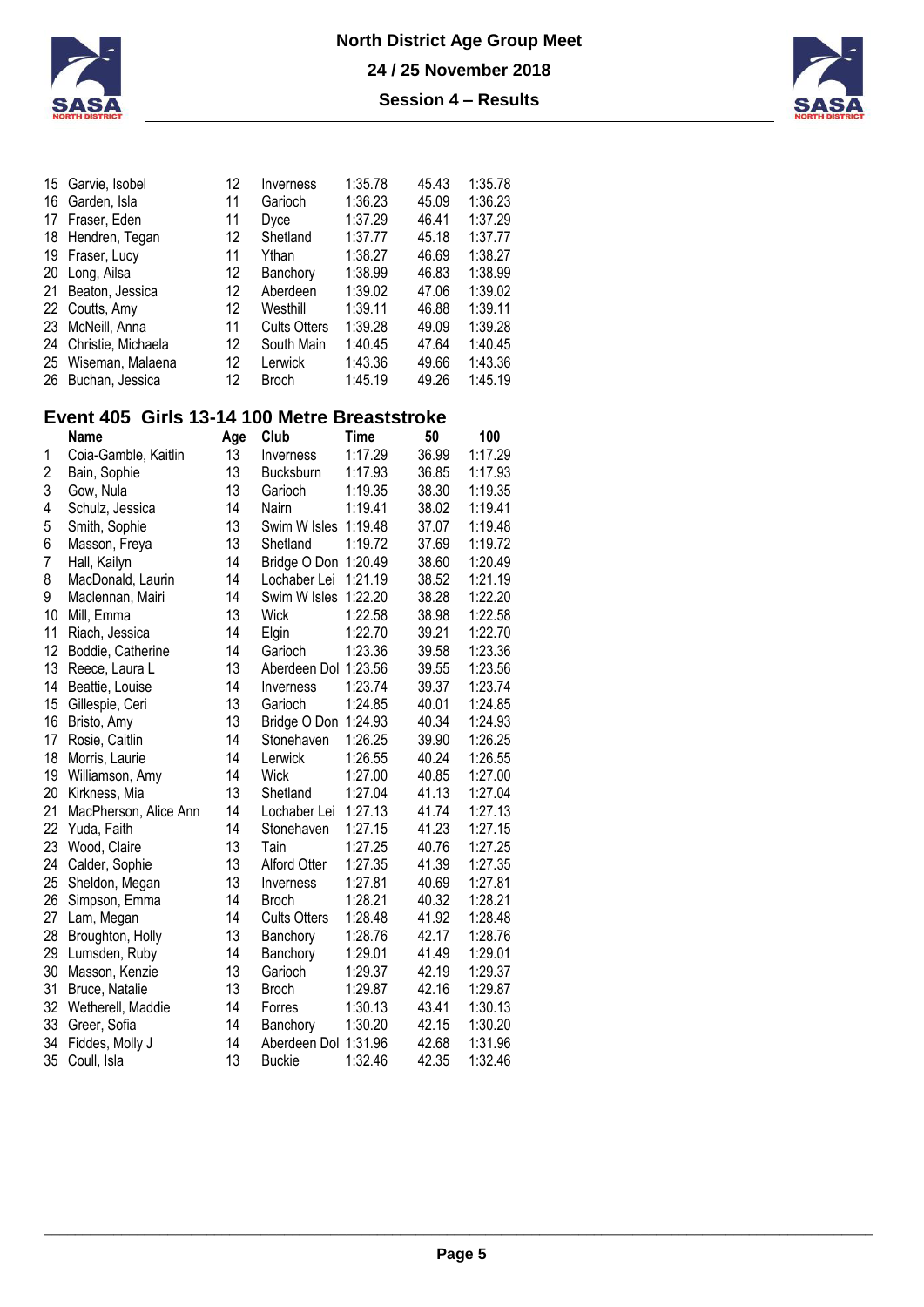



# **Event 406 Boys 10-12 200 Metre Breaststroke**

|                        | Name              | Age | Club          | Time    | 50    | 100     | 150     | 200     |
|------------------------|-------------------|-----|---------------|---------|-------|---------|---------|---------|
| 1                      | Gibson, Jake      | 12  | <b>Broch</b>  | 2:51.77 | 39.86 | 1:24.23 | 2:09.28 | 2:51.77 |
| 2                      | Bullough, Magnus  | 12  | Delting       | 3:00.09 | 41.74 | 1:29.18 | 2:16.66 | 3:00.09 |
| 3                      | Tetlow, Fraser    | 12  | Garioch       | 3:06.87 | 43.56 | 1:31.71 | 2:19.61 | 3:06.87 |
| 4                      | Broadley, Ryan    | 12  | <b>Broch</b>  | 3:10.01 | 42.31 | 1:31.75 | 2:22.77 | 3:10.01 |
| 5                      | Aitchison, Kallum | 12  | <b>Buckie</b> | 3:14.10 | 42.50 | 1:33.68 | 2:25.23 | 3:14.10 |
| 6                      | McLaughlin, Ben   | 12  | Garioch       | 3:14.58 | 45.13 | 1:36.35 | 2:26.53 | 3:14.58 |
| 7                      | McCombie, Dylan   | 11  | Banchory      | 3:20.46 | 46.58 | 1:37.86 | 2:30.34 | 3:20.46 |
| 8                      | Mitchell, Kyle    | 12  | Garioch       | 3:21.23 | 46.88 | 1:38.96 | 2:31.06 | 3:21.23 |
| 9                      | Burton, Fraser    | 12  | Orkney        | 3:21.33 | 45.80 | 1:37.93 | 2:30.83 | 3:21.33 |
| 10                     | Skinner, Malachi  | 10  | <b>Broch</b>  | 3:22.39 | 47.82 | 1:40.57 | 2:32.66 | 3:22.39 |
| 11                     | McLean, Ashton    | 11  | <b>Broch</b>  | 3:25.89 | 47.89 | 1:41.44 | 2:34.71 | 3:25.89 |
| 12                     | Black, Kieran     | 12  | Shetland      | 3:26.54 | 46.66 | 1:39.98 | 2:33.36 | 3:26.54 |
| 13                     | Rattray, Ryan     | 12  | Bridge O Don  | 3:27.67 | 48.04 | 1:42.19 | 2:35.66 | 3:27.67 |
| 14                     | Chirnside, Oscar  | 10  | Garioch       | 3:30.04 | 49.25 | 1:43.63 | 2:38.04 | 3:30.04 |
| 15                     | Hatrick, Jos      | 12  | Shetland      | 3:31.44 | 48.09 | 1:43.98 | 2:39.23 | 3:31.44 |
| 16                     | Reid, Daniel      | 11  | Orkney        | 3:33.03 | 50.35 | 1:45.89 | 2:41.22 | 3:33.03 |
| 17                     | Urquhart, Bailey  | 12  | <b>Nairn</b>  | 3:33.80 | 48.80 | 1:45.09 | 2:40.43 | 3:33.80 |
| 18                     | Thompson, Alex    | 12  | <b>Buckie</b> | 3:38.05 | 48.50 | 1:45.75 | 2:43.64 | 3:38.05 |
| $\qquad \qquad \cdots$ | Burr, Layton      | 12  | Garioch       | DQ      |       |         |         |         |
|                        |                   |     |               |         |       |         |         |         |

### **Event 406 Boys 13-14 200 Metre Breaststroke**

|                | Name                  | Age | Club                 | Time    | 50    | 100     | 150     | 200     |
|----------------|-----------------------|-----|----------------------|---------|-------|---------|---------|---------|
| 1              | Christie, Thomas G    | 14  | Westhill             | 2:40.59 | 36.57 | 1:18.76 | 2:00.50 | 2:40.59 |
| $\overline{2}$ | Sandison, Harry       | 14  | Shetland             | 2:43.58 | 36.86 | 1:19.27 | 2:02.04 | 2:43.58 |
| 3              | Charles, Luke         | 14  | Banchory             | 2:44.91 | 37.80 | 1:19.86 | 2:02.49 | 2:44.91 |
| 4              | Aitchison, Brandan    | 14  | <b>Buckie</b>        | 2:47.80 | 36.85 | 1:20.45 | 2:04.95 | 2:47.80 |
| 5              | Brechenser, Kieran M  | 14  | Aberdeen Dol 2:48.32 |         | 38.05 | 1:22.44 | 2:05.39 | 2:48.32 |
| 6              | Quantrill, Jamie      | 14  | Alford Otter         | 2:51.33 | 38.71 | 1:23.22 | 2:08.46 | 2:51.33 |
| $\overline{7}$ | Sutherland, Lewis     | 13  | Wick                 | 2:52.99 | 39.01 | 1:23.97 | 2:09.51 | 2:52.99 |
| 8              | Ward, Logan J         | 14  | Aberdeen Dol 2:53.68 |         | 39.20 | 1:24.25 | 2:09.35 | 2:53.68 |
| 9              | Slessor, Conrad       | 13  | Bridge O Don 2:54.58 |         | 40.27 | 1:26.15 | 2:10.22 | 2:54.58 |
| 10             | Komar, William        | 13  | Aberdeen             | 2:59.06 | 39.93 | 1:25.30 | 2:11.67 | 2:59.06 |
| 11             | Robinson, Rayan       | 13  | <b>Cults Otters</b>  | 2:59.47 | 40.99 | 1:27.22 | 2:13.84 | 2:59.47 |
| 12             | Fulton, Charlie       | 14  | Orkney               | 2:59.69 | 40.83 | 1:26.78 | 2:14.74 | 2:59.69 |
| 13             | Nicolson, Tom         | 13  | Delting              | 3:00.71 | 42.36 | 1:29.84 | 2:16.80 | 3:00.71 |
| 14             | Campbell, Andrew      | 14  | Thurso               | 3:00.77 | 41.30 | 1:28.22 | 2:14.64 | 3:00.77 |
| 15             | Mackenzie, Jake       | 13  | <b>Cults Otters</b>  | 3:03.21 | 41.62 | 1:29.57 | 2:17.93 | 3:03.21 |
| 16             | Janavicius, Deimantas | 13  | <b>Broch</b>         | 3:03.47 | 41.94 | 1:29.18 | 2:16.94 | 3:03.47 |
| 17             | Bryan, Samuel         | 13  | Inverness            | 3:04.16 | 42.31 | 1:30.38 | 2:18.40 | 3:04.16 |
| 18             | Storer, William       | 13  | Banchory             | 3:04.21 | 42.13 | 1:29.27 | 2:17.02 | 3:04.21 |
| 19             | Leonard, Matthew      | 14  | Banchory             | 3:05.52 | 40.72 | 1:27.95 | 2:16.68 | 3:05.52 |
| 20             | Berryman, Angus H     | 14  | Westhill             | 3:05.57 | 43.18 | 1:30.79 | 2:18.94 | 3:05.57 |
| 21             | Clark, Alex           | 13  | Garioch              | 3:07.75 | 42.67 | 1:30.84 | 2:19.37 | 3:07.75 |
| 22             | Quinnell, Noah        | 14  | Delting              | 3:07.84 | 40.90 | 1:29.54 | 2:19.33 | 3:07.84 |
| 23             | Tunoglu, Kutay        | 14  | <b>Cults Otters</b>  | 3:08.30 | 42.19 | 1:30.77 | 2:20.24 | 3:08.30 |
| 24             | Morgan, Innes K       | 13  | <b>Thurso</b>        | 3:09.32 | 42.79 | 1:31.38 | 2:20.95 | 3:09.32 |
| 25             | Horrell, Tom          | 14  | Banchory             | 3:10.38 | 42.78 | 1:31.96 | 2:22.71 | 3:10.38 |
| 26             | Cairney, Calum        | 13  | Ythan                | 3:11.31 | 41.44 | 1:30.55 | 2:21.95 | 3:11.31 |
| 27             | Donald, Ethan         | 14  | Westhill             | 3:12.24 | 41.95 | 1:32.25 | 2:24.52 | 3:12.24 |
| 28             | Smith, Callum         | 13  | Peterhead            | 3:12.42 | 44.03 | 1:33.64 | 2:23.15 | 3:12.42 |
| 29             | Alexander, Ross       | 14  | Banchory             | 3:13.09 | 44.61 | 1:34.16 | 2:24.25 | 3:13.09 |
| 30             | Carter, Joe           | 13  | Delting              | 3:14.67 | 46.40 | 1:36.41 | 2:27.46 | 3:14.67 |
| 31             | Elrick, Lewis         | 13  | Westhill             | 3:15.94 | 44.91 | 1:35.22 | 2:26.52 | 3:15.94 |
| 32             | Souter, Xander        | 14  | Lerwick              | 3:16.30 | 41.93 | 1:32.37 | 2:24.47 | 3:16.30 |
| 33             | Franklin, Angus       | 14  | Inverness            | 3:16.49 | 43.44 | 1:34.51 | 2:25.21 | 3:16.49 |
| 34             | Simpson, Owen         | 13  | Dyce                 | 3:21.70 | 44.28 | 1:35.58 | 2:28.69 | 3:21.70 |
| ---            | Henry, Chester        | 13  | Wick                 | DQ      |       |         |         |         |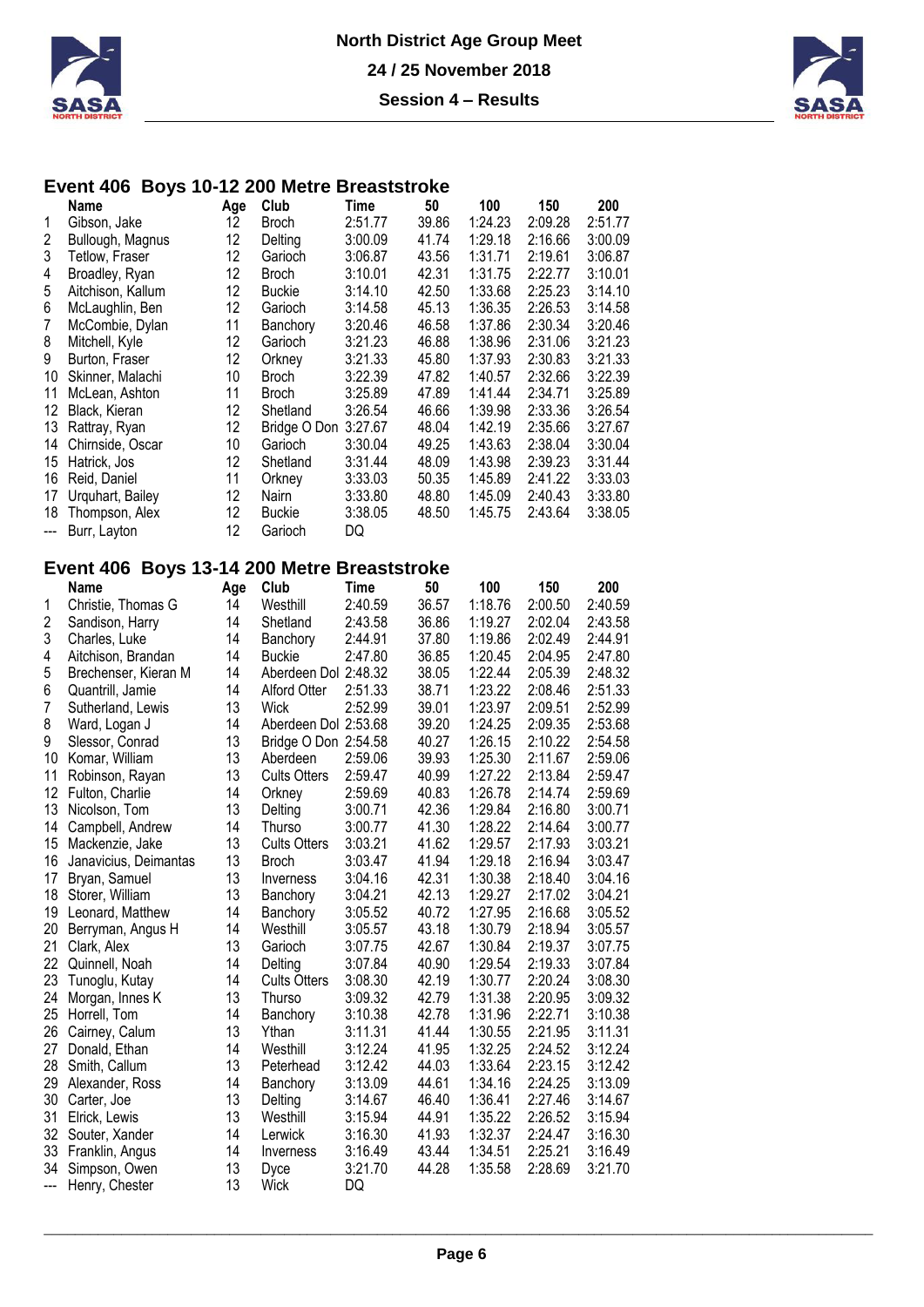



### **Event 407 Girls 10-12 200 Metre Butterfly**

|    | <b>Name</b>        | Age | Club                 | Time    | 50    | 100     | 150     | 200     |
|----|--------------------|-----|----------------------|---------|-------|---------|---------|---------|
|    | Campbell, Katy A   | 12  | Aberdeen Dol 2:45.85 |         | 35.91 | 1:17.61 | 2:02.41 | 2:45.85 |
| 2  | Urquhart, Erin     | 12  | <b>Cults Otters</b>  | 2:48.32 | 37.64 | 1:21.27 | 2:05.50 | 2:48.32 |
| 3  | Mackenzie, Johanna | 12  | Garioch              | 2:51.48 | 35.77 | 1:19.25 | 2:06.19 | 2:51.48 |
| 4  | Gault, Eilidh      | 12  | Ythan                | 2:57.09 | 38.29 | 1:24.77 | 2:12.50 | 2:57.09 |
| 5  | Goodbrand, Alyssa  | 12  | Ythan                | 3:00.70 | 37.93 | 1:23.41 | 2:12.93 | 3:00.70 |
| 6  | Smith, Caitlin B   | 12  | Orkney               | 3:07.41 | 40.13 | 1:27.46 | 2:17.71 | 3:07.41 |
| 7  | Currie, Erin       | 12  | Ythan                | 3:11.14 | 41.19 | 1:31.50 | 2:22.15 | 3:11.14 |
| 8  | Bateman, Natalie   | 12  | Westhill             | 3:12.02 | 40.55 | 1:29.96 | 2:21.07 | 3:12.02 |
| 9  | Garden, Isla       | 11  | Garioch              | 3:14.40 | 40.87 | 2:21.75 | 3:14.40 |         |
| 10 | Powell, Jessica    | 11  | Forres               | 3:16.40 | 41.25 | 1:32.39 | 2:25.36 | 3:16.40 |
| 11 | Todd, Layla        | 11  | Delting              | 3:17.08 | 40.81 | 1:30.92 | 2:24.12 | 3:17.08 |
| 12 | Fraser, Molly      | 12  | South Main           | 3:20.59 | 43.33 | 1:36.78 | 2:29.83 | 3:20.59 |
| 13 | Anderson, Rhona    | 11  | Shetland             | 3:24.38 | 42.95 | 1:37.09 | 2:31.33 | 3:24.38 |
| 14 | Irvine, Bethany    | 12  | Delting              | 3:26.39 | 41.57 | 1:34.92 | 2:30.83 | 3:26.39 |
| 15 | Boyd, Tessa        | 11  | Garioch              | 3:30.51 | 42.67 | 1:38.34 | 2:35.68 | 3:30.51 |

### **Event 407 Girls 13-14 200 Metre Butterfly**

|    | Name                 | Age | Club                 | Time    | 50    | 100     | 150     | 200     |
|----|----------------------|-----|----------------------|---------|-------|---------|---------|---------|
| 1  | Slessor, Anya        | 14  | Aberdeen Per 2:21.80 |         | 30.67 | 1:06.54 | 1:43.86 | 2:21.80 |
| 2  | Boddie, Catherine    | 14  | Garioch              | 2:33.04 | 33.20 | 1:11.69 | 1:52.86 | 2:33.04 |
| 3  | Simpson, Holly       | 14  | Bridge O Don 2:38.07 |         | 35.20 | 1:16.84 | 1:57.96 | 2:38.07 |
| 4  | MacLean, Jenna       | 14  | Lochaber Lei         | 2:39.53 | 34.27 | 1:15.79 | 1:58.84 | 2:39.53 |
| 5  | Gillespie, Ceri      | 13  | Garioch              | 2:42.74 | 34.47 | 1:15.28 | 1:58.73 | 2:42.74 |
| 6  | Cassidy, Kate        | 13  | Dyce                 | 2:43.10 | 35.65 | 1:17.97 | 2:00.82 | 2:43.10 |
| 7  | Coia-Gamble, Kaitlin | 13  | Inverness            | 2:44.85 | 35.69 | 1:19.24 | 2:02.57 | 2:44.85 |
| 8  | Masson, Freya        | 13  | Shetland             | 2:45.93 | 36.46 | 1:19.75 | 2:03.97 | 2:45.93 |
| 9  | Beattie, Louise      | 14  | Inverness            | 2:46.22 | 35.58 | 1:17.16 | 2:01.60 | 2:46.22 |
| 10 | Gow, Nula            | 13  | Garioch              | 2:49.05 | 36.85 | 1:20.56 | 2:06.75 | 2:49.05 |
| 11 | Louw, Melana C       | 13  | Westhill             | 2:49.17 | 37.16 | 1:20.45 | 2:06.69 | 2:49.17 |
| 12 | Allan, Laura         | 14  | Garioch              | 2:51.39 | 36.73 | 1:19.81 | 2:07.58 | 2:51.39 |
| 13 | Loughray, Hannah     | 13  | Lochaber Lei         | 2:53.91 | 38.92 | 1:22.87 | 2:08.92 | 2:53.91 |
| 14 | Smith, Hannah        | 14  | Banchory             | 2:56.63 | 39.22 | 1:24.39 | 2:12.76 | 2:56.63 |
| 15 | Milne, Nicola        | 14  | Banchory             | 2:57.70 | 40.36 | 1:24.81 | 2:12.68 | 2:57.70 |
| 16 | Brewis, Rebecca S    | 14  | Westhill             | 2:59.71 | 36.66 | 1:20.07 | 2:08.50 | 2:59.71 |
| 17 | Cox, Cerys K         | 14  | Westhill             | 3:00.11 | 37.83 | 1:24.41 | 2:13.53 | 3:00.11 |
| 18 | Ross, Hannah E       | 13  | Westhill             | 3:01.30 | 37.48 | 1:22.01 | 2:12.44 | 3:01.30 |
| 19 | Taylor, Jennifer     | 14  | Aberdeen             | 3:04.09 | 36.83 | 1:23.24 | 2:13.82 | 3:04.09 |
| 20 | Bruce, Natalie       | 13  | <b>Broch</b>         | 3:06.17 | 38.94 | 1:29.24 | 2:19.88 | 3:06.17 |
| 21 | Morris, Laurie       | 14  | Lerwick              | 3:06.31 | 40.43 | 1:28.56 | 2:17.75 | 3:06.31 |
| 22 | Lam, Megan           | 14  | <b>Cults Otters</b>  | 3:07.49 | 39.34 | 1:27.02 | 2:17.90 | 3:07.49 |
| 23 | Calder, Lisa-Marie   | 13  | <b>Broch</b>         | 3:12.37 | 40.84 | 1:32.27 | 2:23.45 | 3:12.37 |
| 24 | Kirkness, Mia        | 13  | Shetland             | 3:12.97 | 40.87 | 1:31.29 | 2:23.17 | 3:12.97 |
| 25 | Mackintosh, Fiona    | 14  | Nairn                | 3:15.90 | 42.56 | 1:32.45 | 2:25.59 | 3:15.90 |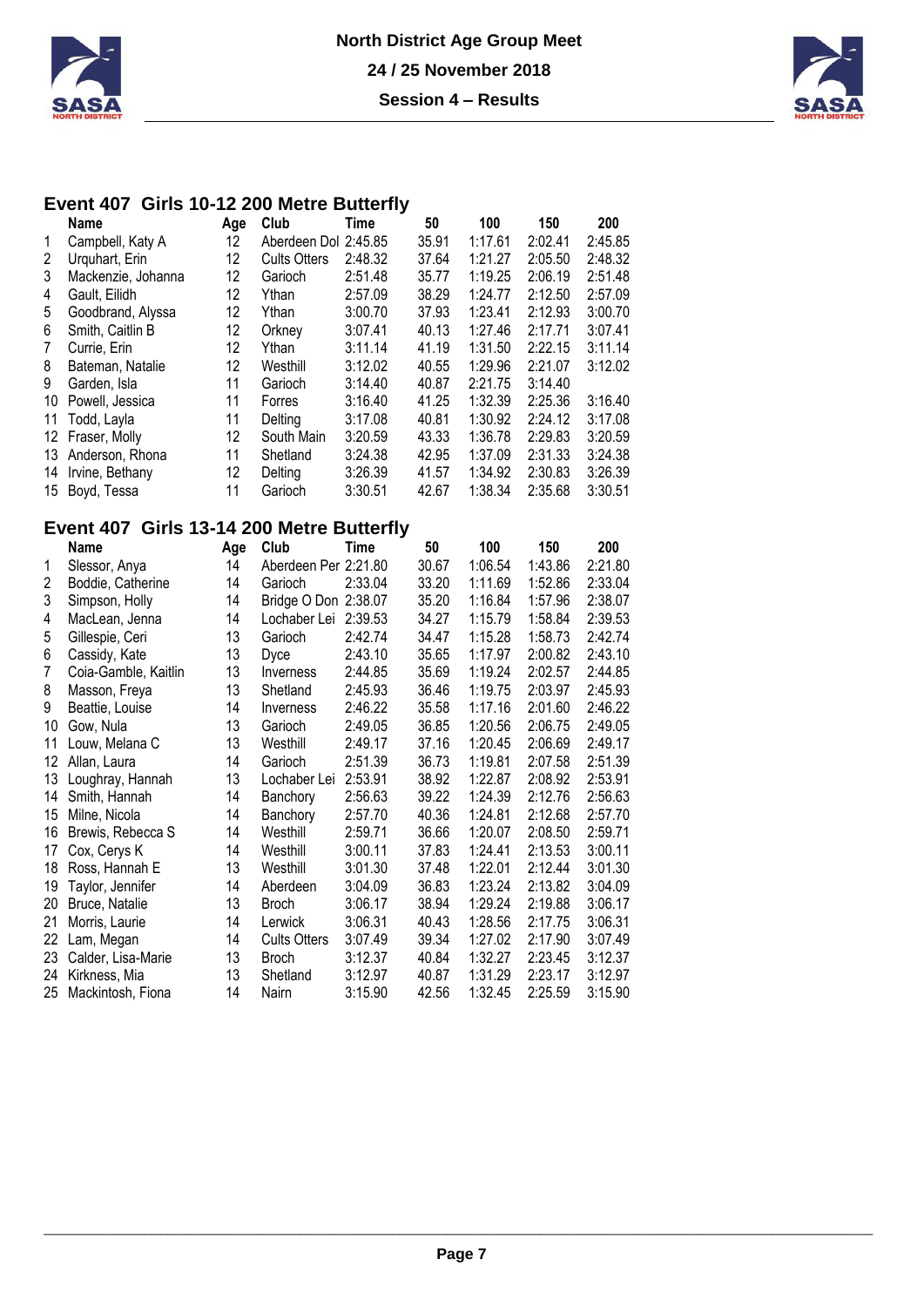



#### **Event 408 Boys 10-12 100 Metre Freestyle**

|           | Name                  | Age | Club                 | Time    | 50    | 100     |
|-----------|-----------------------|-----|----------------------|---------|-------|---------|
| 1         | Gibson, Jake          | 12  | <b>Broch</b>         | 1:01.39 | 29.36 | 1:01.39 |
| 2         | Brown, Lucas          | 12  | Elgin                | 1:02.63 | 30.08 | 1:02.63 |
| 3         | MacDonald, Calvin     | 12  | Bucksburn            | 1:04.33 | 30.94 | 1:04.33 |
| 4         | Lennox, Kieran        | 12  | <b>Bucksburn</b>     | 1:05.16 | 31.17 | 1:05.16 |
| *5        | Bullough, Magnus      | 12  | Delting              | 1:06.74 | 33.17 | 1:06.74 |
| $^\ast 5$ | McLaughlin, Ben       | 12  | Garioch              | 1:06.74 | 32.74 | 1:06.74 |
| 7         | Broadley, Ryan        | 12  | <b>Broch</b>         | 1:07.60 | 32.16 | 1:07.60 |
| 8         | Rowe, Elliot          | 12  | Banchory             | 1:07.95 | 32.89 | 1:07.95 |
| 9         | Burr, Layton          | 12  | Garioch              | 1:08.09 | 33.29 | 1:08.09 |
| 10        | <b>Tetlow, Fraser</b> | 12  | Garioch              | 1:08.69 | 33.41 | 1:08.69 |
| 11        | Sutherland, Charlie   | 12  | Wick                 | 1:09.09 | 33.10 | 1:09.09 |
| 12        | Considine, Sean       | 12  | Banchory             | 1:09.52 | 33.29 | 1:09.52 |
| 13        | Hall, Greg            | 11  | Bridge O Don         | 1:10.41 | 34.05 | 1:10.41 |
| 14        | Mitchell, Kyle        | 12  | Garioch              | 1:10.75 | 33.94 | 1:10.75 |
| 15        | McLean, Ashton        | 11  | <b>Broch</b>         | 1:10.78 | 34.01 | 1:10.78 |
| 16        | Yuda, Noah            | 11  | Stonehaven           | 1:11.82 | 34.08 | 1:11.82 |
| 17        | Burton, Fraser        | 12  | Orkney               | 1:13.15 | 35.72 | 1:13.15 |
| 18        | Sutherland, Joe       | 11  | <b>Buckie</b>        | 1:13.17 | 35.09 | 1:13.17 |
| 19        | Ward, Irvine J        | 11  | Aberdeen Dol 1:13.27 |         | 35.37 | 1:13.27 |
| 20        | Hall, Daniel          | 11  | Bridge O Don 1:13.86 |         | 36.16 | 1:13.86 |
| 21        | Lorimer, Jack         | 12  | Ythan                | 1:14.61 | 35.36 | 1:14.61 |
| 22        | McLaughlin, Fraser    | 11  | Elgin                | 1:15.01 | 36.02 | 1:15.01 |
| 23        | Reid, Daniel          | 11  | Orkney               | 1:15.21 | 35.87 | 1:15.21 |
| 24        | Urquhart, Bailey      | 12  | Nairn                | 1:15.42 | 35.36 | 1:15.42 |
| 25        | Skinner, Malachi      | 10  | <b>Broch</b>         | 1:16.46 | 37.01 | 1:16.46 |
| 26        | Riddoch-Smith, Dylan  | 10  | Forres               | 1:16.59 | 36.85 | 1:16.59 |
| 27        | Black, Kieran         | 12  | Shetland             | 1:16.82 | 36.95 | 1:16.82 |
| 28        | Aitchison, Kallum     | 12  | <b>Buckie</b>        | 1:16.99 | 37.04 | 1:16.99 |
| 29        | McCombie, Dylan       | 11  | Banchory             | 1:18.71 | 35.14 | 1:18.71 |

### **Event 408 Boys 13-14 100 Metre Freestyle**

|    | Name                 | Age | Club                | Time    | 50    | 100     |
|----|----------------------|-----|---------------------|---------|-------|---------|
| 1  | Travis, Cameron      | 14  | Aberdeen Per 54.71  |         | 26.21 | 54.71   |
| 2  | Liversedge, Corey    | 14  | Upper Deesid 57.77  |         | 28.20 | 57.77   |
| 3  | Storer, William      | 13  | Banchory            | 57.82   | 27.93 | 57.82   |
| 4  | Brown, Matthew       | 14  | Bucksburn           | 58.22   | 28.15 | 58.22   |
| 5  | May, Ewan            | 14  | Peterhead           | 58.30   | 28.24 | 58.30   |
| 6  | Taylor, Jon          | 14  | <b>Cults Otters</b> | 58.98   | 28.84 | 58.98   |
| 7  | Sutherland, Lewis    | 13  | Wick                | 59.51   | 28.28 | 59.51   |
| 8  | Pickering, Louis     | 14  | Thurso              | 59.64   | 28.49 | 59.64   |
| 9  | Macmillan, Philip J  | 14  | Westhill            | 59.87   | 28.47 | 59.87   |
| 10 | Brechenser, Kieran M | 14  | Aberdeen Dol 59.88  |         | 28.69 | 59.88   |
| 11 | Coull, James C       | 14  | Westhill            | 59.97   | 29.00 | 59.97   |
| 12 | Sandison, Harry      | 14  | Shetland            | 1:00.16 | 29.01 | 1:00.16 |
| 13 | Taylor, Sam          | 14  | <b>Cults Otters</b> | 1:00.91 | 29.73 | 1:00.91 |
| 14 | Horrell, Tom         | 14  | Banchory            | 1:01.14 | 29.28 | 1:01.14 |
| 15 | Siggins, Darragh     | 14  | <b>Cults Otters</b> | 1:01.18 | 29.56 | 1:01.18 |
| 16 | Thompson, Daniel     | 14  | Shetland            | 1:01.34 | 29.69 | 1:01.34 |
| 17 | Quinnell, Noah       | 14  | Delting             | 1:01.84 | 29.40 | 1:01.84 |
| 18 | Kirkpatrick, Daniel  | 14  | Orkney              | 1:02.10 | 29.72 | 1:02.10 |
| 19 | Strachan, Ross       | 14  | Bridge O Don        | 1:02.23 | 30.72 | 1:02.23 |
| 20 | Quantrill, Jamie     | 14  | <b>Alford Otter</b> | 1:02.53 | 29.60 | 1:02.53 |
| 21 | Nicolson, Tom        | 13  | Delting             | 1:03.32 | 30.95 | 1:03.32 |
| 22 | Simpson, Owen        | 13  | Dyce                | 1:03.36 | 30.35 | 1:03.36 |
| 23 | Alexander, Ross      | 14  | Banchory            | 1:03.59 | 31.36 | 1:03.59 |